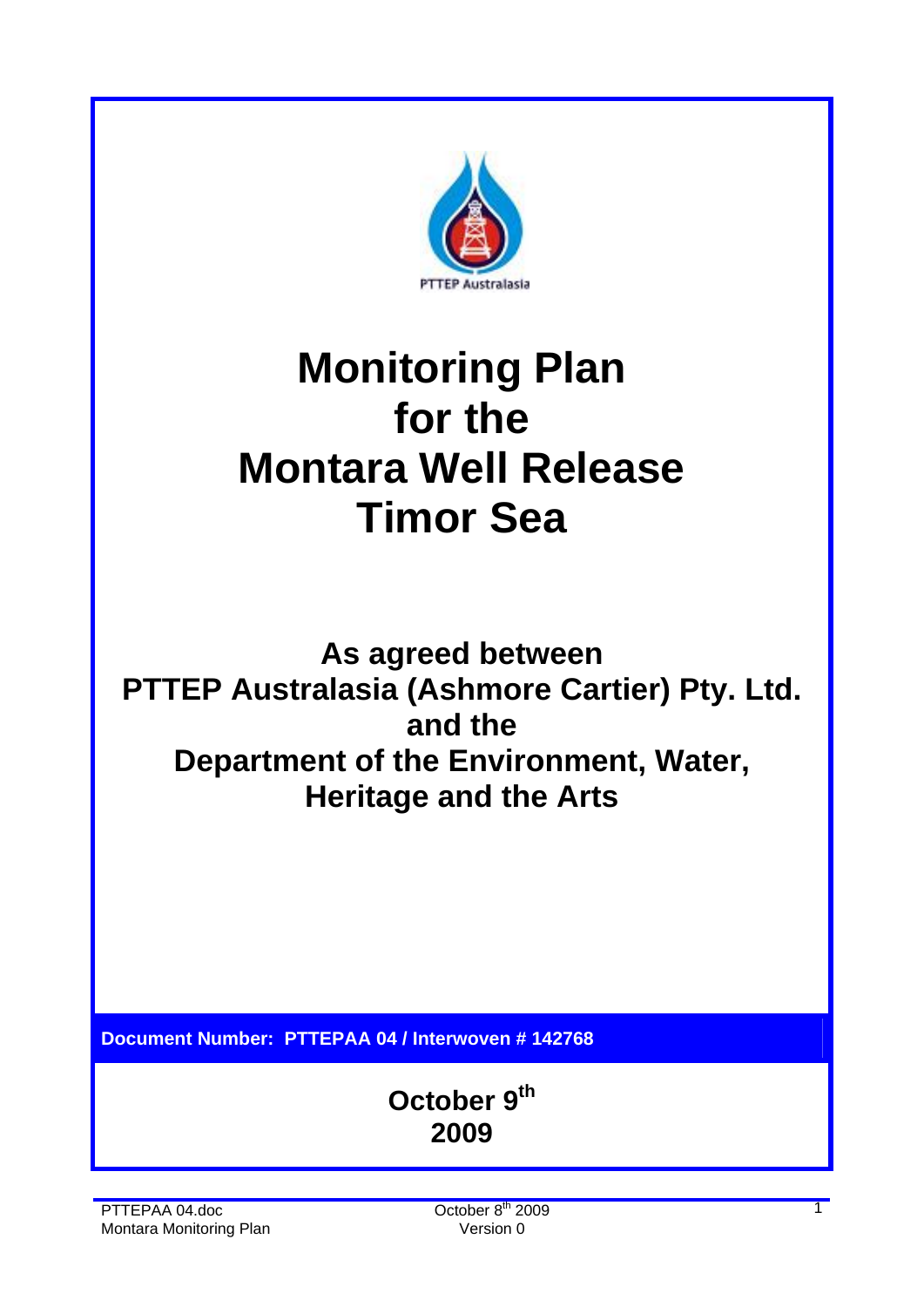| <b>DOCUMENT CONTROL</b> |                                                      |  |  |  |  |  |  |
|-------------------------|------------------------------------------------------|--|--|--|--|--|--|
| Title:                  | <b>Montara Monitoring Plan</b>                       |  |  |  |  |  |  |
| Status:                 | <b>Non Confidential</b>                              |  |  |  |  |  |  |
| Doc. No.                | $19^{th}$ October 2009<br><b>PTTEPAA 04</b><br>Date: |  |  |  |  |  |  |
|                         | Interwoven #142768                                   |  |  |  |  |  |  |

| <b>REVISION RECORD</b>                                 |          |                       |  |  |  |  |  |  |
|--------------------------------------------------------|----------|-----------------------|--|--|--|--|--|--|
| Submitted for PTTEPAA Review: Rev A                    | 20/09/09 | By Wardrop Consulting |  |  |  |  |  |  |
| Submitted for DEWHA Review: Rev A                      | 20/09/09 | By PTTEPAA            |  |  |  |  |  |  |
| Revised and Reissued for Review: Rev B                 | 22/09/09 | By Wardrop Consulting |  |  |  |  |  |  |
| Submitted for DEWHA Review: Rev B                      | 22/09/09 | By PTTEPAA            |  |  |  |  |  |  |
| Revised (not submitted for review): Rev C              | 01/09/09 | By Wardrop Consulting |  |  |  |  |  |  |
| Revised as per DEWHA. Reissued for PTTEP Review: Rev D | 03/10/09 | By Wardrop Consulting |  |  |  |  |  |  |
| Submitted for DEWHA Review Rev D                       | 05/10/09 | By PTTEPAA            |  |  |  |  |  |  |
| Submitted for DEWHA/AMSA/PTTEP final review Rev E      | 07/10/09 | By Wardrop Consulting |  |  |  |  |  |  |
| Issued: Rev 0                                          | 09/10/09 | PTTEPAA/DEWHA         |  |  |  |  |  |  |
|                                                        |          |                       |  |  |  |  |  |  |

**This document is formatted for single or double sided printing on A4 paper** 

Prepared for PTTEPAA and DEWHA by



Wardrop Consulting **28 Station Street, Drysdale, Victoria. Australia, 3222 Telephone: 03 5252 1303 Mobile 0417 536 162 E-mail wardropcons@primus.com.au A.C.N. 073 690 767 A.B.N: 84 073 690 767**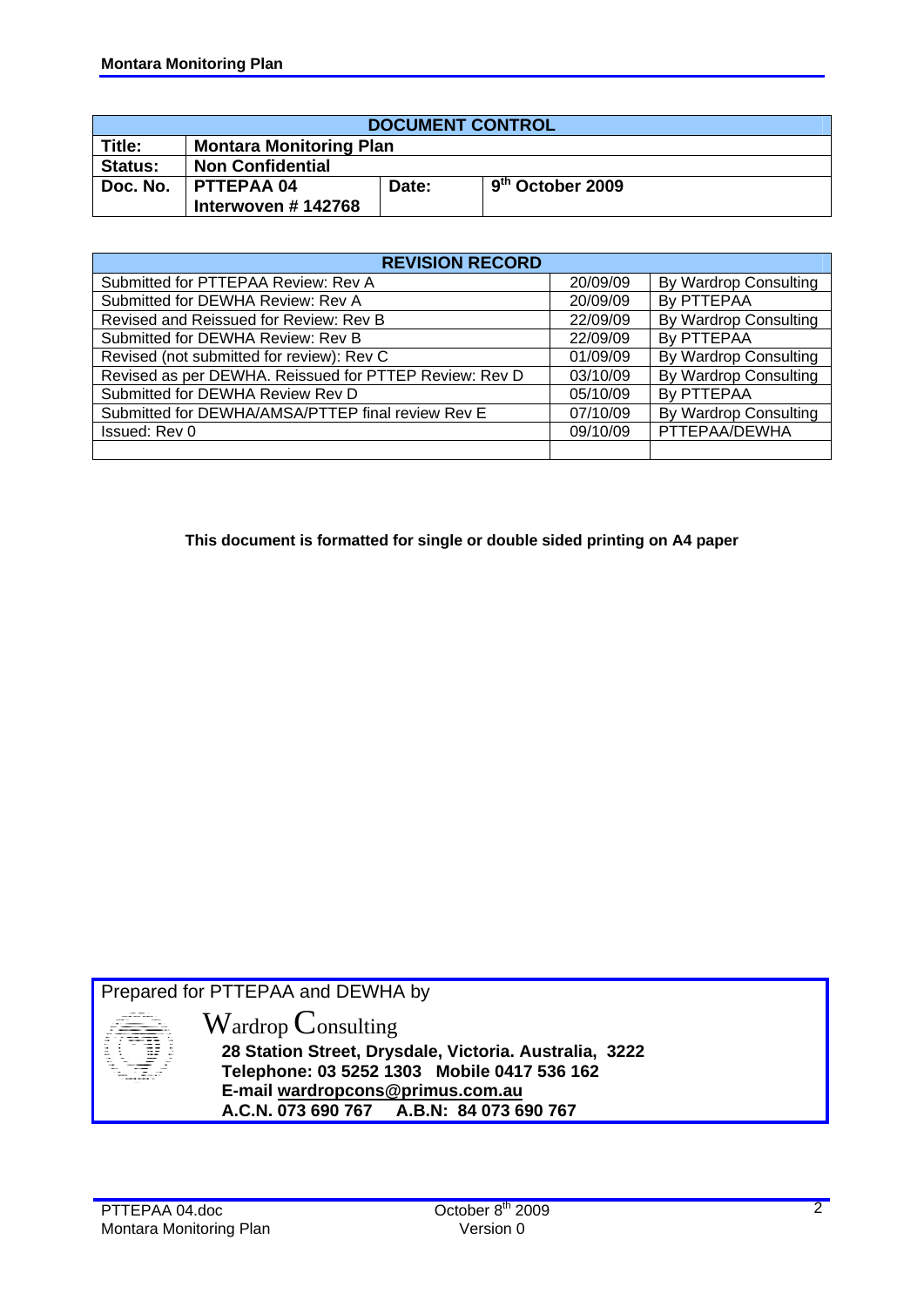# **TABLE OF CONTENTS**

|                                                      | <b>Title Page</b><br><b>Document Control</b><br><b>Revision Record</b><br><b>Table of Contents</b>                                                                                                                                                                                                                                                                                                                                      | 1<br>$\overline{2}$<br>$\overline{c}$<br>3                                                               |
|------------------------------------------------------|-----------------------------------------------------------------------------------------------------------------------------------------------------------------------------------------------------------------------------------------------------------------------------------------------------------------------------------------------------------------------------------------------------------------------------------------|----------------------------------------------------------------------------------------------------------|
| 1.0<br>1.1<br>1.2<br>13                              | <b>INTRODUCTION</b><br>Rationale<br>Programme Limitations and Considerations<br><b>Types of Monitoring</b><br>Type I Monitoring (Operational Monitoring),<br>1.3.1<br>1.3.2<br>Type II Monitoring (Non Operational or Scientific Monitoring)<br>1.3.3<br>Integration of Type I and Type II Monitoring                                                                                                                                   | 4<br>4<br>4<br>4<br>4<br>5<br>5                                                                          |
| 2.0<br>2.1<br>2.2<br>2.3<br>2.4                      | <b>MONITORING PROGRAMME OVERVIEW</b><br><b>Operational Monitoring</b><br><b>Scientific Monitoring</b><br>Programme Justification<br>Managing the Monitoring Programme<br>2.4.1<br><b>Operational Monitoring</b><br>2.4.2<br><b>Scientific Monitoring</b><br>2.4.3<br><b>Commissioning Monitoring Studies</b>                                                                                                                            | 6<br>$\boldsymbol{6}$<br>$\overline{6}$<br>$\overline{7}$<br>$\overline{7}$<br>$\overline{7}$<br>8<br>10 |
| 3.0<br>3.1<br>3.2<br>3.3<br>3.4<br>3.5               | <b>OPERATIONAL MONITORING PROGRAMME</b><br>Study 01: Monitoring of Oil Distribution Marine and Coastal Megafauna<br>Study 02: Monitoring of Oil Character fate and Effects<br>Study 03: Shoreline Assessment Ground Surveys<br>Study O4: Monitoring of Dispersant Efficiency and Fate of Dispersed Oil<br>Study O5: Wildlife Impact Monitoring                                                                                          | 11<br>11<br>12<br>12<br>13<br>13                                                                         |
| 4.0<br>4.1<br>4.2<br>4.3<br>4.4<br>4.5<br>4.6<br>4.7 | <b>SCIENTIFIC MONITORING PROGRAMME</b><br>Study S1: Marine Megafauna Aerial Assessment Surveys<br>Study S2: Shoreline Ecological Assessment Aerial Surveys<br>Study S3: Assessment of Fish Catch for the Presence of Oil<br>Study S4: Assessment of Effects on Timor Sea Fish and Fisheries<br>Study S5: Offshore Banks Assessment Survey<br>Study S6: Shoreline Ecological Ground Surveys<br>Study S7: Oil Fate and Effects Assessment | 15<br>15<br>15<br>15<br>16<br>16<br>16<br>17                                                             |
| 5.0                                                  | <b>REFERENCES</b>                                                                                                                                                                                                                                                                                                                                                                                                                       | 18                                                                                                       |
|                                                      | ATTACHMENT A: OUTLINE OF OPERATIONAL MONITORING PROGRAMMES<br>ATTACHMENT B: OPERATIONAL MONITORING PROGRAMME DATA REQUIRED                                                                                                                                                                                                                                                                                                              | 19                                                                                                       |
|                                                      | FOR THE SCIENTIFIC MONITORING<br>ATTACHMENT C: OUTLINE OF SCIENTIFIC MONITORING PROGRAMMES<br><b>ATTACHMENT D: RAMSAR SITES IN THE REGION</b><br><b>ATTACHMENT E: GUIDELINES FOR SUBMISSION OF STUDY PROPOSALS</b>                                                                                                                                                                                                                      | 36<br>39<br>60<br>62                                                                                     |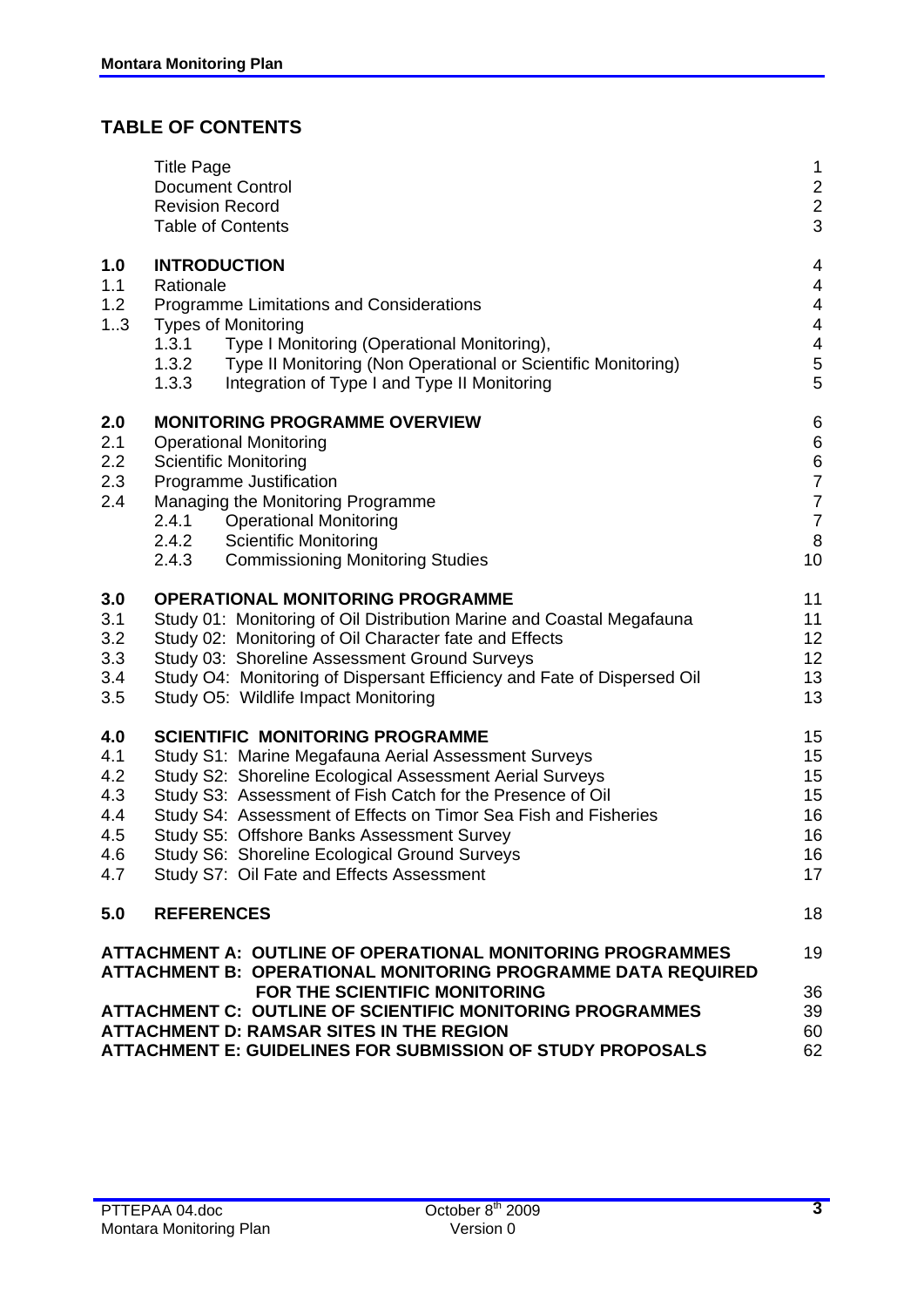# **1.0 INTRODUCTION**

The Monitoring Programme contained in this report has been prepared at the request of PTTEP Australasia (Ashmore Cartier) Pty. Ltd. (PTTEPAA).

#### **1.1 Rationale**

A well release on Friday 21 $\mathrm{^{st}}$  August 2009 has resulted in the release of gas, condensate and crude oil into the Timor Sea and this release is currently ongoing.

 The isolated rig location and limited trajectory of the slick (to date) indicate a low risk of coastal impact; either to the mainland or reefs (Ashmore-Cartier). Claims of impact to fisheries and natural resources have been made in the media. These have not been substantiated.

The broad objectives of the proposed Monitoring Programme are to:

- Obtain information which will assist in the planning and execution of the oil spill response and the achieving of its stated aim of minimising environmental harm (Operational or Type I monitoring).
- Obtain information which will provide indicative or quantitative data for short term and longer term environmental effects assessment (Scientific or Type II monitoring).

 These differing objectives are achieved by studies requiring different levels of expertise and data with different levels of scientific rigour. This is discussed in Section 1.3.

The programme contains integrated Operational and Scientific components.

 This programme does not cover all circumstances that may arise as a consequence of the spill. PTTEPAA will continue to liaise with the relevant State and Commonwealth agencies regarding the scale, design and composition of the programme and individual and to make amendments accordingly.

#### **1.2 Programme Limitations and Considerations**

 The outlines of the proposed studies in this report are not detailed and are based on information to hand. Methodologies, particularly for the Scientific Monitoring studies will need to be modified according to incident events (e.g. habitats or fauna impacted and degree of impact) and specific study requirements as identified by pertinent experts.

#### **1.3 Types of Monitoring**

 Oil spill related monitoring has been divided, in Australia, into two types (see AMSA, 2003a).

#### **1.3.1 Type I Monitoring (Operational Monitoring)**

 This is undertaken during a response and is focussed on providing information of use in planning or executing the response. As such it is usually undertaken as part of the response and managed by the Incident Management Team (IMT). Information must be acquired and processed quickly so that it can be quickly acted upon.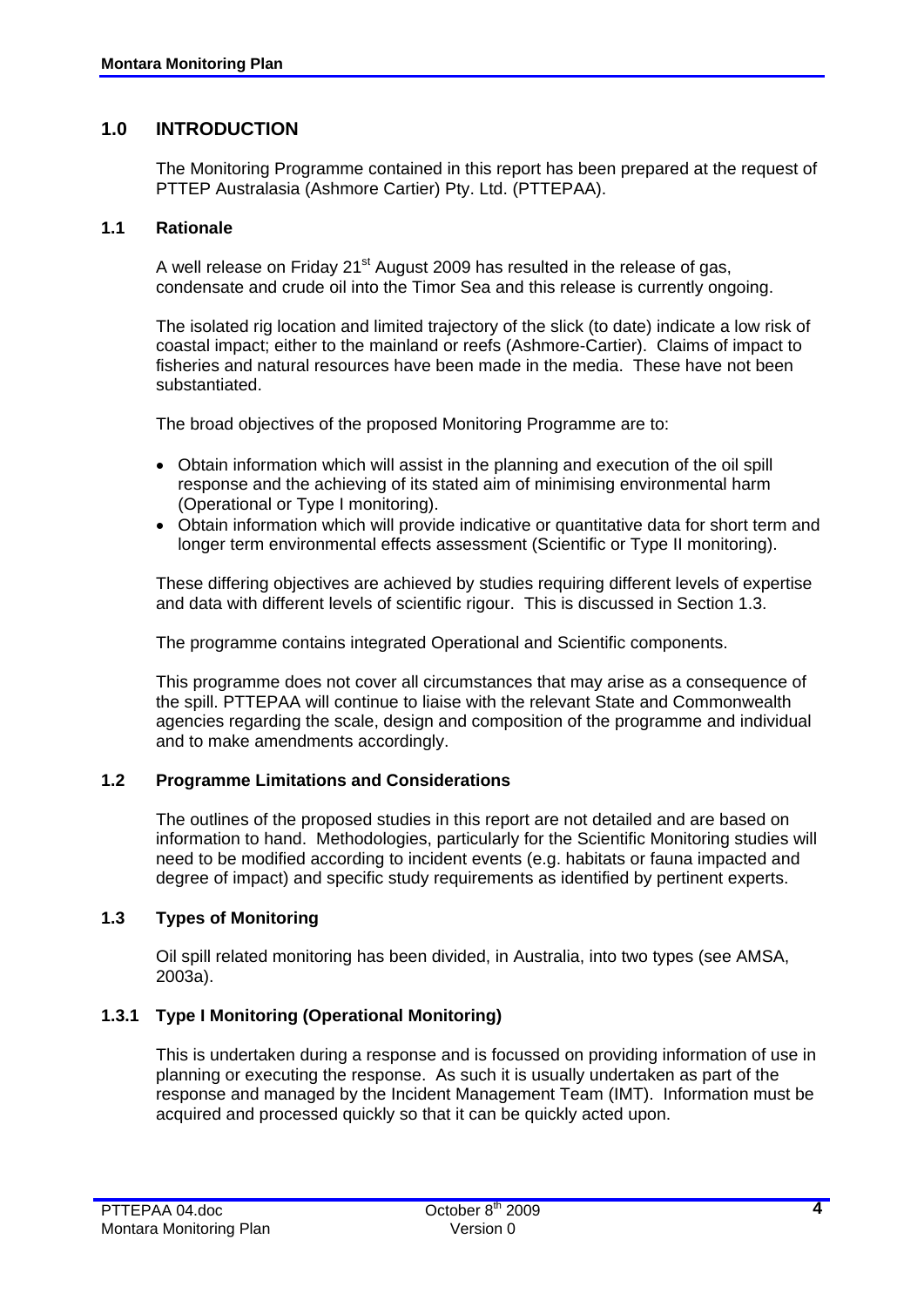# **1.3.2 Type II Monitoring (Non Operational or Scientific Monitoring)**

 This is focused on non-response objectives such as estimating environmental damage and post response recovery. Type II monitoring may be undertaken over extended periods.

Type II monitoring has a high requirement for accuracy and data may be challenged.

#### **1.3.3 Integration of Type I and Type II Monitoring**

 Type I monitoring may become Type II monitoring if it continues after response termination. An example of this is studies of oil in sediment. This is of operational significance when used to monitor the success (or otherwise) of cleanup but may also be required for longer term study of oil persistence, perhaps linked to studies of habitat recovery. For this reason, it is important that Type I monitoring is undertaken in a manner that will allow data to be used for Type II studies if required.

 Type I monitoring provides data in a usable time-frame and this sometimes compromises scientific rigour. However, as noted above, data obtained under this monitoring may be required to support longer term Type II studies and this must be considered in the design of Type I studies.

 In this document the terms "Operational Monitoring" (for Type I) and "Scientific Monitoring" (for Type II) are used henceforth.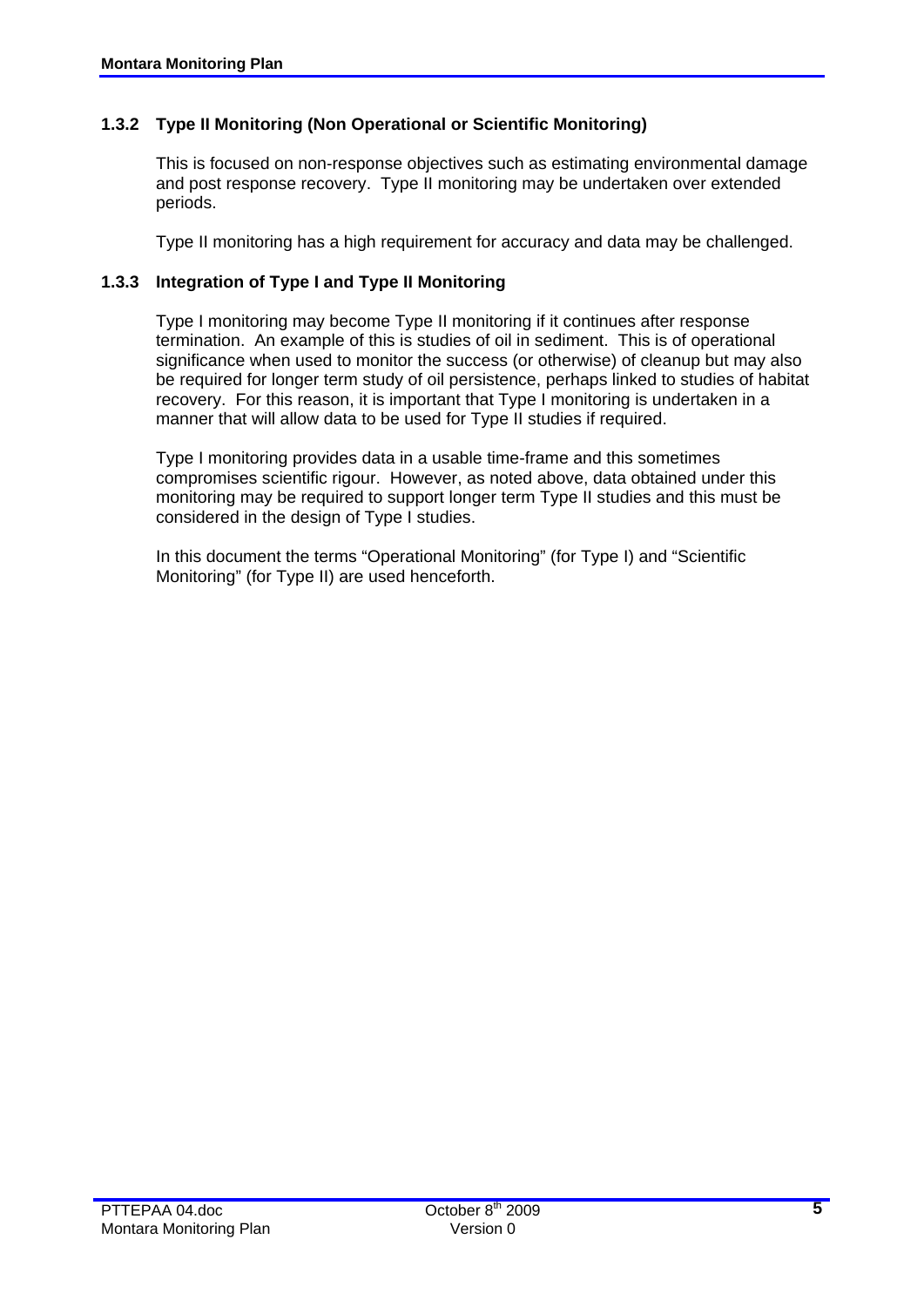# **2.0 MONITORING PROGRAMME OVERVIEW**

# **2.1 Operational Monitoring**

 Operational monitoring will be carried out by the Australian Maritime Safety Authority (AMSA) in accordance with the National Marine Oil Spill Contingency Plan. As such, decisions in respect of the implementation of operational monitoring will ultimately rest with AMSA. The Operational Monitoring Programme comprise a number of studies including:

- Monitoring of Oil Distribution and Marine and Coastal Resources (Study O1). This is routine monitoring using aerial surveillance and vessels associated with the response. It may be undertaken by general surveillance and/or by dedicated flights.
- Monitoring of Oil Character Fate and Effects (Study O2). This involves the sampling and subsequent analysis of oil from the sea and from any impacted shorelines.
- Shoreline Assessment Ground Surveys (Study O3). Impacted shorelines or shorelines at risk will be surveyed and assessed with regards to their sensitivity and amenability to cleanup options.
- Monitoring of Dispersant Efficiency and Fate of Dispersed Oil (Study O4).
- Wildlife Impact Monitoring (Study O5). This will include determination of cause of death for wildlife carcases and ground surveys.

 All Operational Monitoring studies provide data of sufficient strength and integrity to form a basis for any subsequent Scientific Monitoring. All five studies allow for an escalation to incorporate higher levels of expertise or more relevant expertise should the need arise.

The studies are described in Section 3 and detailed in Attachment A.

#### **2.2 Scientific Monitoring**

A number of longer term Scientific Monitoring studies are proposed including:

- Marine Megafauna Aerial Assessment Surveys (Study S1). These are designed to assess any disturbance of harm to megafauna in the open sea.
- Shoreline Ecological Assessment Aerial Surveys (Study S2). This is designed to assess any disturbance of harm to shoreline habitats including ecological character of the mainland shorelines and associated islands, Ashmore Reef and other reefs, Ramsar wetlands or other coastal areas that may be disturbed by oil discharge.
- Assessment of Fish Catch for the Presence of Oil (Study S3). This study is designed to determine whether commercial fish have acquired a taint or other undesirable characteristics through contact with the spilt oil.
- Assessment of Effects on Timor Sea Fish and Fisheries (Study S4). This study is designed to assess any effects on fish species (all life stages) of impacted waters.
- Offshore Banks Assessment Survey (Study S5). To determine whether there has been any impact of, or effect on, the marine banks in the region.
- Shoreline Ecological Ground Surveys (Study S6). As with Study S2, this is designed to quantify any effects on coastal fauna or flora. As a priority, the study will look at resources and areas identified as sensitive.
- Oil Fate and Effects Assessment (Study S7). This study extends Study O2 and investigates the distribution, weathering fates and effects of residual (post response) oil at sea. It encompasses an assessment of, untreated oil and dispersant treated oil and oil in waters and sediments (if any).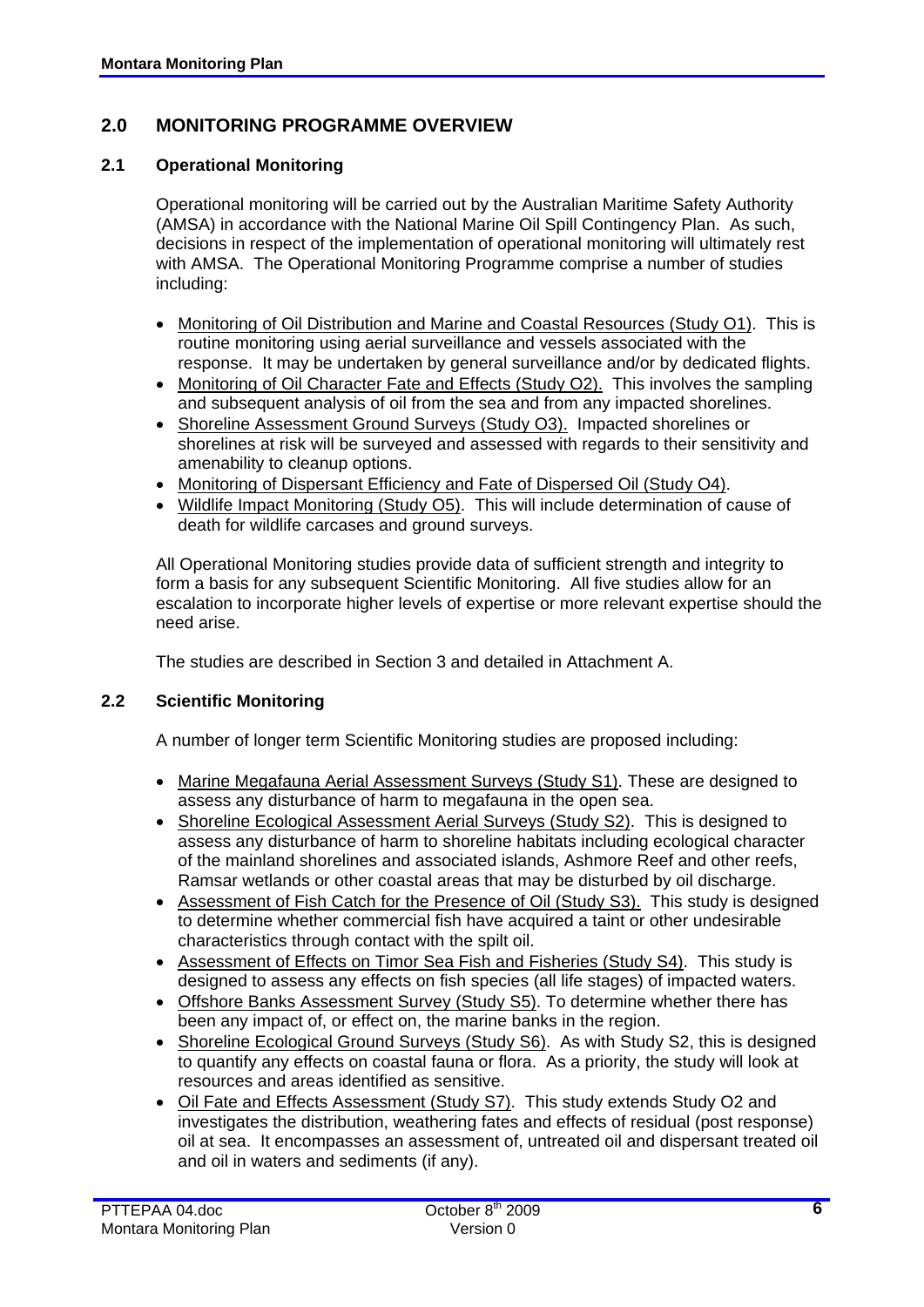These are described in Section 4 and more detailed outlines are provided in Attachment C.

 The outlines contained in Attachment C will be refined and documented in detailed Study Plans. Operational Study plans will be approved by AMSA in consultation with PTTEPAA and the Department of the Environment, Water Heritage and the Arts (DEWHA). Scientific Study Plans will be agreed between PTTEPAA and DEWHA as per Section 2.4.2 of this document.

 The need for some of these is not yet established and each study outline includes a number of "triggers" which, should they occur, should prompt the initiation or reassessment of the study. This process is set out in Section 2.4.2.

 It should be noted that the Scientific Monitoring Programme outlines provide only indicative scopes and guidance. The design of the component studies does require specialist input (see Attachment C) and this should be commissioned prior to any anticipated need for any particular study.

 Some Scientific Monitoring studies require considerable time and effort to establish a design that will produce meaningful data. The selection and verification of control areas is often difficult and natural variation in the number, distribution and fitness of biota may require considerable sample sizes to resolve.

 PTTEPAA will liaise with DEWHA to ensure that the Scientific Monitoring study is successfully implemented by PTTEPAA and to decide the point at which detailed study design and implementation of monitoring is implemented (see Section 2.4.2).

#### **2.3 Programme Justification**

 Each of the study outlines in this document provides a justification for undertaking the monitoring. In some cases, notably the Operational Monitoring, the fact that there has been a spill and the information needs of the response are sufficient justification for the study and it is proposed that these should be initiated immediately.

 In the case of others, justifications are supplied but they are only applicable under certain conditions, and these conditions may not yet be met. For example, detailed surveys of shorelines are not justified if there is no chance of them being impacted by oil. As noted in Section 2.2, the outlines provided in Attachments A and C include indicative "triggers", i.e. the conditions under which each study is likely to be required.

 The current and future position of the oil slick together with the status of the release and of the response must be monitored so that the implemented monitoring study is sufficient and focussed.

# **2.4 Managing the Monitoring Programme**

#### **2.4.1 Operational Monitoring**

 Responsibility for the management of the Operational Monitoring studies rests with the Incident Controller for the spill response (a nominated officer of AMSA) or other nominated member of the Incident Management Team (IMT).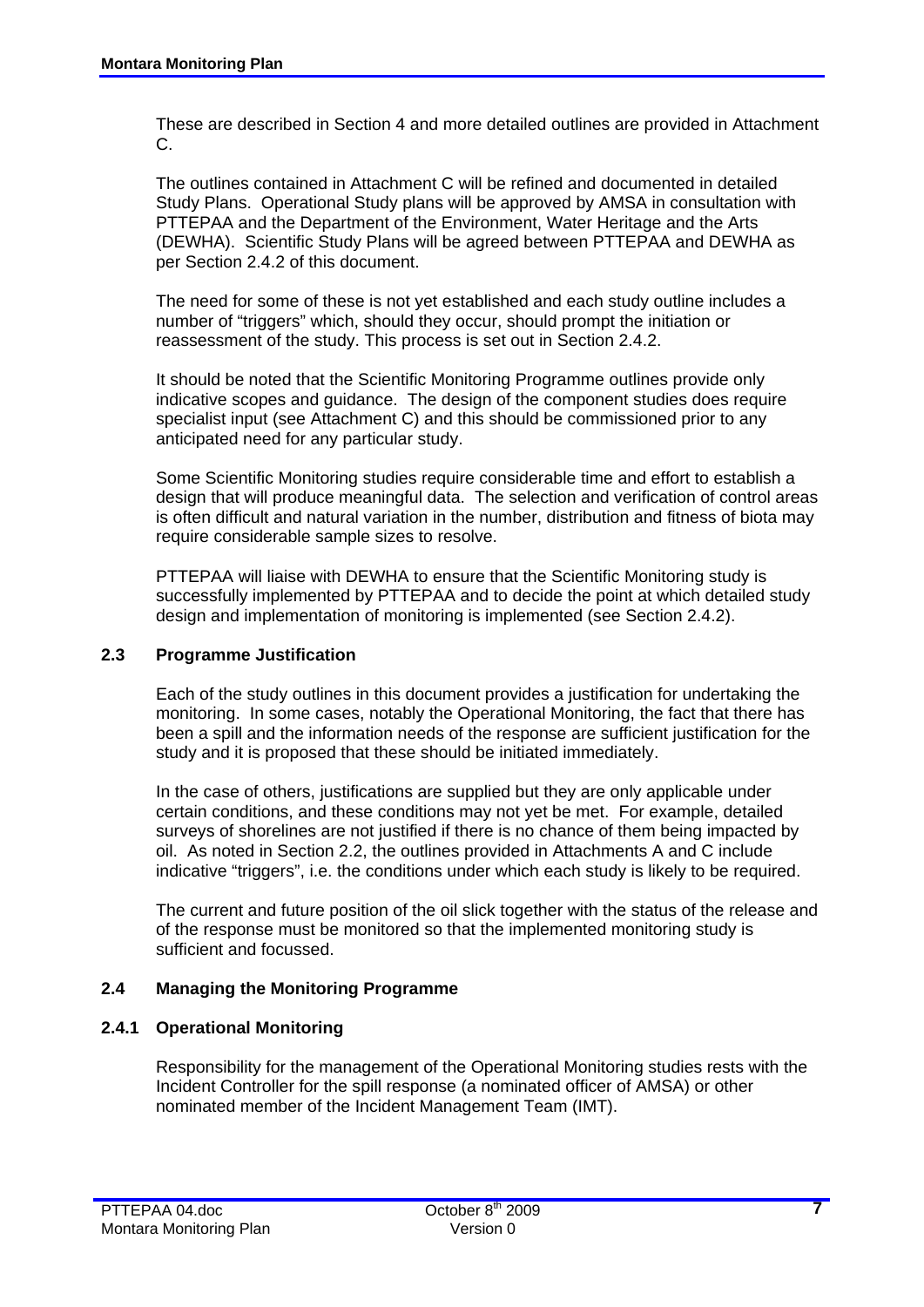#### **Information Management**

 All data generated from the Operational Monitoring studies will be supplied to the response Incident Controller (AMSA) or other nominated AMSA officer as soon as possible together with relevant interpretation.

The reporting format will be as required by the IC.

 Information required for the use in Scientific Monitoring studies will be supplied by AMSA to the nominated officer of the Department of the Environment, Water, Environment Heritage and the Arts (see Section 2.4.2).

#### **Duration of Operational Monitoring**

 These studies will be undertaken as needed during the response and, generally, will not continue beyond the duration of the response. Possible "triggers" for each study are provided in the outlines provided in Attachment C. Termination of the response will be determined by the Statutory Authority and Control Agency as defined by the National Plan. This is AMSA. Some studies may continue as Scientific studies. This will be determined in consultation with DEWHA and PTTEPAA.

#### **2.4.2 Scientific Monitoring**

The Scientific Monitoring study will be managed by PTTEPAA.

Individual studies may be undertaken by contracted companies or institutions, government agencies or other parties as agreed with DEWHA.

Personnel or agencies will be assigned responsibility for studies on the basis of their recognised expertise and independence.

**Figure 1 Monitoring Management Arrangements** 



 Responsibility for the management of the each study will be assigned to a qualified expert approved by the relevant state and Commonwealth agencies following the provision of qualifications to the relevant agencies.

Studies will be designed and commissioned in a timely manner.

 Detailed Scopes of Work will be developed for each study. These will be submitted via PTTEPA to the DEWHA for approval prior to approval and initiation.

Study S3 will be coordinated by Commonwealth, State or NT fisheries departments.

#### **Information Management**

 Data obtained through the Scientific Monitoring study, by PTTEPAA, or any person(s) contracted by PTTEPAA, will be provided to DEWHA in individual reports at the completion of each component study by PTTEPA. Draft or interim reports may be prepared as required by DEWHA and agreed by PTTEPAA.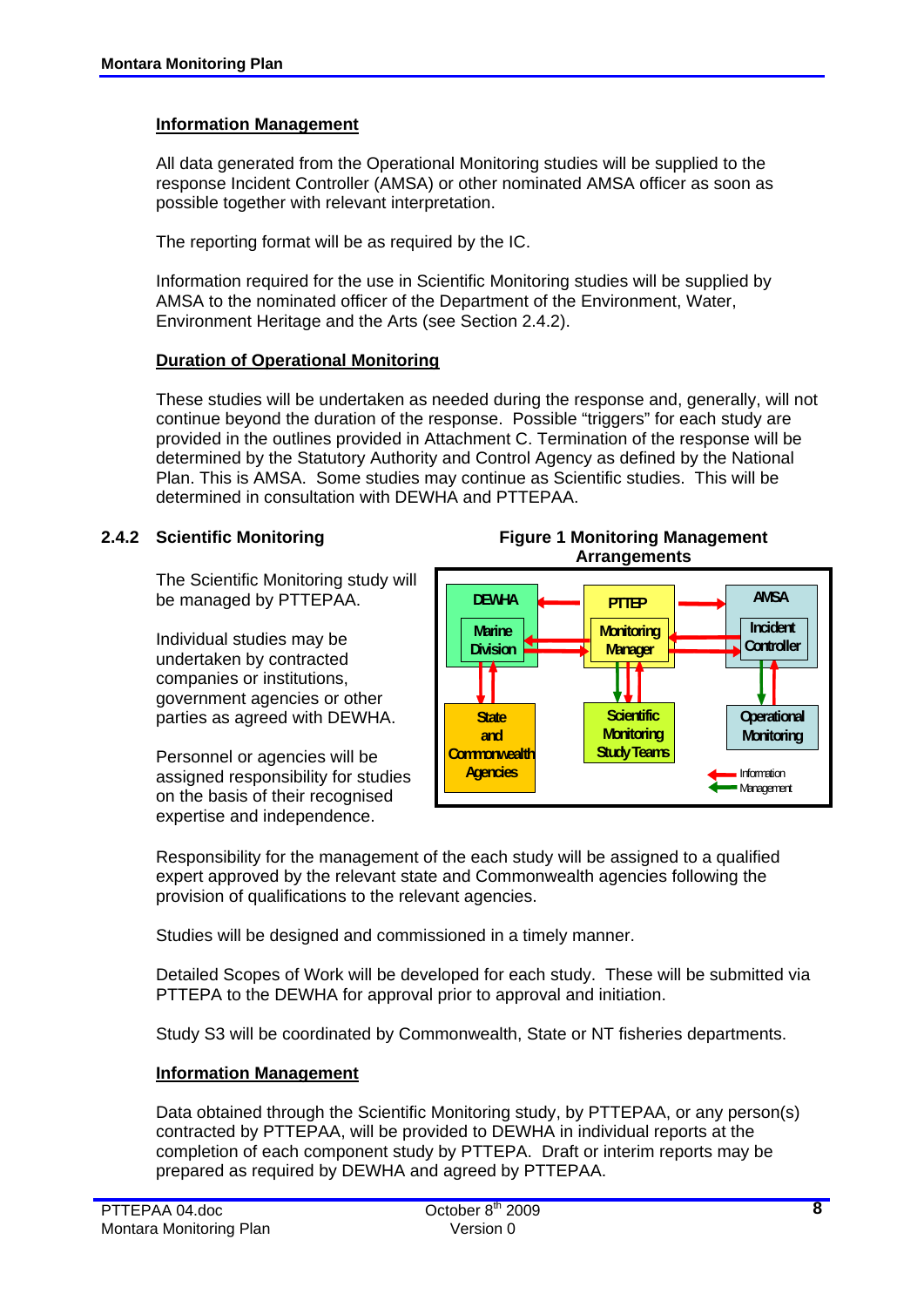A copy of each report will be supplied to the relevant State and Commonwealth agencies by DEWHA. The schedule for any interim reporting will be as agreed by DEWHA and PTTEPAA for each component study.

#### **Triggering of Scientific Monitoring Studies**

The decision to implement a Scientific Monitoring study, or stage of a study, will be determined jointly by DEWHA and PTTEPAA. DEWHA may seek advice from relevant State and Commonwealth agencies or independent experts.

Guidelines for "triggers" for each study are provided in Attachment C and illustrated in Figure 2. Generally, these will conform to the EPBC Act Policy Statement Significant Impact Guidelines (2006). Under these guidelines, an action is likely to have a significant impact on a vulnerable species if there is a real chance or possibility that it will:

- Lead to a long-term decrease in the size of an important population of a species.
- Reduce the area of occupancy of an important population.
- Fragment an existing important population into two or more populations.
- Adversely affect habitat critical to the survival of a species.
- Disrupt the breeding cycle of an important population.

**Figure 2 Simplified Decision Tree for Implementation of Monitoring Programmes**



- Modify, destroy, remove or isolate or decrease the availability or quality of habitat to the extent that the species is likely to decline.
- Result in invasive species that are harmful to a vulnerable species becoming established in the vulnerable species' habitat.
- Introduce disease that may cause the species to decline.
- Interfere substantially with the recovery of the species.

 All final decisions on what constitutes a breach of the trigger will be agreed between DEWHA and PTTEPAA. DEWHA will consult with all relevant state and Commonwealth agencies, and relevant independent experts as required.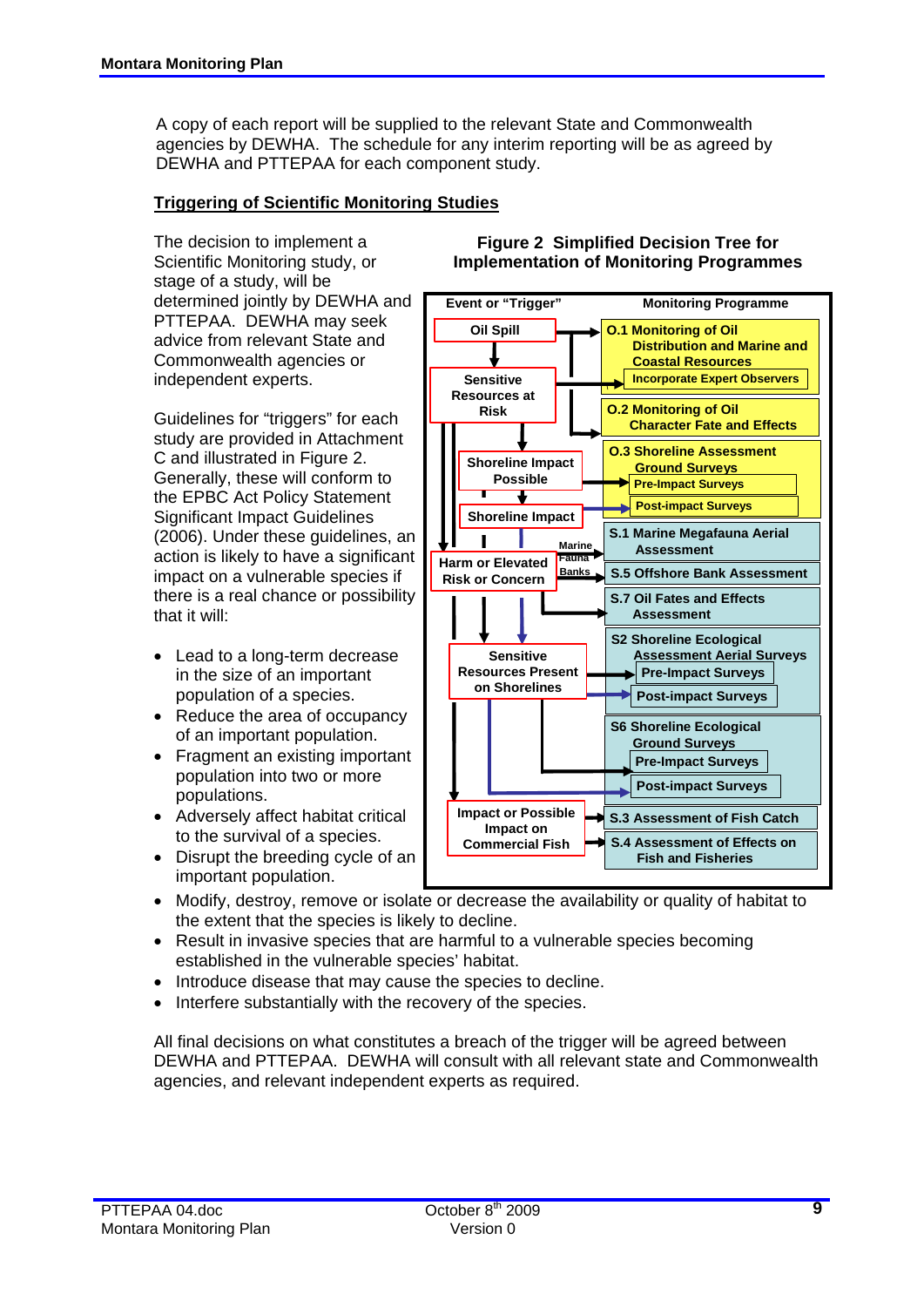#### **Duration of Scientific Monitoring**

Studies may be undertaken in order to establish a baseline. If a trigger does not occur then the main study will not proceed.

 The duration of studies will be determined at initiation and reviewed annually by agreement between PTTEPAA and DEWHA. Indicative durations are shown in Attachments C and E.

#### **Priorities**

 Priorities will be set by DEWHA in consultation with PTTEPAA and State, NT and Commonwealth agencies.

 Sensitive and vulnerable resources, areas and Ramsar sites (Attachment D) will be given a high priority.

#### **2.4.3 Commissioning Monitoring Studies**

#### **Operational Monitoring**

 Operational Monitoring is commissioned by AMSA or by PTTEPAA with the agreement of, or at the request of, AMSA.

#### **Scientific Monitoring**

 Scientific Monitoring studies are commissioned by PTTEPAA as agreed with DEWHA (see Section 2.4.2).

 Proposals and detailed study outlines must be requested by, and submitted to, PTTEPAA for review and PTTEPAA will then seek DEWHA approval. Guidelines for submissions are provided in Attachment E.

 Study scope and design should conform to the Guidelines provided in Attachment C and should address the objectives provided. However, it is recognised that other studies may be required and these will be accepted for review.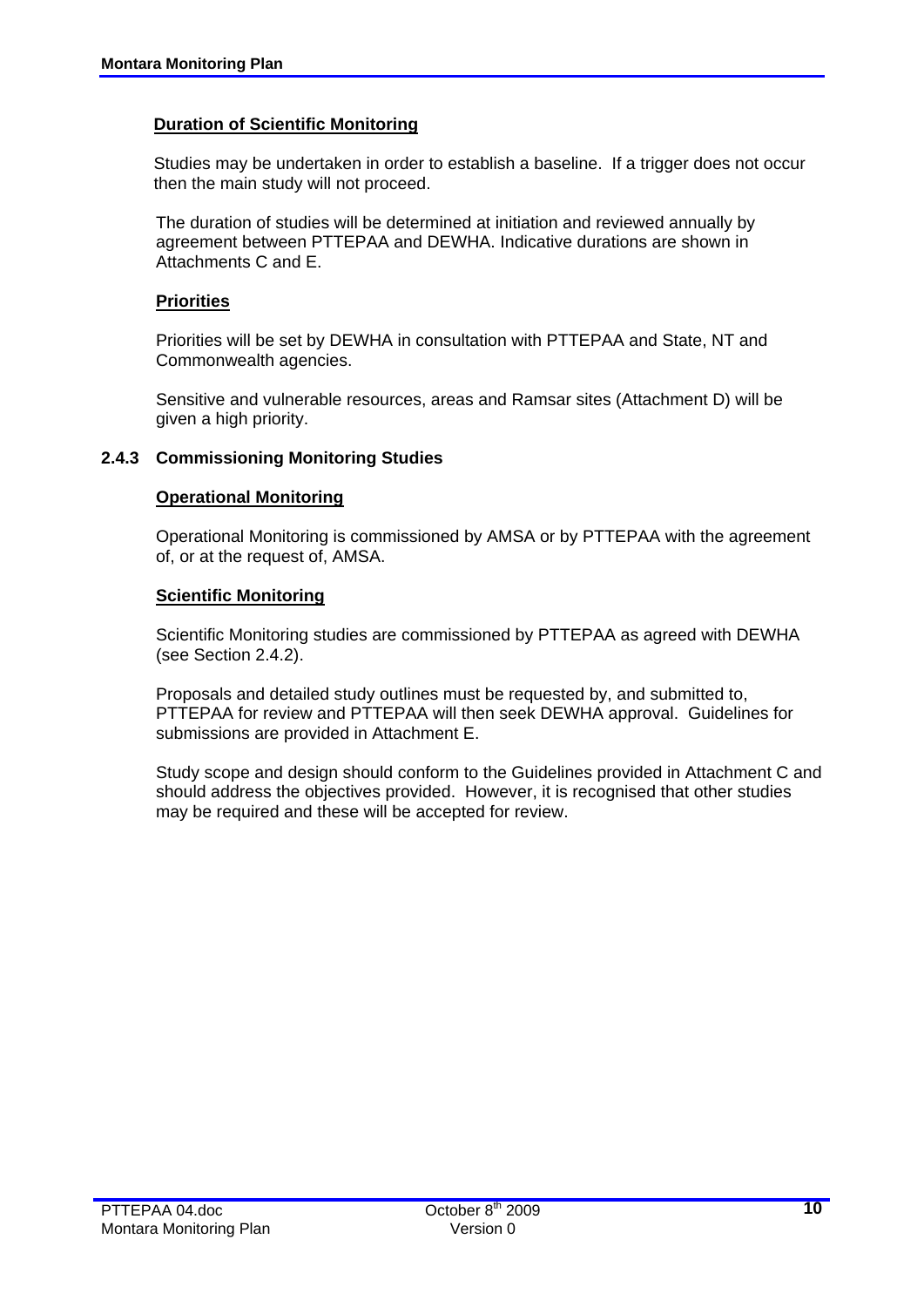# **3.0 OPERATIONAL MONITORING PROGRAMME**

 As previously noted, the focus of these studies is on the provision of information to be used in planning and executing the response.

#### **3.1 Study O1: Monitoring of Oil Distribution and Marine and Coastal Megafauna**

 The proximity of the oil and response activities to sensitive resources needs to be monitored in order to reduce potential exposure and to determine the extent (and possible significance) of any exposure.

Resources that may be monitored include:

- Megafauna;
	- Cetaceans.
	- Turtles.
	- Sea snakes.
	- Birds.
	- Dugongs.
	- Sharks.
	- Crocodiles.
	- Commercial activities
		- Fishing vessels).
		- Pearling.
		- Mariculture.
- Key habitats and communities;
	- Corals.
	- Island shorelines.
	- Marine banks.
	- Benthic communities.
	- Lagoons and
	- Mainland coastlines (including mangroves, turtle nesting beaches, filter-feeding communities, algal reefs, inter-tidal seagrass beds and the inter-tidal coastal zone).

 The monitoring study will include modelling of dispersed oil trajectory. Sampling and further modelling to determine the: potential effects of oil and dispersants on marine and coastal ecosystems will be undertaken as part of the scientific monitoring study (Study S7). This will include determining concentrations of the oil/dispersant mix with depth.

 It should be noted that some of the megafauna (e.g. turtles) are subject to existing tagging and tracking studies and the location of some individuals is known. This data can assist in surveillance and should be accessed.

 This study will be implemented through regular surveillance flights and vessel movements. The frequency of these surveys are contingent upon operational needs and the triggers noted in Attachment A.

 The need for aerial observers with specific wildlife expertise will depend on the frequency of observation and need to interpret sightings to species level and interpret behaviour. Nevertheless identification of personnel with such skills is required. Relevant state and Commonwealth agencies can provide advice as appropriate on survey size, method, and timing. Nevertheless identification of personnel with such skills is required.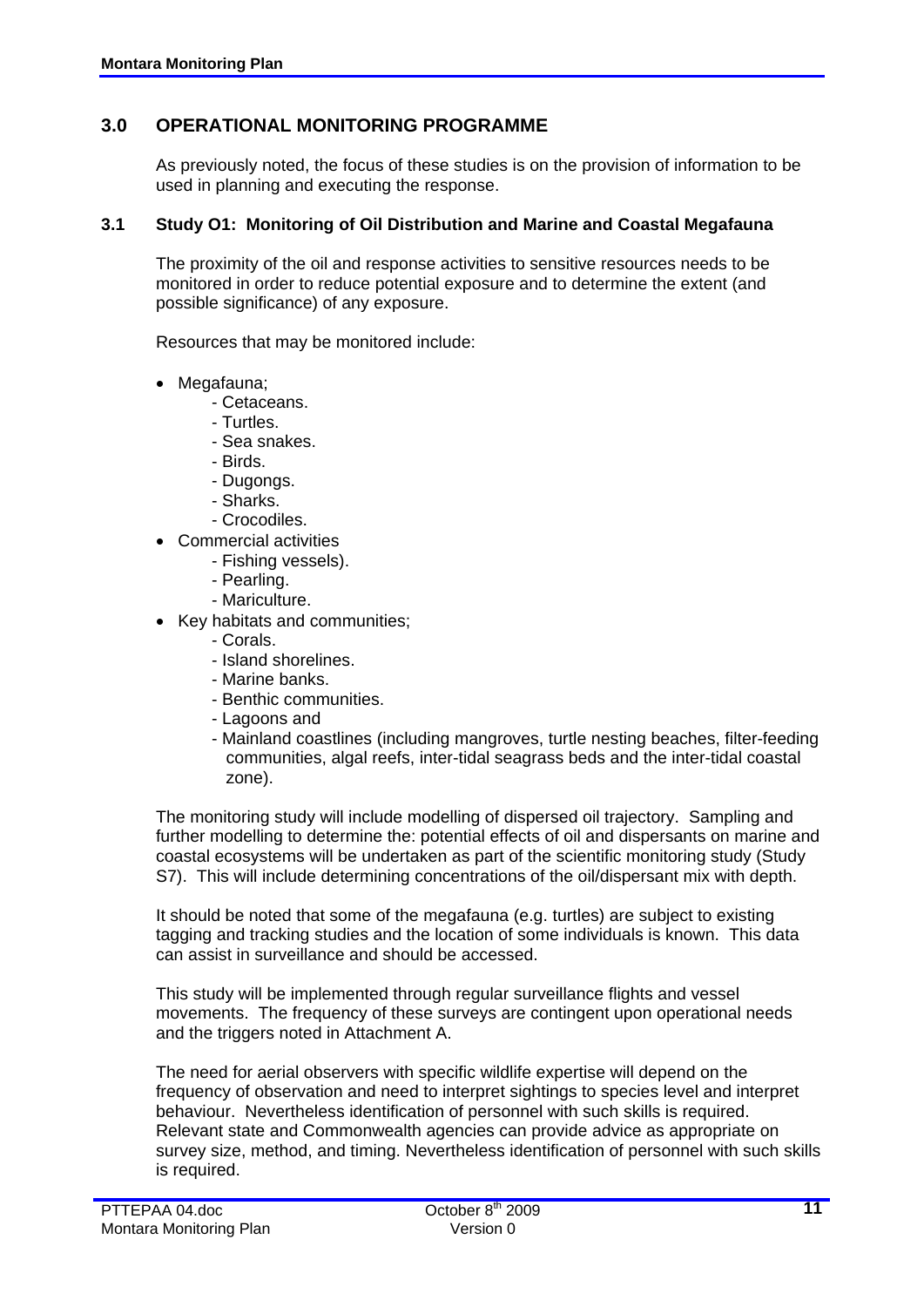Note aerial surveys of shorelines will be undertake prior to any anticipated oil impact and also after impact. Pre-impact data may indicate areas of existing damage (e.g. dieback of mangroves).

#### **3.2 Study O2: Monitoring of Oil Character Fates and Effects**

 Montara oil is a waxy oil with a pour point close to that of ambient sea temperatures. Consequently, it will vary in its physical character according to ambient temperatures and this will significantly influence the effectiveness of some oil spill response strategies.

Sampling and analysis of the oil will provide valuable data on the behaviour of the oil.

Chemical changes in the oil may assist in later assessments of oil fate and effects.

 It is proposed to routinely take samples during oil recovery operations logging sampling time, location and other data as per Attachment C. Dedicated sampling voyages will be commissioned if deemed necessary by AMSA. Samples will include:

- Surface oils.
- Oil in the water column including dissolved components, physically and chemically dispersed oil at sea. This will include samples taken in clean seawater and under surface slicks.
- Dispersant –treated oil trajectory, distribution and concentrations of hydrocarbons in the water as a result of natural and dispersant-induced dispersion will be measured.
- Oil on and in sediments (if impacted). Note: Samples may also be obtained via Studies O3 and S6. The distribution of oil on and in sediment will be recorded and removal by cleanup or natural processes will be monitored. Residual oil will be analysed for physical and chemical properties in order to evaluate likely persistence and potential effects.

 Field readings will be taken using a fluorometer and verified by analysis. Samples will be taken at various depths as per the outline in Attachment C.

 The approximate age of each oil sample (i.e. time at sea) can be calculated using the output from the oil spill trajectory modelling. This can be confirmed by analysis of oil character (loss of volatiles). Routine sampling and monitoring will also collect data on dispersants and oil/dispersant mix including vertical and horizontal distribution in the water column.

 Samples will be "fingerprinted" and analysed as per the Study O2 outline (Attachment C).

 Assessments will be supported by oil spill trajectory modelling (both 2D and 3D). These may be undertaken to cover extended periods.

#### **3.3 Study O3: Shoreline Assessment Ground Surveys**

 If shorelines (islands, reef or mainland) are threatened then these will be surveyed in order to obtain baseline data relating to:

• Physical character. This will assist in planning of cleanup methods.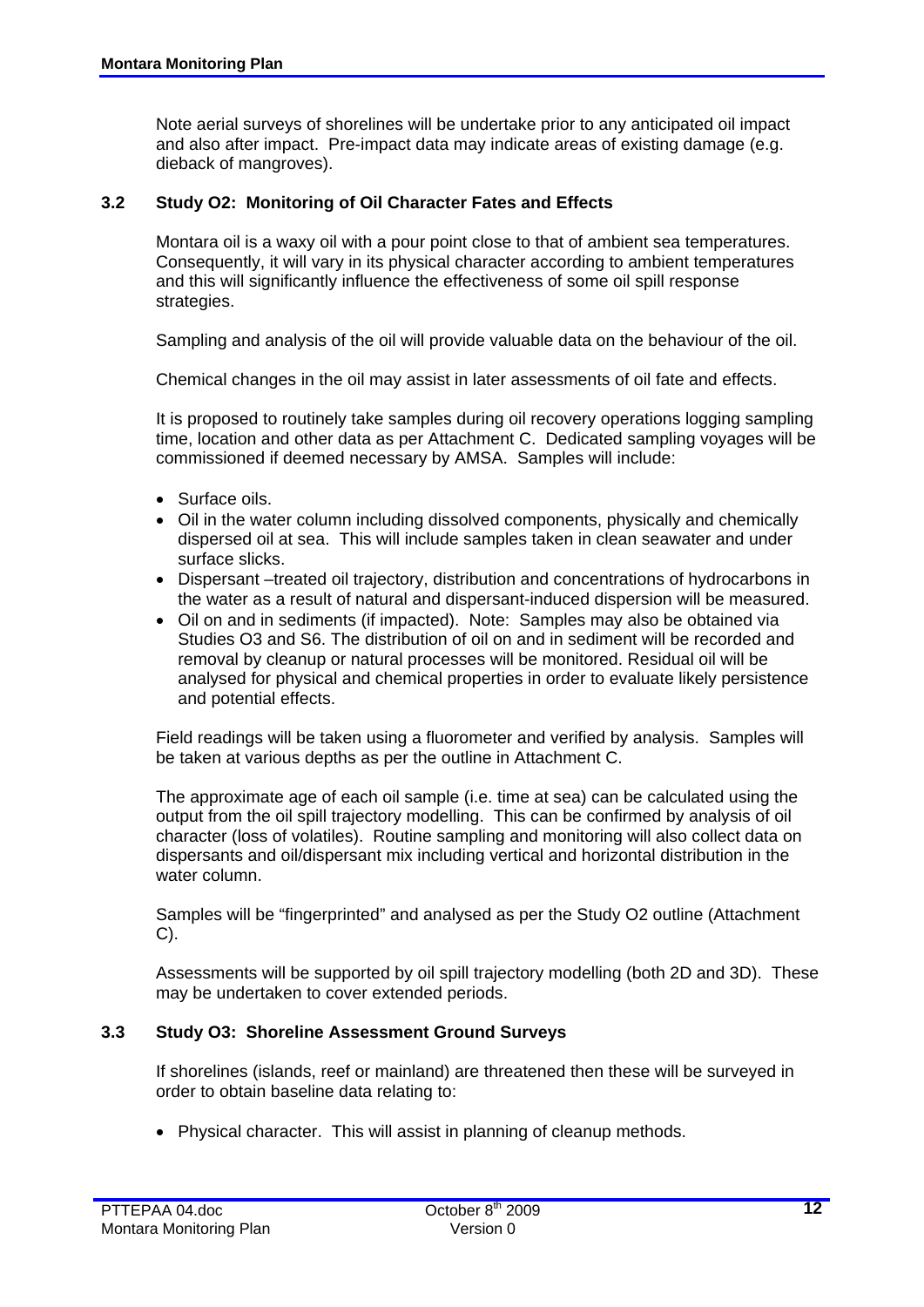- Biological character. This will assist in establishing conditions before and after impact by oil or cleanup, planning of cleanup methods and determination of sensitivities and protection priorities.
- Oiling character. This will be used to monitor cleanup effectiveness of natural recovery of shorelines.

 Assessment teams will contain personnel with skills relevant to specific shorelines and parameters of interest to ensure that collected data is accurate and is suitable for use by later Scientific Monitoring studies; e.g. assessment of reef shorelines would include turtle experts to enable an assessment of nesting activity.

 Both pre and post-impact assessments will be undertaken. Existing available information will also be used.

Shoreline assessment will require careful planning and the provision of logistics support.

 Without compromising the scientific integrity or accuracy of the monitoring, where possible Operational and Scientific surveys will be combined within survey trips to avoid unnecessary financial or logistical impost

#### **3.4 Study O4: Monitoring of Dispersant Efficiency and Fate of Dispersed Oil**

 This study supports the visual assessment of dispersant effectiveness. Oil in water will be measured before and after dispersant use using a fluorometer.

Measurements will include fluorometric reading of:

- Clean seawater (no oil exposure and no oil). This will detect and measure any natural fluorescence in the water (e.g. from plankton).
- Seawater under a dispersant application to un-oiled waters. This will detect and measure any fluorescence due to the dispersant.
- Seawater under a slick before dispersant application. Some hydrocarbons may be present in suspension due to wave action.
- Seawater under a dispersant treated slick.

 Water samples will also be taken in order to check the calibration of the fluorometer. These will include:

- Water below an untreated slick.
- Water below a treated slick.

 Surface oil samples before dispersant application should also be taken for later testing in the laboratory (see Study O2).

 The fate of dispersed oil, particularly the distribution and dilution of the dispersed oil plume will be modelled throughout the response and further investigated by Study O2 (see Section 3.2 and Attachment A).

#### **3.5 Study O5: Wildlife Impact Monitoring**

This study includes:

• Assessment of fauna impacted by oil (numbers, species, degree of oiling, treatment).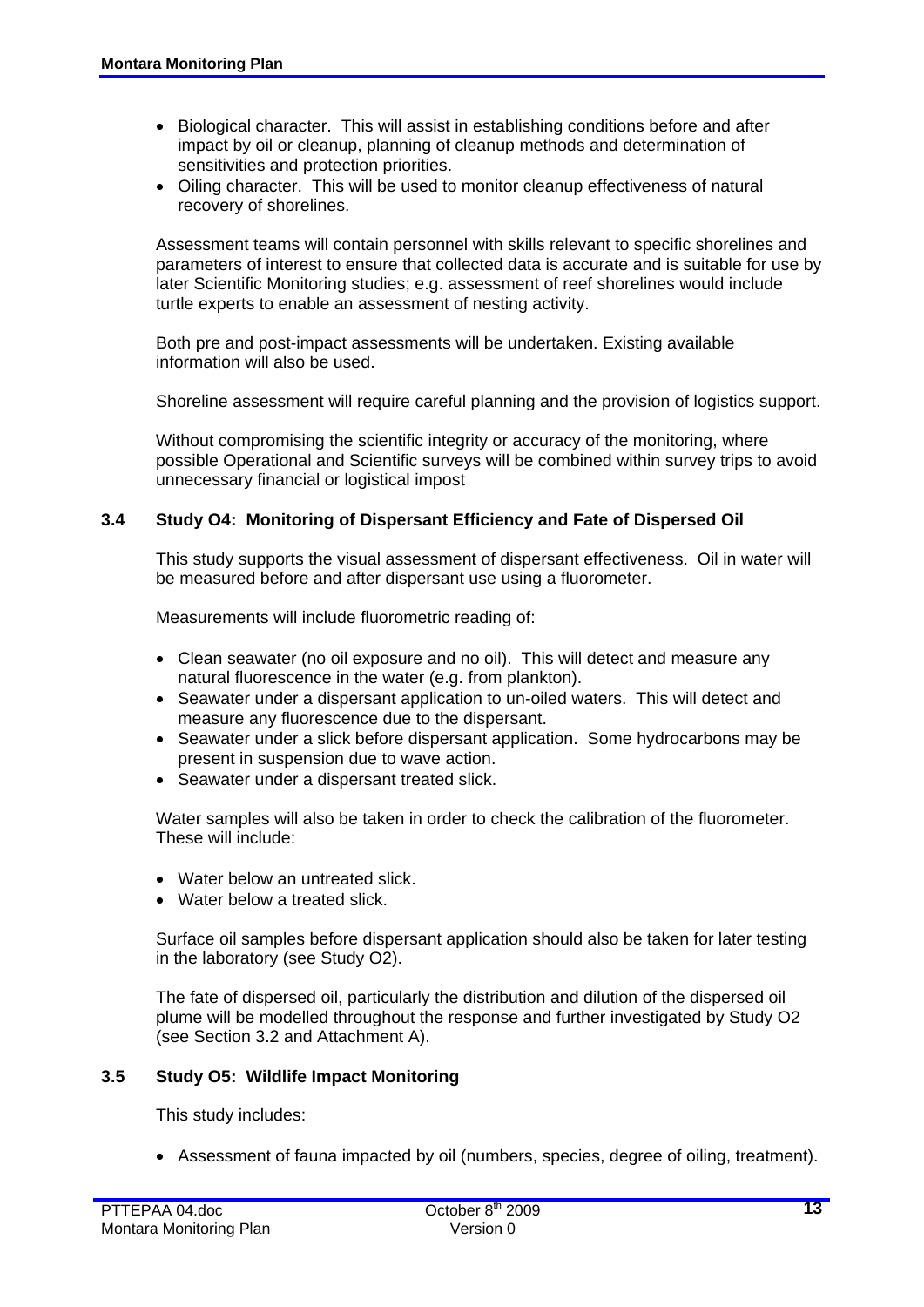- Determination of cause of death for wildlife carcases and
- Vessel surveys and ground surveys.

 These assessments will be undertaken by personnel with relevant expertise under the direction of the Incident Controller (AMSA) or nominated Environmental and Scientific Coordinator (DEWHA).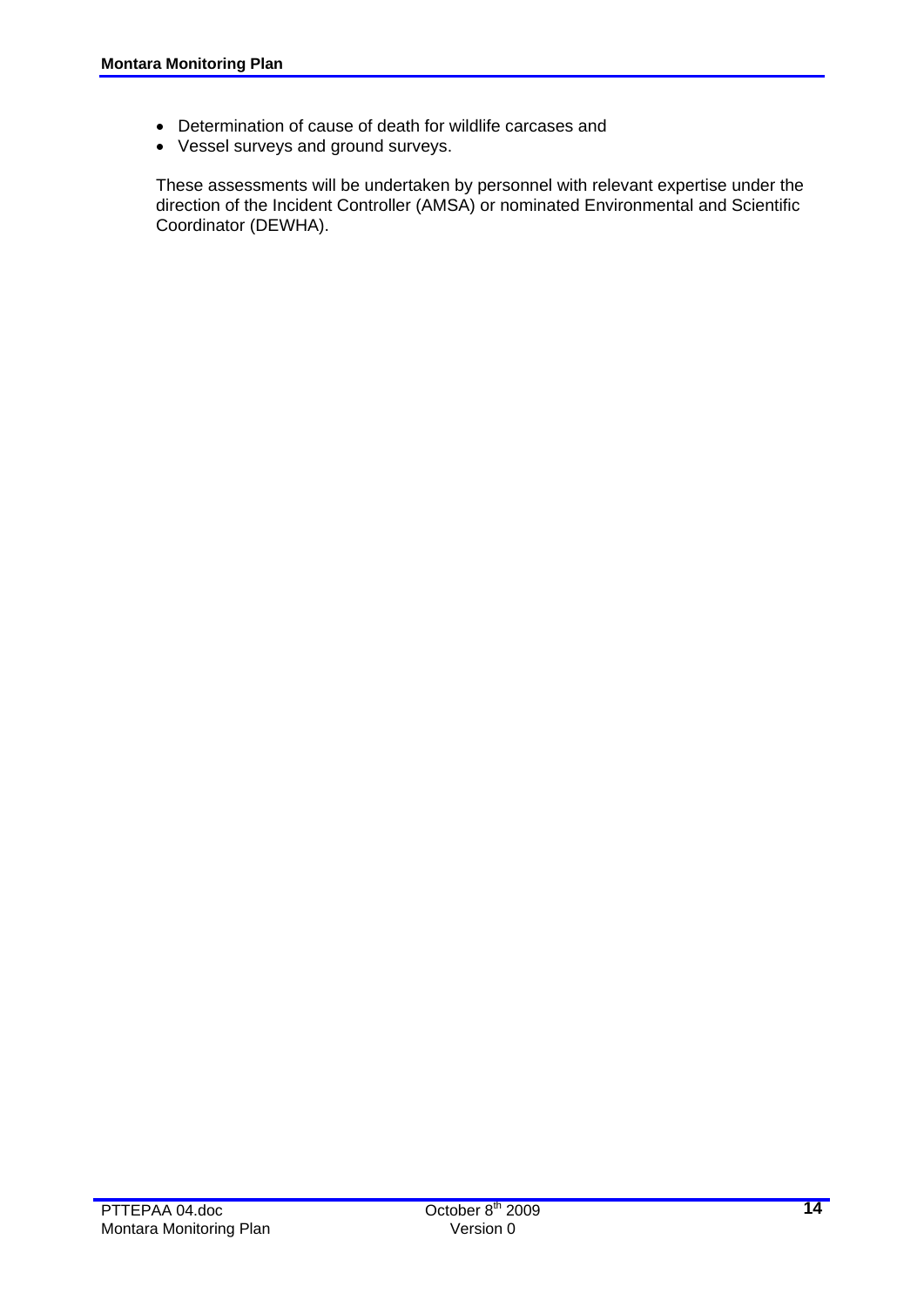# **4.0 SCIENTIFIC MONITORING PROGRAMME**

 As noted in Section 1.3.3, the focus of these studies is on the provision of longer term scientific information. The emphasis of the proposed studies is on the assessment of ecological damage and recovery. Study S3 and Study S4 are focussed on assessing the possibility of damage to commercial fisheries.

 It should be noted that these studies may be required only if resources are exposed, or are potentially exposed to the oil or the response. However, if needed they may need to be implemented quickly and so study design and planning may be required in any case.

 The precise scale and design of Scientific Monitoring studies will depend on the specific location and nature of exposure and on the species affected. This Section and Attachment B provide outlines only.

#### **4.1 Study S1: Marine Megafauna Aerial Assessment Surveys**

 If significant exposure of megafauna is observed or anticipated, then dedicated surveillance of key marine species may be required. Surveillance data relating to wildlife will be compiled by AMSA and supplied to DEWHA for assessment.

 If required (i.e. if "triggered"), dedicated aerial surveys may be scheduled using observers with relevant expertise (e.g. whale behaviour).

#### **4.2 Study S2: Shoreline Ecological Assessment Aerial Surveys**

 Pre-impact assessments for assessing the effects of oil impact may be undertaken as part of Operational Monitoring Study 3. If large areas of shoreline are potentially impacted aerial surveys will be undertaken. Vessel based surveys may be required to support these and to assess areas where aerial surveillance is difficult e.g. mangroves and sub-tidal areas such as shallow seagrass meadows, or reef systems.

 Aerial videos can provide a system for the rapid assessment of large areas and are particularly useful for shorelines communities. Infrared or false-colour imagery can assist in the assessment of the fitness of plant communities and also in mapping oil impacts. They will be used wherever possible to support any required ground surveys (Study S6).

 Aerial surveys can also be used to survey areas where access is limited or where there are safety concerns (e.g. crocodiles). Assessments would be undertaken using suitable aircraft and expert observers. The availability of these must be determined.

#### **4.3 Study S3: Assessment of Fish Catch for the Presence of Oil**

 Claims may be made that commercial fish are tainted or impacted by oil spills or are unsafe to eat. This rarely occurs but the mere suggestion may cause adverse consumer reaction. Testing of fish catch can detect the presence or absence of hydrocarbons.

 The study should be based on a sampling of possibly exposed and "control" (nonexposed) commercial catches rather than based on independently caught catches. This is to ensure that the tested fish are representative of the commercial catch. The locations of each catch must be recorded. Ideally, each area of commercial the catch should be sampled.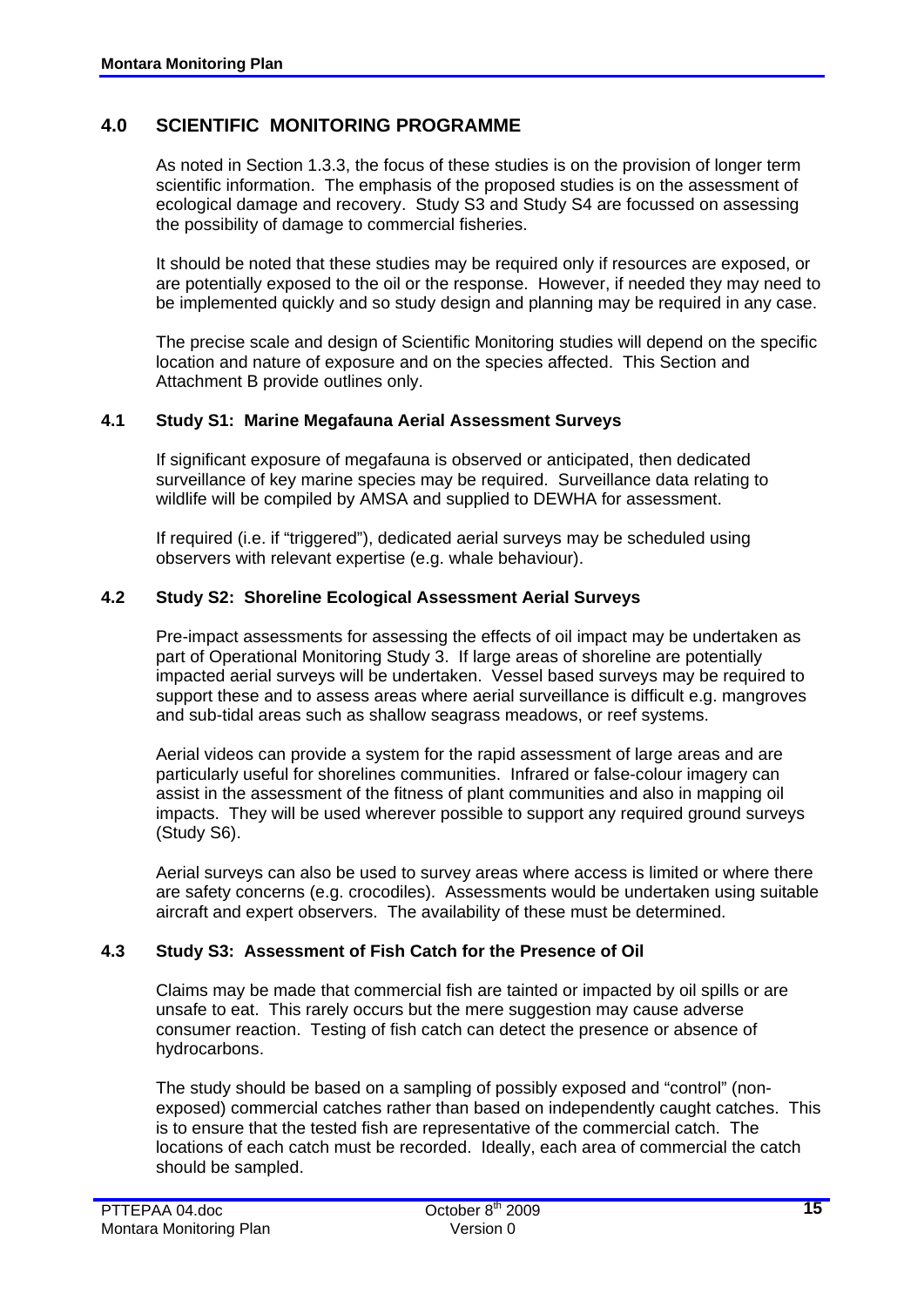Sampling must be undertaken by independent personnel and it is recommended that these be State of NT fisheries officers.

#### **4.4 Study S4: Assessment of Effects on Timor Sea Fish and Fisheries**

 This study is designed to assess any effects on fish species (all life stages) of impacted waters. This study will assess the potential immediate and long-term impacts of the oil spill on State and Commonwealth fisheries.

 Although oil spills rarely effect open sea fisheries oil can affect fish at adult or other stages of the life cycle if oil impact occurs and also indirectly through effects on prey or predatory species.

Oil may affect eggs, larvae, juveniles or other life stages of commercial fish and other fauna if they are impacted by oil or oil fractions.

This study will determine whether exposure has occurred and if so, the distribution and scale of any effects. Future effects on fisheries may then be predicted. It should be noted that detecting effects on plankton and interpreting these is difficult. Longer term studies may be required should large scale effects on plankton or early life stages be detected.

This study is divided into monitoring and assessment of current stocks (Study 4A) and longer term studies (Study 4B). These are outlined in Attachment C.

 Because stock individuals are often not recruited into a fishery until they are 5-6 years old, any effects on catch may not be evident until after this time. Consequently, this study will incorporate an assessment of fishing effort and catch over a number of years. Assessment of effort-catch data may continue for 7-8 years.

 This data should be readily available from State and Commonwealth agencies. This need will be assessed by the relevant state and federal fisheries agencies and DEWHA.

#### **4.5 Study S5: Offshore Banks Assessment Survey**

 It is highly unlikely that marine banks will be exposed to oil due to their depth. However if such impact, or risk of impact, is deemed possible then a survey is recommended as a matter of precaution.

 Video recording of transects by ROV or other appropriate imaging technology will allow the composition of bank communities to be determined. Comparison of any pre and post "impact" surveys may allow any effects from surface oil or response activities to be determined.

 Sediment samples can also be taken using vessel-based "grabs". These can be analysed for hydrocarbon content (see Study S7).

#### **4.6 Study S6: Shoreline Ecological Ground Surveys**

 If shoreline impact is anticipated (either reefs, islands or mainland) and adverse effects are anticipated on associated fauna, flora, habitats or communities, then both baseline (pre-impact) and post impact data is required.

.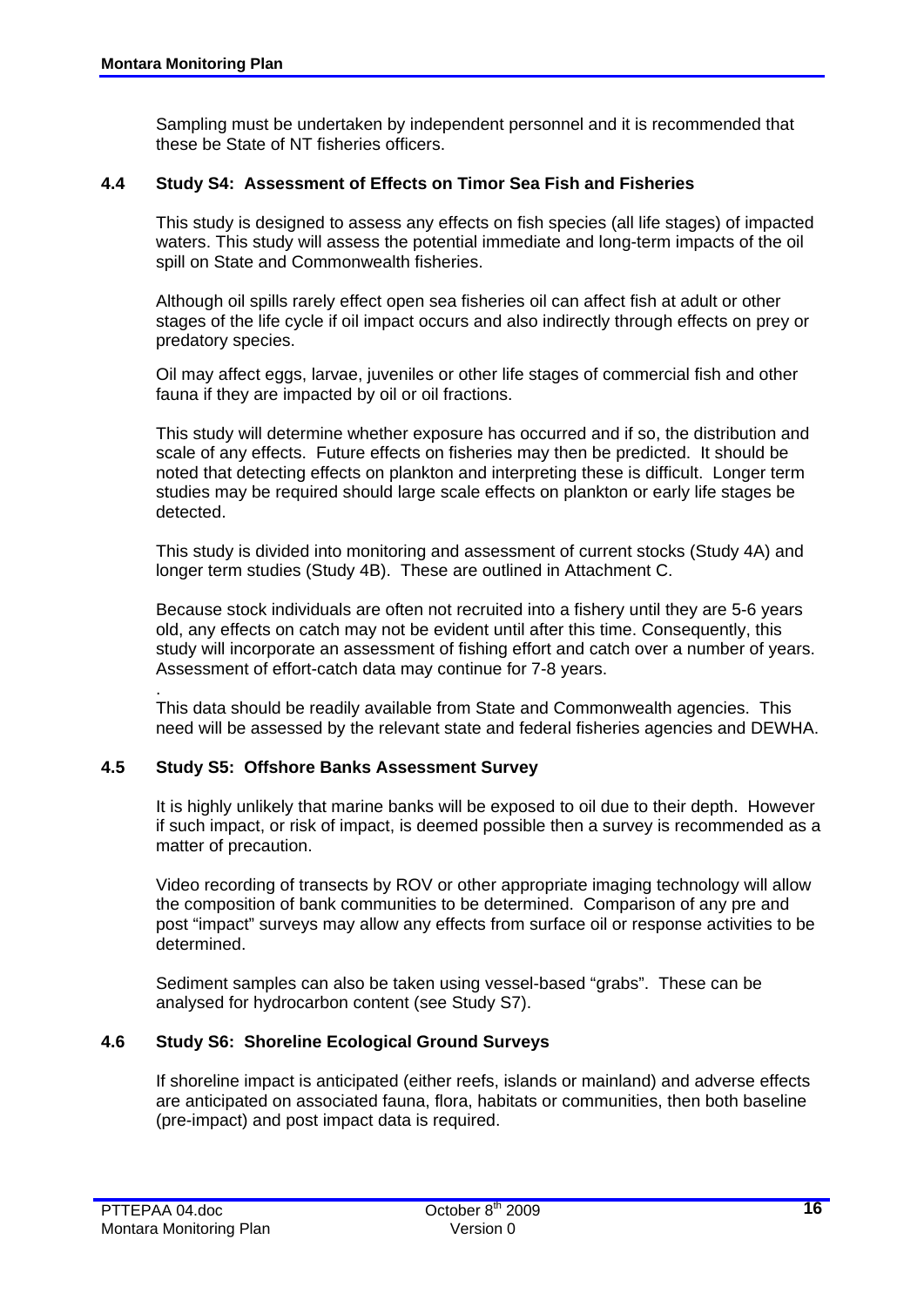Pre-impact data will be collected by Shoreline Assessment teams (Study 03) but this may not be of sufficient detail for ongoing scientific study. Data will be assessed and if necessary a team will be despatched comprised of personnel with more relevant expertise.

 The precise design of the various components of this study will depend on the species, community or area under study and the nature of any observed impact. Individual components of this study may include studies of:

- Turtles (nesting).
- Dugongs.
- Sea snakes.
- Corals.
- Lagoons.
- Seagrasses.
- Mangroves and other wetlands.
- Birds (nesting, roosting).
- Intertidal algal and/or invertebrate (epifauna and infauna) communities, including;
	- Inter-tidal filter feeders (e.g. oysters).
	- Primary producers (e.g. algal turfs).
- Sediment hydrocarbon (character, distribution and retention). These may be analysed as part of Study S7.

#### **4.7 Study S7: Oil Fate and Effects Assessment**

 This study will assess the distribution, fates (weathering) and effects of oil. This Study will encompass data and findings from Operational Monitoring Study O2 and will include:

- Oil on the sea surface. Samples and data obtained from Study O2 will be supplemented by longer term sampling of oil at sea. Persistence and changes in the physical and chemical composition of the oil will be determined.
- Oil in the water column including dissolved components, physically and chemically dispersed oil at sea.
- Oil on and in sediments (if impacted). Samples will be obtained via Study S6. The distribution of oil on and in sediment will be recorded and removal by cleanup or natural processes will be assessed or monitored. Residual oil will be analysed for physical and chemical properties in order to evaluate likely persistence and potential effects.
- Trajectory modelling (both 2D and 3D) may be undertaken to cover extended periods as defined by Study O2 or other studies.

 Note: Additional sea water samples may be taken from vessels engaged in other monitoring studies. Baseline seawater and sediment samples may be taken in coastal areas deemed at risk.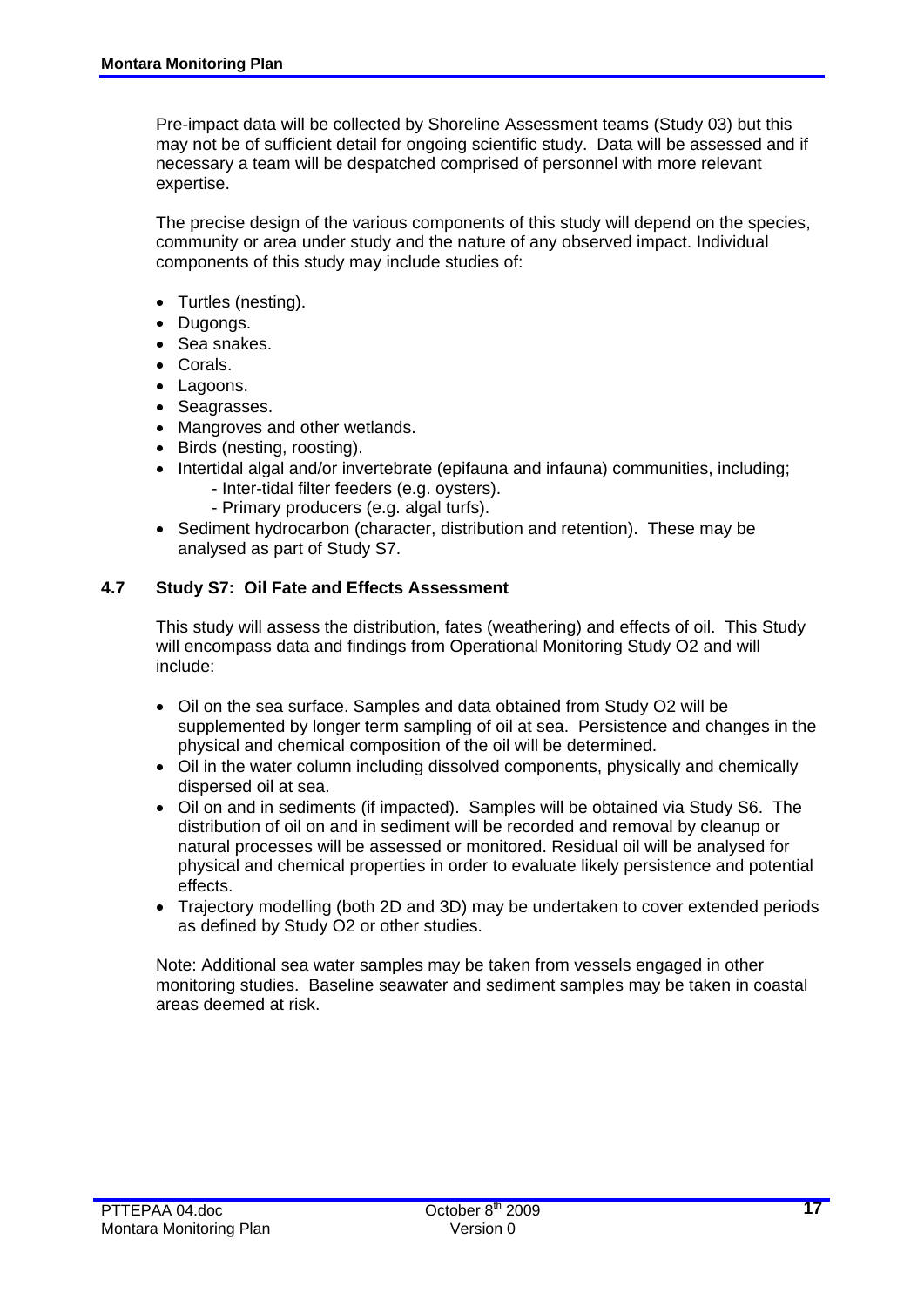# **5.0 REFERENCES**

- AMSA, 2003a. Post Spill Monitoring: Background Paper. Prepared by Wardrop Consulting and the Cawthron Institute for the Australian Maritime Safety Authority (AMSA) and the Marine Safety Authority of New Zealand (MSA). Published by AMSA, Canberra. ISBN: 0 642 70991 2.
- AMSA. 2003b. Oil Spill Monitoring Handbook. Prepared by Wardrop Consulting and the Cawthron Institute for the Australian Maritime Safety Authority (AMSA) and the Marine Safety Authority of New Zealand (MSA). Published by AMSA, Canberra. ISBN 0642709920.
- Bonn Agreement. Aerial Surveillance Handbook Bonn Agreement Working Group on Operational, Technical and Scientific questions concerning Counter-Pollution Activities OTSOPA.
- CEDRE. Aerial Observation of Oil Pollution at Sea.
- Department of the Environment and Heritage (DEH). 2005. Whale Shark (*Rhincodon typus*) Recovery Plan: Issues Paper.
- Department of Environment, Water, Heritage and the Arts (DEWHA). 2009a. Species Profile and Threats Database *Megaptera novaeangliae* - Humpback Whale.
- Department of Environment, Water, Heritage and the Arts (DEWHA). 2009b. Environment Protection and Biodiversity Conservation Act.
- Department of Environment, Water, Heritage and the Arts (DEWHA). 2009c. Ashmore Reef National Nature Reserve and Cartier Island Marine Reserve. Director of National Parks. Australian Government.
- Environment Australia. Whale Identification Chart.
- Guinea, ML, Whiting, SD. 2005. Insights into the distribution and abundance of sea snakes at Ashmore Reef. The Beagle, Supplement 1: 199-205.
- Heyward, A., Edward Pinceratto and Luke Smith.1995.Big Bank Shoals of the Timor Sea: An Environmental Resource Atlas. Australian Institute of Marine Science and BHP Petroleum.
- Milton, DA, 1999. Survey and stock size estimates of the shallow reef (0–15 m deep) and shoal area (15–50 m deep) marine resources and habitat mapping within the Timor Sea MOU74 Box: Volume 3 Seabirds and shorebirds of Ashmore Reef. CSIRO Marine Research.
- NOAA. Open Water Oil Identification Job Aid.
- Reilly, T.I and R. K. York. 2001. Guidance on Sensory Testing and Monitoring of Seafood for Presence of Petroleum Taint Following an Oil Spill. NOAA Technical Memorandum NOS OR&R 9.
- United Nations Environment Programme (UNEP). 2000. Dugong: Status Report and Action Plans for Countries and Territories. Early Warning and Assessment Report Series.
- Wardrop, John A. 1999. Assessment of Oiled Shoreline: A Simplified Approach. 2<sup>nd</sup> Edition. ISBN 0-646-37636-5.
- Whiting, SD. 1999. Use of the remote Sahul Banks, Northwestern Australia by dugongs including breeding females. Marine Mammal Science 15 (2), 609-615
- Whiting, SD, Guinea, ML and Pike, GD. 2000. Sea turtle nesting in the Australian Territory of Ashmore and Cartier Islands, Eastern Indian Ocean. 2nd ASEAN Symposium and Workshop on Sea Turtle Biology and Conservation, ASEAN Academic Press Ltd, London.
- Yender, R., J. Michel, and C. Lord. 2002. Managing Seafood Safety after an Oil Spill. Seattle: Hazardous Materials Response Division, Office of Response and Restoration, National Oceanic and Atmospheric Administration. 72 pp.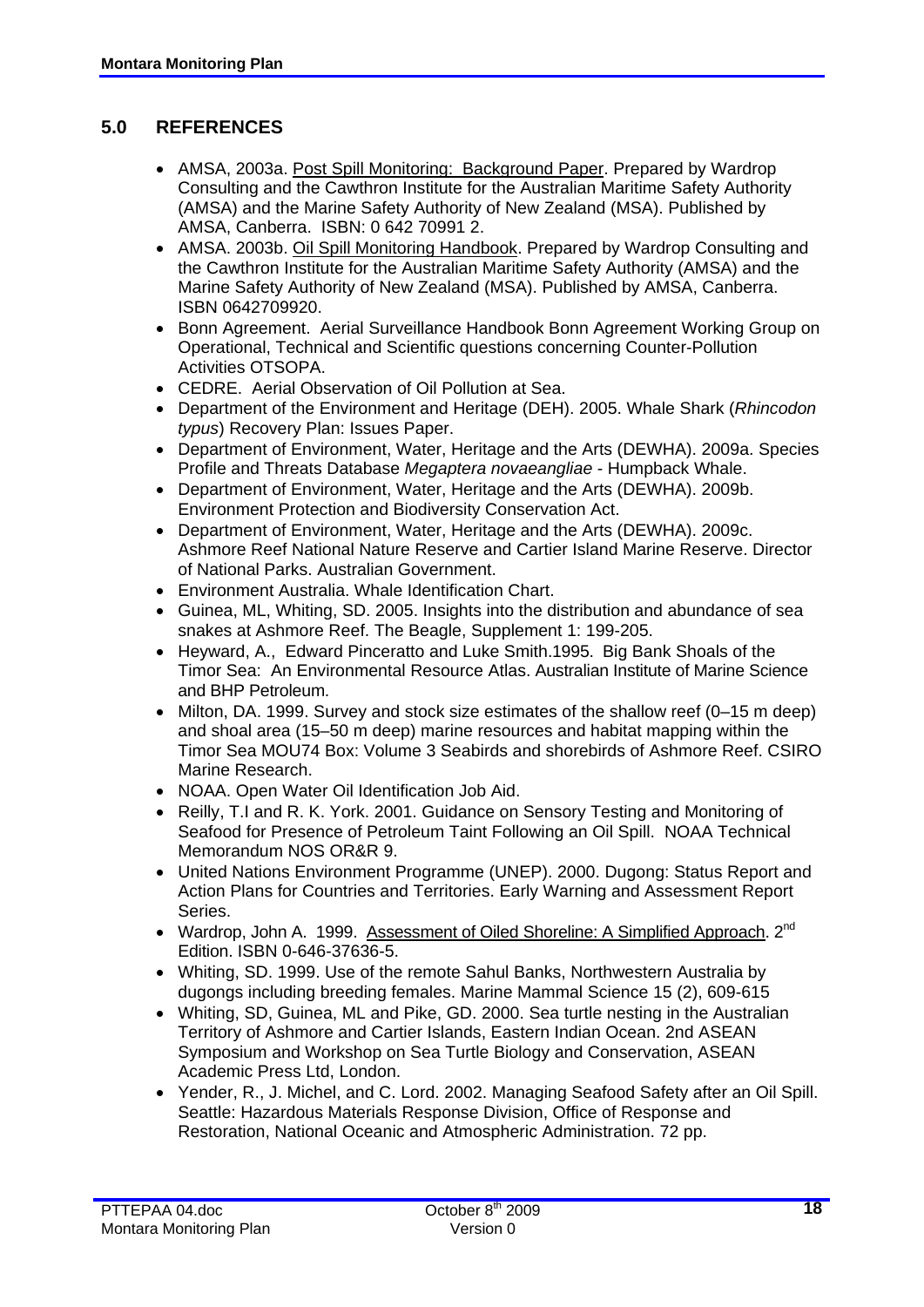# **ATTACHMENT A OUTLINE OF OPERATIONAL MONITORING PROGRAMMES**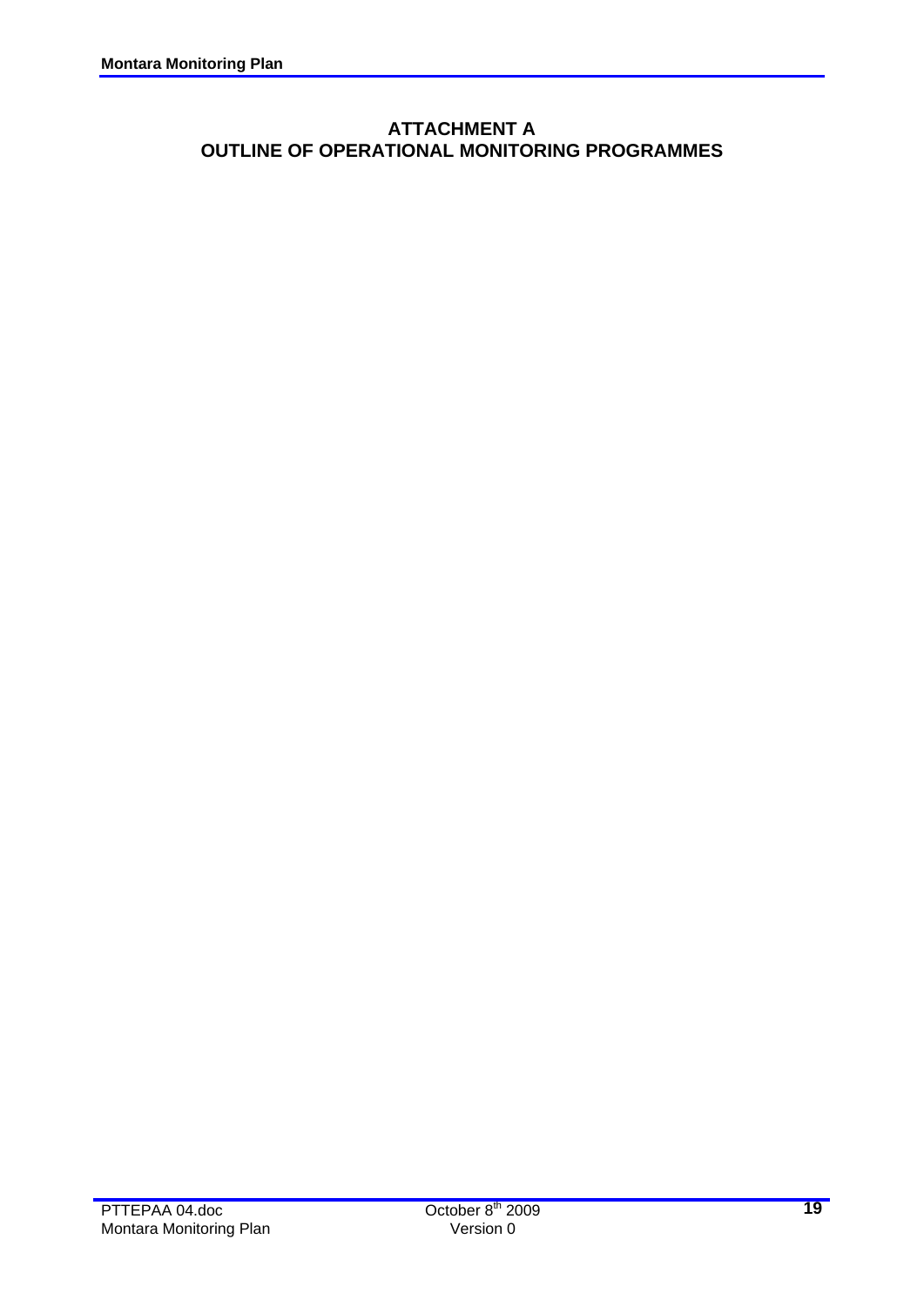# **WEST ATLAS OSR MONITORING PROGRAMME MONITORING OF OIL DISTRIBUTION AND MARINE AND COASTAL RESOURCES**

# **RATIONALE**

Monitoring of oil distribution is required for marine response planning and also for anticipating shoreline and fauna impact and consequent response needs. The proximity of the oil, oildispersant and response activities to megafauna (cetaceans, turtles, sea snakes, birds, dugongs), commercial activities (fishing vessels), key habitats (corals, lagoons, seagrass beds) and coastlines (including mangroves) is an important consideration in the planning and execution of the response.

It is also important in determining the possibility or likelihood of adverse effects on these resources and so can be used to assess the need for more detailed, perhaps longer term, assessment of possible effects (Refer to Study S1).

Aerial surveillance and integrated oil spill trajectory modelling is undertaken routinely during the response and response vessels are operating on site. These will be used to systematically record the presence of these resources and the distribution of the oil and oil/dispersant mix and to and to send this information to the Incident Management Team (IMT).

#### **TRIGGER**

| Marine:    | • Required for spill response planning and execution. Immediate<br>implementation. |
|------------|------------------------------------------------------------------------------------|
| Reefs:     | • Oil impact of reefs predicted by spill trajectory modelling and/or surveillance. |
| Coastline: | • Oil impact predicted by spill trajectory modelling and/or surveillance.          |

# **OBJECTIVES**

The following objectives apply to all aerial and vessel based monitoring activities:

- **O1.1** To determine the distribution of the surface oil slick and the horizontal and vertical distribution of the subsurface dispersed oil plume.
- To identify the presence of megafauna in the response area (i.e. near the oil slick, dispersed oil, response vessels or aircraft) in order to implement mitigation strategies e.g: **O1.2**

Reduce vessel speeds, halt operations, move vessels or aircraft from the area, increase flight altitude).

- Consider "hazing" strategies.
- **O1.3** Determine possible exposure incidents.
- **O1.4** Identify the presence of resources in areas under threat (i.e. before oil impact).

# **DATA**

- Fauna data that should be recorded is indicated in the Table O1.1.
- Note: Some observations may require expert observers. The need for these must be assessed on an ongoing basis.

**STUDY** 

**O1**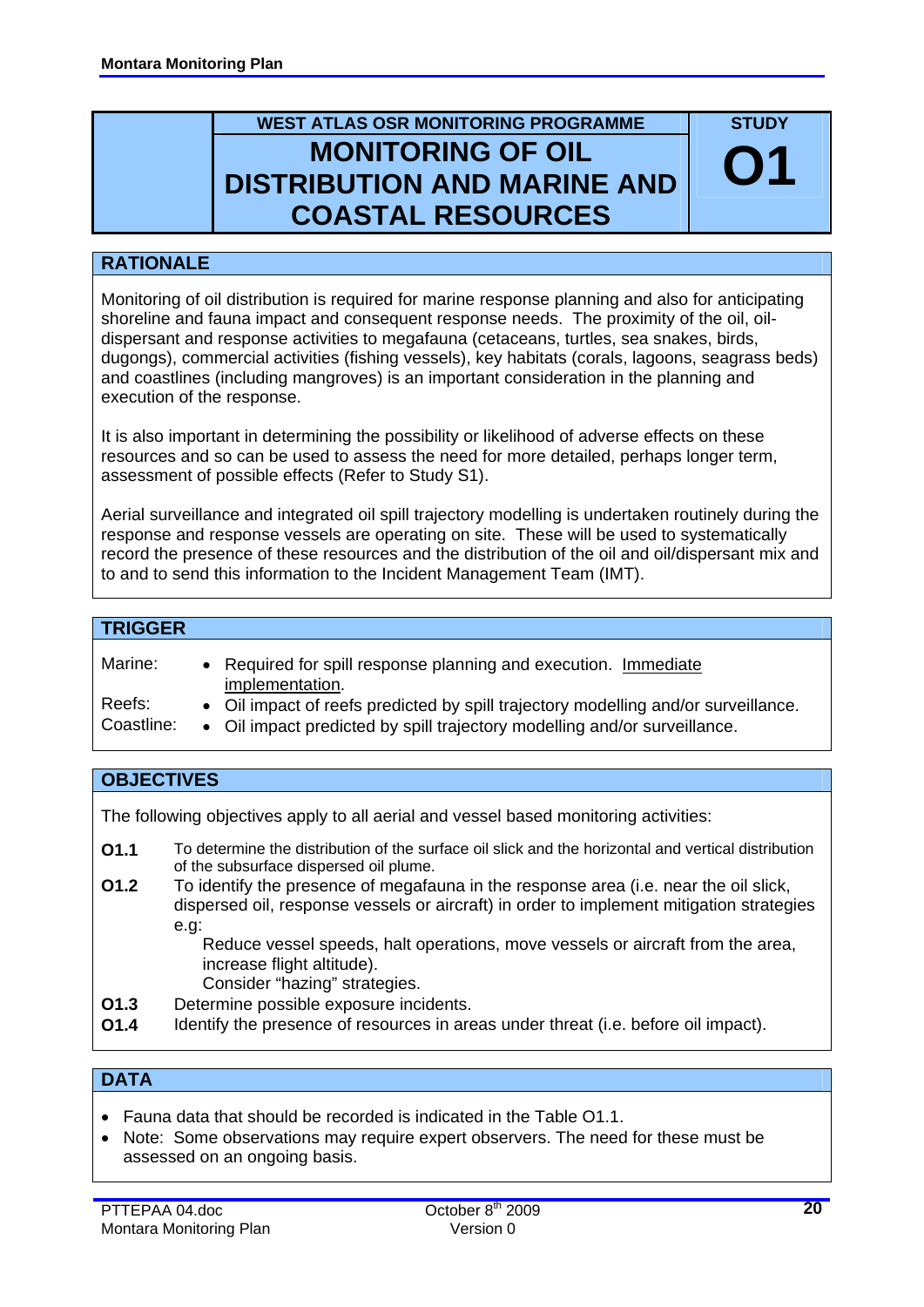#### DATA CONTINUED

- It is proposed that observations are made during routine surveillance flights and on a continuous basis from vessels engaged in response activities.
- Oil location and trajectory data will be documented in modelling output (maps) flight logs (surveillance).

| <b>Resource</b>           |                    | <b>Type/Species</b> | <b>Number</b>                                      | <b>Location</b>                | <b>Behaviour /Comment</b>    |
|---------------------------|--------------------|---------------------|----------------------------------------------------|--------------------------------|------------------------------|
| <b>Cetaceans</b>          |                    |                     | Adult ______                                       | Lat _______                    | Direction of movement.       |
|                           |                    |                     | Juvenile __                                        |                                | Proximity to oil.            |
|                           |                    |                     |                                                    |                                | Proximity to vessels.        |
|                           |                    |                     |                                                    |                                | Identifying marks*           |
|                           |                    |                     |                                                    |                                | Aversion or other behaviour* |
| <b>Turtles</b>            |                    |                     | Adult                                              | Lat ________                   | Direction of movement.       |
|                           |                    |                     | Juvenile                                           |                                | Proximity to oil.            |
|                           |                    |                     |                                                    | $\mathsf{Lon} \_\_\_\_\_\_\$   | Proximity to vessels.        |
|                           |                    |                     |                                                    |                                | Aversion or other behaviour* |
| <b>Dugongs</b>            | $\mathbf{r}$       |                     | Adult ______                                       | Lat ________                   | Direction of movement.       |
|                           |                    |                     | Juvenile __                                        |                                | Proximity to oil.            |
|                           |                    |                     | Calf                                               |                                | Proximity to vessels.        |
|                           |                    |                     |                                                    |                                | Aversion or other behaviour* |
| <b>Sharks</b>             | <b>Whale Shark</b> |                     |                                                    | Lat ________                   | Direction of movement.       |
|                           | Other              |                     |                                                    |                                | Proximity to oil.            |
|                           |                    |                     |                                                    | $\mathsf{Lon} \_\_\_\_\_\_\_\$ | Proximity to vessels.        |
| <b>Sea Snakes</b>         |                    |                     |                                                    | Lat _________                  | Direction of movement.       |
|                           |                    |                     |                                                    |                                | Proximity to oil.            |
|                           |                    |                     |                                                    | $\mathsf{Lon} \_\_\_\_\_\_\$   | Proximity to vessels.        |
| <b>Birds</b>              |                    |                     |                                                    |                                | Direction of movement.       |
|                           |                    |                     |                                                    |                                | Proximity to oil.            |
|                           |                    |                     |                                                    | $\mathsf{Lon} \_\_\_\_\_\_\$   | Proximity to vessels.        |
|                           |                    |                     |                                                    |                                | In flight/ roosting/ nesting |
| <b>Vessels</b>            |                    | Fishing/Other       |                                                    | $Lat$ <sub>_________</sub>     | Direction of movement.       |
|                           | Indonesian/        |                     |                                                    |                                | Proximity to oil.            |
|                           | Australian         |                     |                                                    |                                | Activity (e.g. Fishing).     |
|                           |                    |                     |                                                    |                                | Size (m length)              |
|                           |                    |                     | <b>Other Details for each Observation Location</b> |                                |                              |
|                           |                    | Date                |                                                    |                                | Date and Time of Each        |
| <b>Ambient</b>            |                    | Time                |                                                    | Photographic                   | Photo/video clip number      |
| <b>Conditions at Each</b> |                    |                     | Weather conditions                                 | Record                         | <b>Brief description</b>     |
| Location                  |                    |                     | Visibility (atmospheric)                           |                                |                              |
|                           |                    | Water turbidity     |                                                    |                                |                              |

#### **Table O1.1 Data to be Recorded**

*\* Requires expert observers.* 

#### **METHODOLOGY**

Aircraft must have adequate downward visual capability.

A photographic or video record should be taken of each sighting whenever possible and the location and details of each citing should be recorded together with cross-reference to associated images.. .

Observers will be supplied with relevant identification charts and observation logs (forms).

Expert observers must be used if significant exposure, or potential exposure, is identified. This decision must be made by a designated IMT member in consultation with WA, NT and Commonwealth agency nominees.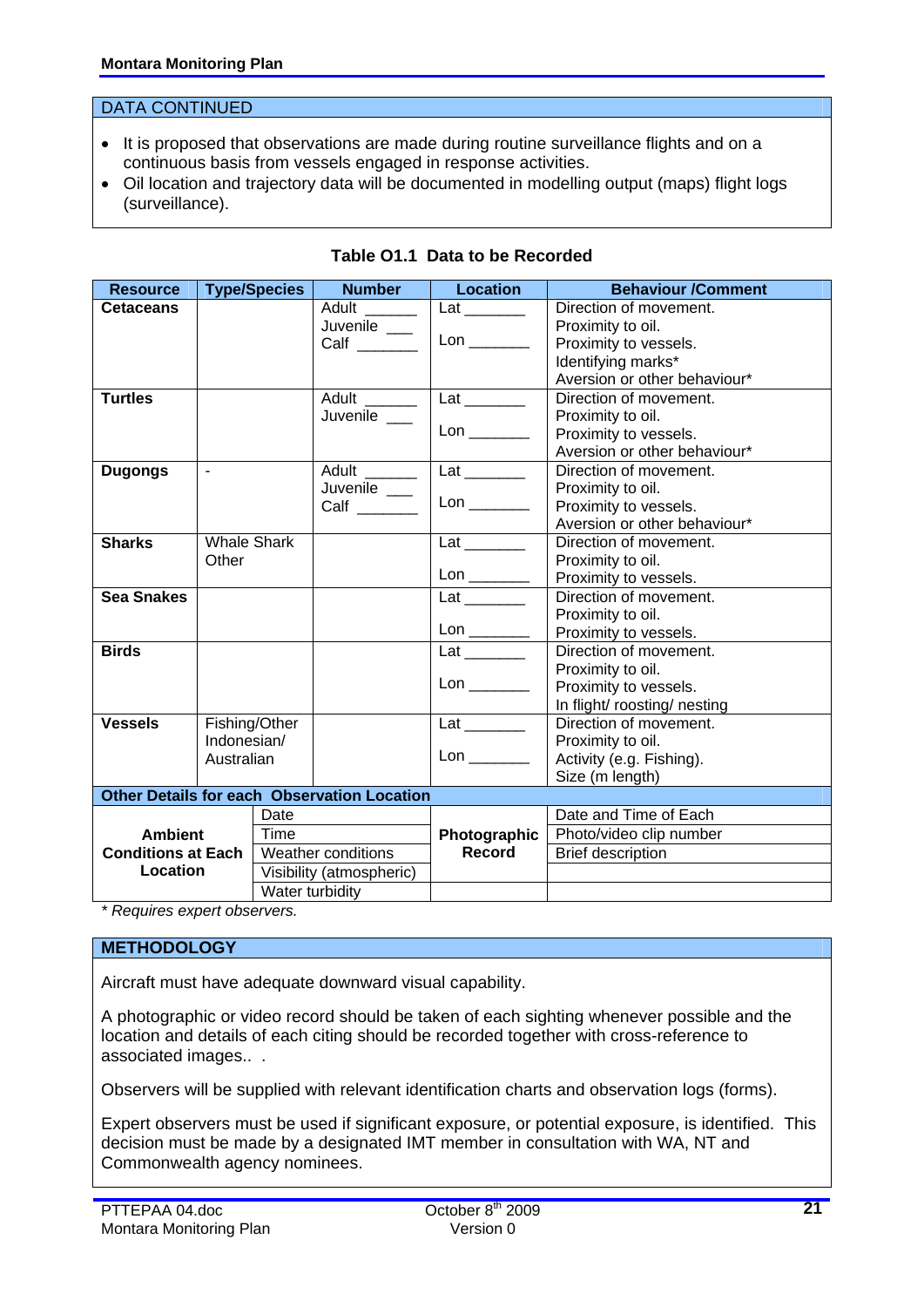#### METHODOLOGY CONTINUED

If required, separate flights may be scheduled, e.g. if it is deemed necessary to track exposed fauna or vessels.

Note: The commissioning of independent wildlife surveillance is not recommended at this time due to the low risk of exposure. This should be reassessed during the response.

# **DATA MANAGEMENT**

It is proposed that all data (including photographs) be entered onto a suitable database, preferably linked to GIS for ease of illustration.

#### **PRE-IMPLEMENTATION ACTIONS**

- 1. Revise observer logs and forms and re-issue.
- 2. Obtain and distribute identification keys and other aids).
- 3. Establish or confirm surveillance schedule and guidelines (i.e. conditions under which surveillance is undertaken or not undertaken). Note: These are probably already in place.
- 4. Identify and contract observers with broad (general) wildlife identification expertise. These can be sourced through and from State, NT and Commonwealth Govt. agencies.
- 5. Identify and contract observers with specialist skills (e.g. cetaceans, dugongs or birds etc.).
- 6. Assign IMT responsibility for data management.
- 7. Develop data management system.

# **RESOURCE REQUIREMENT CHECKLIST**

- Aircraft.
- Observation forms
- Identification charts and other aids.
- List of available expert observers (plus required agreements and contracts)

# **SUPPORTING DOCUMENTS**

- Environment Australia. Whale Identification Chart.
- Bonn Agreement. Aerial Surveillance Handbook Bonn Agreement Working Group on Operational, Technical and Scientific questions concerning Counter-Pollution Activities **OTSOPA**
- CEDRE. Aerial Observation of Oil Pollution at Sea.
- NOAA. Open Water Oil Identification Job Aid.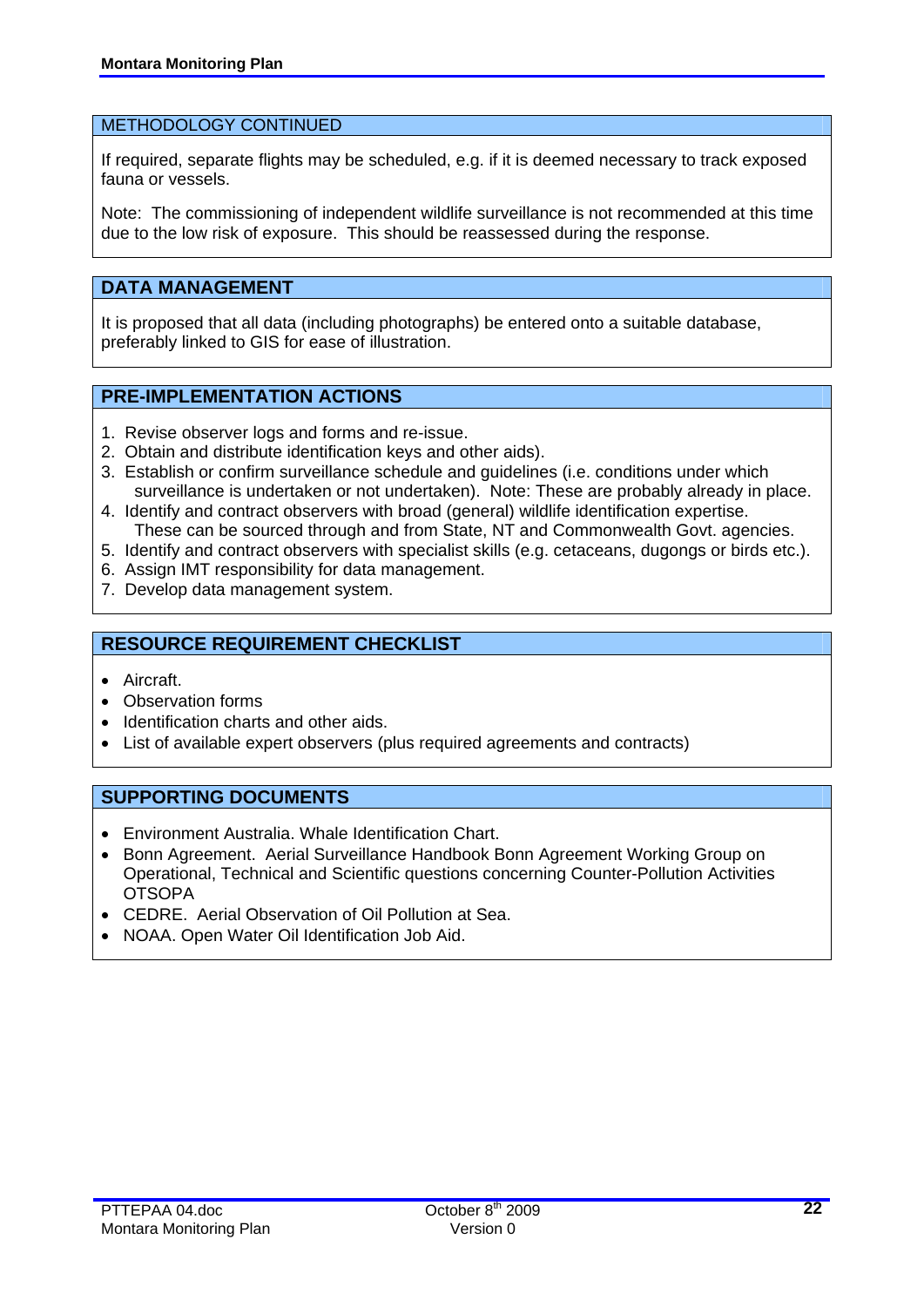# **WEST ATLAS OSR MONITORING PROGRAMME MONITORING OF OIL CHARACTER FATE AND EFFECTS**

**STUDY** 

# **O2**

# **RATIONALE**

Montara oil is a waxy oil with a pour point close to that of ambient sea temperatures. Consequently, this crude will vary in its physical character according to ambient temperatures and this will significantly influence the effectiveness of some oil spill response strategies.

The nature and speed of the physical and chemical weathering of the oil will also depend largely on its temperature and consequent viscosity.

Theoretical analysis of the oil suggests that the oil when liquid (i.e.  $>27^{\circ}$ C) will breakup quickly under wind and wave energy but may also emulsify (with consequent increases in viscosity). Below its pour point neither are likely. Pour point may vary with weathering.

Sampling and analysis of the oil and waters will provide valuable data on the behaviour of the oil and dispersed oil. This will allow for response strategies to be evaluated, reviewed and revised as necessary to minimise the overall impact of the spill and the response on the environment. Given the ongoing nature of the release this information could be obtained within the response period and used to support routine Net Environmental Benefit Analysis.

#### **TRIGGER**

| Marine: | • Required for spill response planning and execution. Immediate |  |
|---------|-----------------------------------------------------------------|--|
|         | implementation.                                                 |  |
|         |                                                                 |  |

Coastline: • Oil impact on shorelines.

# **OBJECTIVES**

| O <sub>2.1</sub> | To determine the physical properties of the oil as it weathers at sea in order to better |
|------------------|------------------------------------------------------------------------------------------|
|                  | predict the effectiveness of response methods, primarily dispersant use and recovery     |
|                  | (skimmers)                                                                               |

**O2.2** To determine the physical properties of the oil as it weathers on shorelines in order to better predict the effectiveness of cleanup methods and natural removal.

- **O2.3** To determine the chemical properties of the oil as it weathers at sea in order to better predict the potential fates and effects of the oil.
- **O2.4** To determine the chemical properties of the oil as it weathers on shorelines or in sediments in order to better predict the potential fates and effects of the oil.

# **DATA**

- The time, date and location at which each sample is taken should be recorded together with the name of the sampler (see attached Sampling Protocol).
- Analysis should be undertaken as per Table O2.1.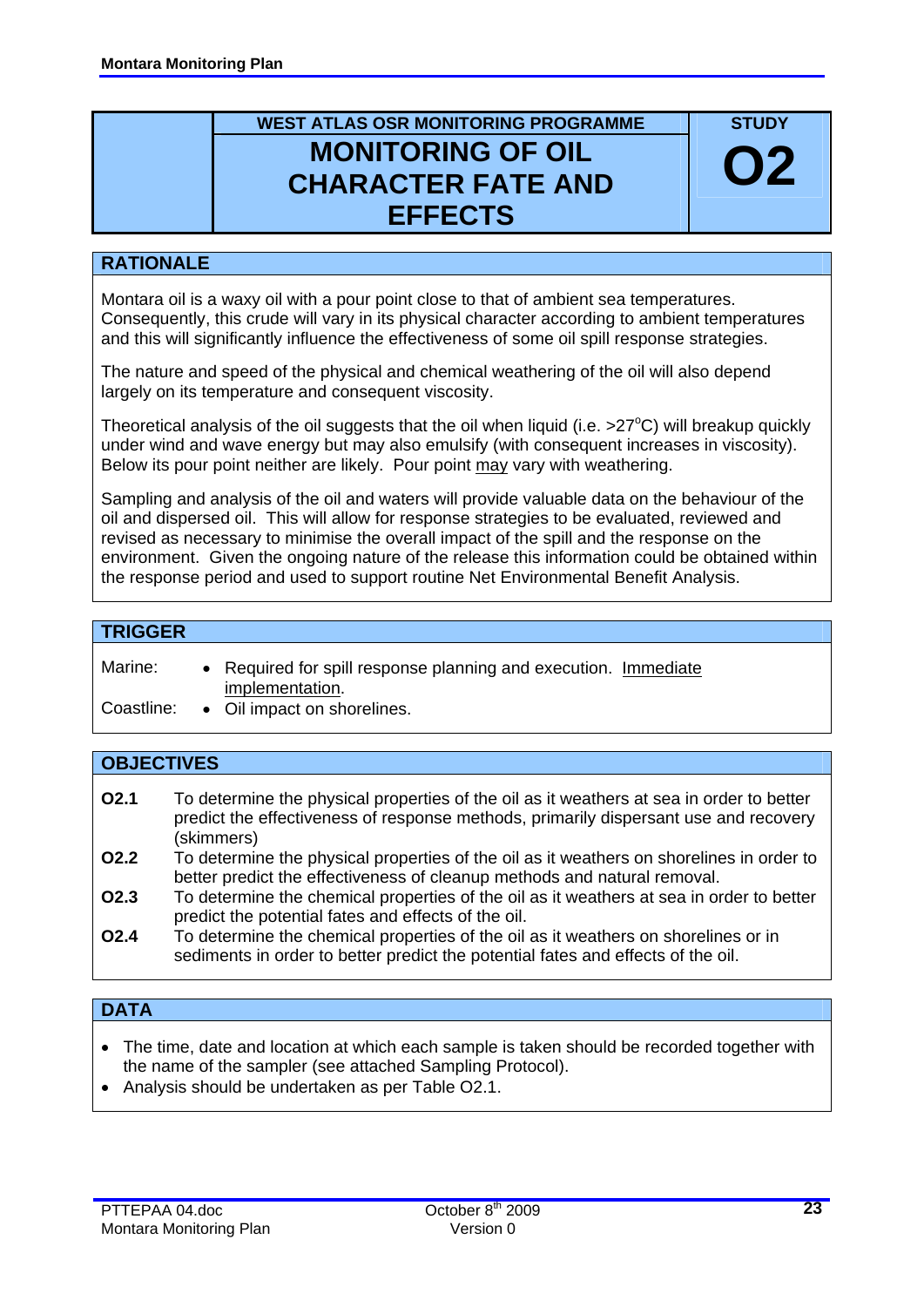# **METHODOLOGY**

#### **Surface Oil Sampling:**

It is proposed that sampling of oil at sea be undertaken during oil containment and recovery operations. An assessment must be made as to whether these samples are a true representation of the range of "ages" of oil at sea and it may be necessary to undertake sampling in a more structured sampling study (see Study S7).

|  |  | Table O2.1 Data to be Obtained through Analysis of Oil Samples |  |  |
|--|--|----------------------------------------------------------------|--|--|
|--|--|----------------------------------------------------------------|--|--|

| <b>Physical Parameters</b> |                         |        |   | <b>Chemical Parameters</b>                  |  |  |
|----------------------------|-------------------------|--------|---|---------------------------------------------|--|--|
|                            | <b>Specific Gravity</b> |        |   | Wax content (% weight)*                     |  |  |
| 2                          | Kinematic               | @ 20°C | 2 | Presence of dispersant *                    |  |  |
| 3                          | Viscosity (cSt)         | @ 30°C | 3 | Distillation profile*                       |  |  |
| 4                          | Pour Pont (°C)          |        |   | Asphaltene content (% weight)*              |  |  |
| 5                          | Flash Point (°C)**      |        |   | PAH (total and detailed) GC/MS**            |  |  |
| 6                          | Spreading Coefficient*  |        | 6 | C17/Pristane ratios and C18/Phytane ratios* |  |  |
|                            | <b>Stickiness</b>       |        |   | Aliphatic hydrocarbons*                     |  |  |
|                            |                         |        |   | Volatiles (including % loss)*               |  |  |
|                            |                         |        | 9 | Water Content (%)*                          |  |  |

*\* Analysis of key samples only* 

*\*\* Fresh crude sample only* 

.

#### METHODOLOGY CONTINUED

Sampling and sample handling procedures are provided in Attachment O2.A. If specific sampling runs are required In order to obtain a cross section of this oil, samples should be taken at a number of locations:

- Leading edge of the visible slick (i.e. the point furthest away from the source).
- Regular intervals along the slick or patches of oil along the spill trajectory (number and location determined on the basis of slick length).
- Closest oil to the spill source (at minimum safe distance).

Samples should be analysed for physical parameters as per Table O2.1. Key samples will be selected on the basis of their SG, other physical characters and sampling times and locations for more detailed analysis.

#### **Water Samples:**

Water samples will be taken at depths of:

- Just below surface (0m).
- 1m.
- 2m.
- $\bullet$  3m.
- 5m.
- 10m (if either 3m or 5m samples show +ve for hydrocarbons with fluorometer).
- 20 (if either 5m or 10m samples show +ve for hydrocarbons with fluorometer).

All samples will be measured for hydrocarbons using a fluorometer and samples taken for analysis as per Table O2.2.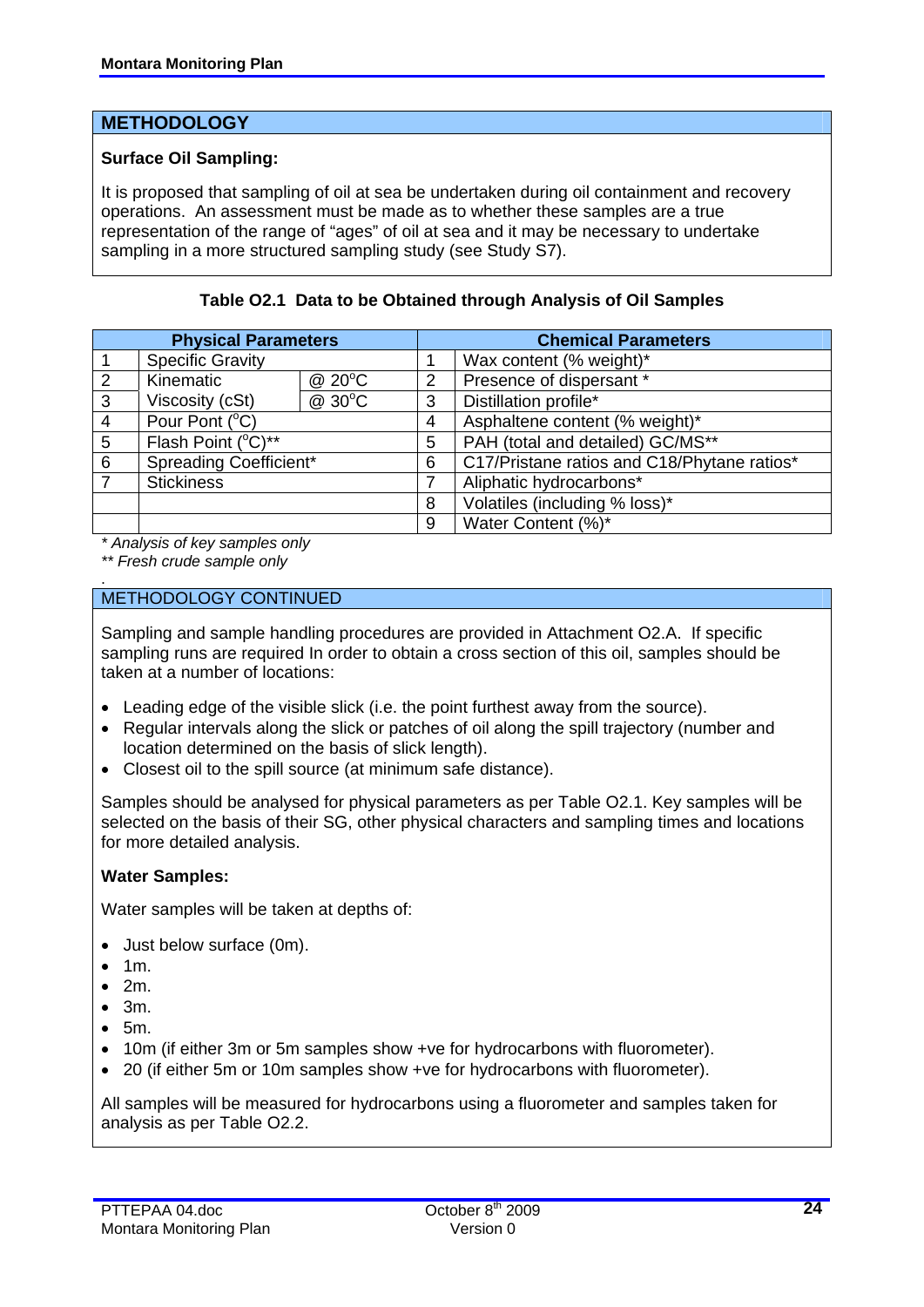|        | <b>Analysis</b>               | <b>Method</b>                                  |
|--------|-------------------------------|------------------------------------------------|
|        | Fluorescence (field readings) | Fluorometer. Calibrated later by TPH analysis. |
| ◠      | TPH in seawater               | MA-30                                          |
| ◠<br>د | MAH /BTEX in seawater"        | <b>USEPA 8260</b>                              |
|        | PAH <sub>s</sub> "            |                                                |

#### **Table O2.2 Analytical Methods for Water Samples**

*\* If positive TPH reading* 

#### METHODOLOGY CONTINUED

#### **Dispersed Oil**:

Samples will be taken as per Table O2.3.

Samples will be tested using the fluorometer and positive samples will be analysed as per Table O2.2.

#### **Table O2.3 Summary of Sampling for Study of Dispersant Use**

| <b>Sample Type</b>            | <b>Background</b>     | <b>Dispersant</b><br><b>Control</b>       | Oil Only<br>(Natural)      | <b>Oil &amp; Vessel</b><br><b>Mixing</b>                                        | <b>Dispersed Oil in</b><br><b>Water</b>      |  |
|-------------------------------|-----------------------|-------------------------------------------|----------------------------|---------------------------------------------------------------------------------|----------------------------------------------|--|
| Location                      |                       | Un-impacted Area                          |                            |                                                                                 | <b>Oiled Area: Dispersant Treatment Site</b> |  |
| <b>Frequency</b>              | 2 x Per Survey Period |                                           |                            | Each Tested Dispersant Application                                              |                                              |  |
| <b>Depths</b>                 |                       |                                           |                            | Just below surface (0m), 1m, 2m, 3m. 5m. 10m <sup>**</sup> , 20m <sup>***</sup> |                                              |  |
| <b>Duration of</b><br>Reading | 1 reading             | 15, 30 mins,<br>then 1 hour<br>intervals* | 1 reading at<br>each depth |                                                                                 | 15, 30 mins, then 1 hour intervals*          |  |
| <b>Water</b>                  |                       | As per frequency and depth                |                            | 2 x each sample type and as per depth                                           |                                              |  |
| <b>Samples</b>                |                       | (i.e. 20 samples)                         |                            | (i.e. 30 samples)                                                               |                                              |  |

*\* Or continuous for 3 hours or until background readings have been reached.* 

*\*\* if either 3m or 5m samples show +ve for hydrocarbons with fluorometer.* 

*\*\*\* if either 5m or 10m samples show +ve for hydrocarbons with fluorometer.* 

# **DATA MANAGEMENT**

An Analysis Report will be obtained from the nominated laboratory. A separate report assessing and discussing the implications of the data will be prepared. This will be, to the extent possible, in plain English.

# **PRE-IMPLEMENTATION ACTIONS**

- 1. Distribute sampling jars, storage and transport containers, chain of custody labels, sampling kits and instructions to relevant vessels and personnel.
- 2. Identify and contract laboratory.
- 3. Assign IMT responsibility for data management.
- 4. Assign responsibility for assessment and interpretation of data.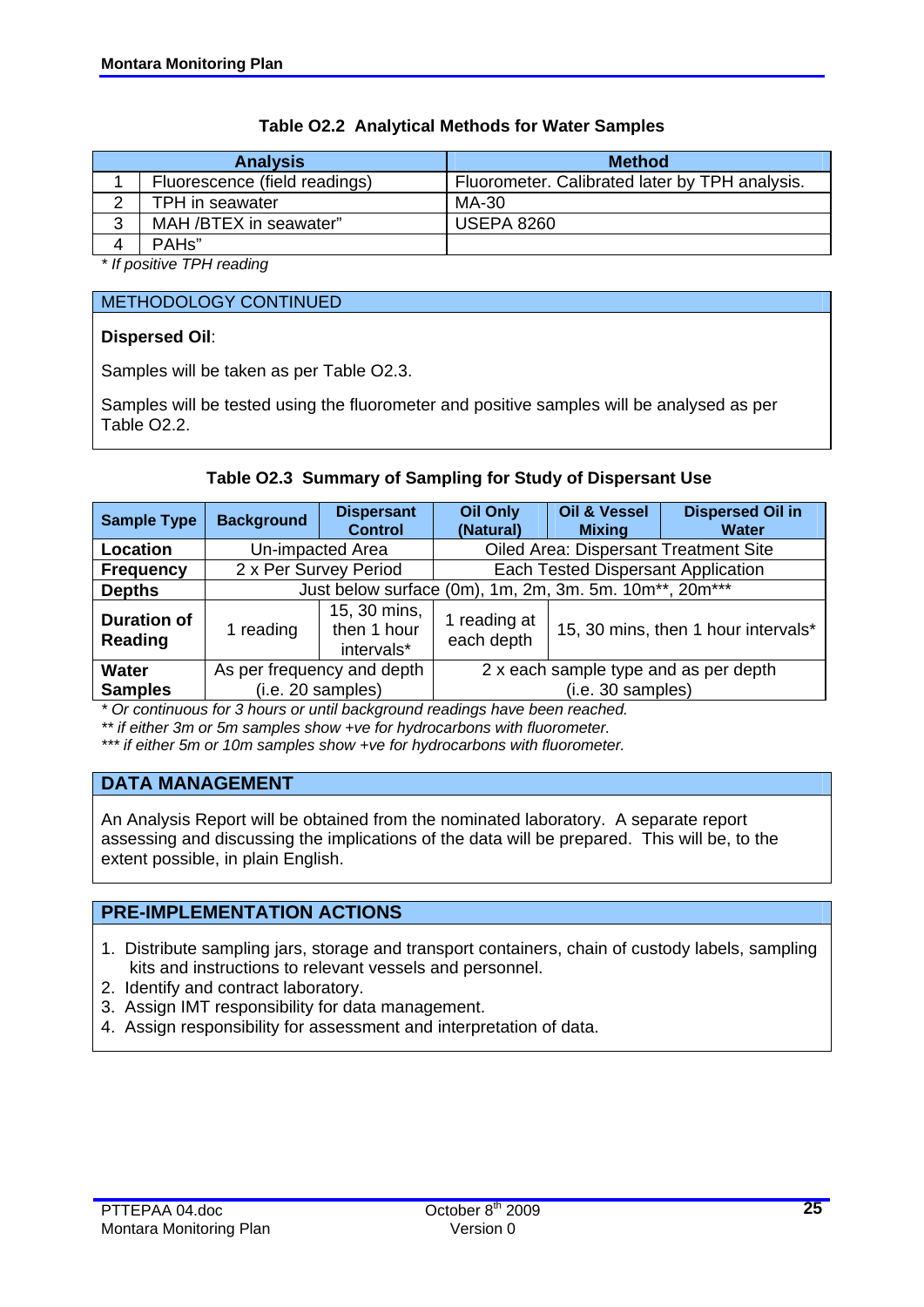# **RESOURCE REQUIREMENT CHECKLIST**

- Fluorometer and operator.
- Sampling jars (250-300ml).
- Sampling pole
- Storage and transport containers (ice boxes are ideal).
- Cooling blocks.
- Chain of custody labels.
- GPS (or access to vessel's GPS).
- Sampling kits and instructions.
- Equipment decontamination kit.
- PPE (gloves, goggles, overalls).
- Laboratory.
- Record/Log book.
- Fishing line.
- Temperature strips.
- Water sampler (Niskin, van Doorn or other).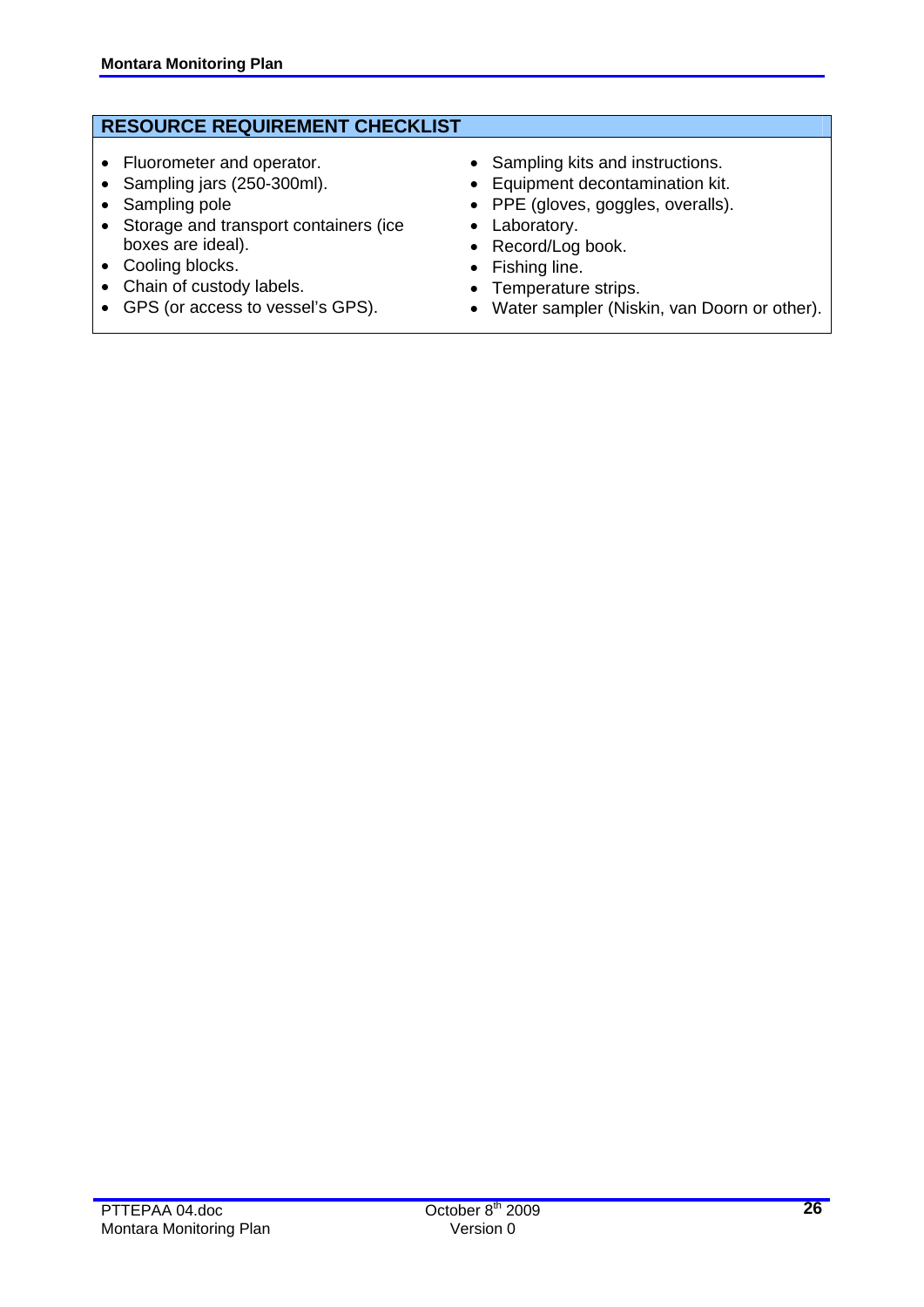# **WEST ATLAS OSR MONITORING PROGRAMME SAMPLING AND SAMPLE HANDLING PROTOCOL**

**Attachment O2.A** 

*Note: This Guideline is for general sampling and is not a procedure for sampling vessels for prosecution purposes.* 

|                         | <b>Task</b>  |                                                                                          |  | <b>Action</b>                                                                          |  |  |  |  |
|-------------------------|--------------|------------------------------------------------------------------------------------------|--|----------------------------------------------------------------------------------------|--|--|--|--|
| $\mathbf{1}$            |              |                                                                                          |  | Obtain any specific sampling, sample handling requirements or equipment requirements   |  |  |  |  |
|                         |              | from the receiving laboratory. In particular:                                            |  |                                                                                        |  |  |  |  |
|                         | a            | Number of replicate samples.                                                             |  |                                                                                        |  |  |  |  |
|                         | $\mathsf b$  | Type of container.                                                                       |  |                                                                                        |  |  |  |  |
|                         | $\mathbf{C}$ | Volume of sample needed.                                                                 |  |                                                                                        |  |  |  |  |
|                         | d            | Cooling needs and time needed to get to laboratory.                                      |  |                                                                                        |  |  |  |  |
| $\mathbf{2}$            |              | Prepare Sample Jars etc.                                                                 |  |                                                                                        |  |  |  |  |
|                         |              | Option 1: Use of separate sampling and storage jars                                      |  |                                                                                        |  |  |  |  |
|                         | a            |                                                                                          |  | If the jar used to store the sample is different from the jar used to take the sample  |  |  |  |  |
|                         |              |                                                                                          |  | then labels should be affixed to the jar in advance. Note individual sample details    |  |  |  |  |
|                         |              | should not be entered until the jar is actually filled.                                  |  |                                                                                        |  |  |  |  |
|                         |              | Option 2: Use of the same jar for sampling and storage.                                  |  |                                                                                        |  |  |  |  |
|                         | a            |                                                                                          |  | In this case make sure that labels will adhere to cleaned (wiped) jars after sampling. |  |  |  |  |
| $\overline{\mathbf{3}}$ |              |                                                                                          |  | At each sampling location enter the following into the log book:                       |  |  |  |  |
|                         | Date:        |                                                                                          |  | Time:                                                                                  |  |  |  |  |
|                         |              | <b>Position (lat and long):</b>                                                          |  | <b>Sample Description</b>                                                              |  |  |  |  |
|                         |              | <b>Name of Sampler</b>                                                                   |  | <b>Sample Identification Codes</b>                                                     |  |  |  |  |
|                         |              | <b>Oil Description:</b>                                                                  |  |                                                                                        |  |  |  |  |
| $\mathbf{2}$            |              | Sampling from the surface of water: Thin films                                           |  |                                                                                        |  |  |  |  |
|                         |              |                                                                                          |  | Use sorbent discs/pads made from glass wool, teflon (PTFE) wool or stainless steel     |  |  |  |  |
|                         |              | gauze.                                                                                   |  |                                                                                        |  |  |  |  |
|                         | ii.          |                                                                                          |  | If using a sampling pole then sorbent can be attached to this but it is essential that |  |  |  |  |
|                         |              |                                                                                          |  | the pole has been decontaminated. Tying material to disposable fishing line is         |  |  |  |  |
|                         |              | preferred.                                                                               |  |                                                                                        |  |  |  |  |
|                         | iii          |                                                                                          |  | Applied lightly to the water surface and then placed inside an airtight container (see |  |  |  |  |
|                         | iv           | 6) for transport to the laboratory.                                                      |  |                                                                                        |  |  |  |  |
|                         |              | The use of synthetic sorbents is not recommended. If used send a clean sample of         |  |                                                                                        |  |  |  |  |
| 3                       |              | the sorbent to the laboratory also.<br>Sampling from the surface of water: Thick slicks: |  |                                                                                        |  |  |  |  |
|                         | j.           |                                                                                          |  | Use the sampling rod. Secure jar into place and collect surface oil (minimize water    |  |  |  |  |
|                         |              | intake).                                                                                 |  |                                                                                        |  |  |  |  |
|                         | ii.          |                                                                                          |  | Sample a part of the slick which is uniform in colour and consistency, preferably at   |  |  |  |  |
|                         |              | the most dense part of the slick.                                                        |  |                                                                                        |  |  |  |  |
|                         | iii          |                                                                                          |  | Skimming the pole/jar into the oily surface layer. Do not fill the sample container    |  |  |  |  |
|                         |              | completely.                                                                              |  |                                                                                        |  |  |  |  |
|                         | iv           |                                                                                          |  | Pour sample into clean labelled jar or clean and apply label to sampling jar (see 6).  |  |  |  |  |
| $\overline{\mathbf{4}}$ |              | Sampling from solid surfaces:                                                            |  |                                                                                        |  |  |  |  |
|                         |              | Viscous oils and tarballs can be scraped off surfaces using clean steel or wooden        |  |                                                                                        |  |  |  |  |
|                         |              | spatulas or spoons, and placed into sample containers.                                   |  |                                                                                        |  |  |  |  |
|                         | ii.          |                                                                                          |  | Oil adhering to sediment, seaweed, small pieces of wood, plastic materials or other    |  |  |  |  |
|                         |              |                                                                                          |  | debris may be collected by placing the oil and substrate material, into the sample     |  |  |  |  |
|                         |              | container.                                                                               |  |                                                                                        |  |  |  |  |
|                         | iii          |                                                                                          |  | Note: Oil samples should not be taken by washing oil from surfaces and no attempt      |  |  |  |  |
|                         |              |                                                                                          |  | should be made to heat or melt samples taken from solid surfaces so as to enable       |  |  |  |  |
|                         |              | them to flow into a container.                                                           |  |                                                                                        |  |  |  |  |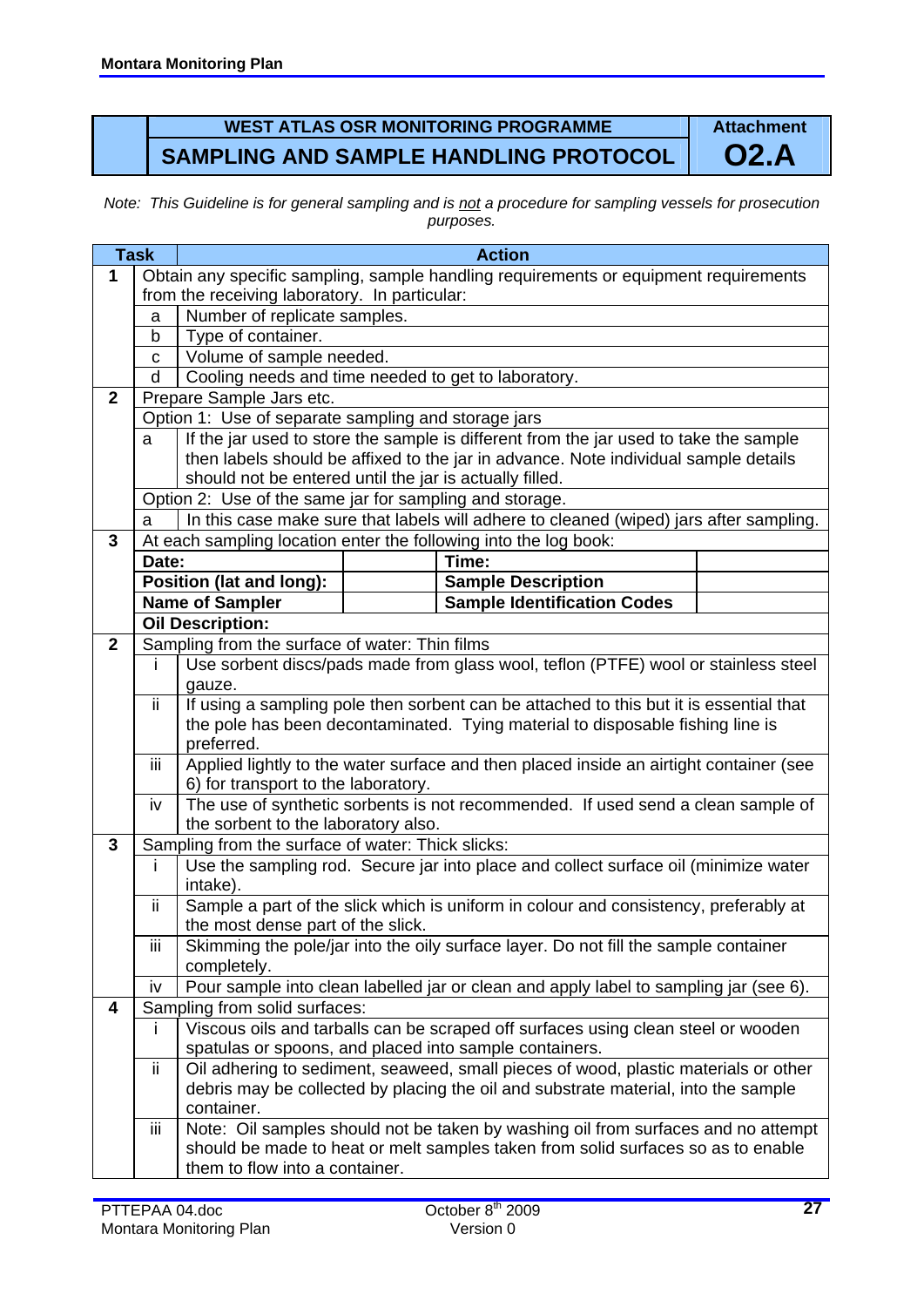# **WEST ATLAS OSR MONITORING PROGRAMME SAMPLING AND SAMPLE HANDLING PROTOCOL CONTINUED**

**Attachment O2.A**

|                | <b>Task</b>               | <b>Action</b>                                                                                                                                                                                                                                                                                                                                                                                                                                                                                                                                                                                                                                                                                                                                                                                                                                                                                                                                                                                                                                                                                                           |  |  |  |  |  |  |  |
|----------------|---------------------------|-------------------------------------------------------------------------------------------------------------------------------------------------------------------------------------------------------------------------------------------------------------------------------------------------------------------------------------------------------------------------------------------------------------------------------------------------------------------------------------------------------------------------------------------------------------------------------------------------------------------------------------------------------------------------------------------------------------------------------------------------------------------------------------------------------------------------------------------------------------------------------------------------------------------------------------------------------------------------------------------------------------------------------------------------------------------------------------------------------------------------|--|--|--|--|--|--|--|
| 5              |                           | Sampling from wildlife:                                                                                                                                                                                                                                                                                                                                                                                                                                                                                                                                                                                                                                                                                                                                                                                                                                                                                                                                                                                                                                                                                                 |  |  |  |  |  |  |  |
|                | i                         | Cut oiled feathers or fur and place in containers.                                                                                                                                                                                                                                                                                                                                                                                                                                                                                                                                                                                                                                                                                                                                                                                                                                                                                                                                                                                                                                                                      |  |  |  |  |  |  |  |
|                | ΪÏ                        | Sample handed/sent to.<br>Signature.<br>Date.<br>Sample received by.<br>Signature.<br>Date.                                                                                                                                                                                                                                                                                                                                                                                                                                                                                                                                                                                                                                                                                                                                                                                                                                                                                                                                                                                                                             |  |  |  |  |  |  |  |
|                | iii                       |                                                                                                                                                                                                                                                                                                                                                                                                                                                                                                                                                                                                                                                                                                                                                                                                                                                                                                                                                                                                                                                                                                                         |  |  |  |  |  |  |  |
| 6              |                           | Cut unoiled feathers or fur and send for analysis also.<br>Avoid taking samples from specimens that have been stored in plastic containers.<br>Place each sample into a jar:<br>Clean glass jars (250-300ml) with wide mouth should be used<br>teflon (PTFE).<br>Tighten the lid on the sample jar firmly.<br>Store in a dark, cool and secure place onboard the vessel (refrigerator set at 4-5°C)<br>For transport transfer to cooler boxes with ice/cooling block and (ideally)<br>Identification code or sample number.<br>Brief description of sample and collection point location.<br>Name of person taking sample (and witness).<br>Complete and attach a Chain of Custody label to each jar. This should contain the<br>information on the label (see 6) and also:<br>Signature and printed name of person who collected the sample.<br>Signature and printed name of person who witnesses the sample collection.<br>Chain of Custody record, i.e. repeated sequence of:<br>a<br>b<br>C<br>d<br>$\mathbf e$<br>$\mathbf{f}$<br>Send copy of the sample record to the laboratory.<br>Storage of samples sample: |  |  |  |  |  |  |  |
|                |                           |                                                                                                                                                                                                                                                                                                                                                                                                                                                                                                                                                                                                                                                                                                                                                                                                                                                                                                                                                                                                                                                                                                                         |  |  |  |  |  |  |  |
|                | Ϊİ                        | Caps of the glass jars or bottles should be lined with either metal foil or be made of                                                                                                                                                                                                                                                                                                                                                                                                                                                                                                                                                                                                                                                                                                                                                                                                                                                                                                                                                                                                                                  |  |  |  |  |  |  |  |
|                | $\overline{\mathsf{iii}}$ |                                                                                                                                                                                                                                                                                                                                                                                                                                                                                                                                                                                                                                                                                                                                                                                                                                                                                                                                                                                                                                                                                                                         |  |  |  |  |  |  |  |
|                | iv                        |                                                                                                                                                                                                                                                                                                                                                                                                                                                                                                                                                                                                                                                                                                                                                                                                                                                                                                                                                                                                                                                                                                                         |  |  |  |  |  |  |  |
|                |                           | see "10" below.                                                                                                                                                                                                                                                                                                                                                                                                                                                                                                                                                                                                                                                                                                                                                                                                                                                                                                                                                                                                                                                                                                         |  |  |  |  |  |  |  |
|                | v                         |                                                                                                                                                                                                                                                                                                                                                                                                                                                                                                                                                                                                                                                                                                                                                                                                                                                                                                                                                                                                                                                                                                                         |  |  |  |  |  |  |  |
|                |                           | temperature strip.                                                                                                                                                                                                                                                                                                                                                                                                                                                                                                                                                                                                                                                                                                                                                                                                                                                                                                                                                                                                                                                                                                      |  |  |  |  |  |  |  |
| $\overline{7}$ |                           | Label each sample container with:                                                                                                                                                                                                                                                                                                                                                                                                                                                                                                                                                                                                                                                                                                                                                                                                                                                                                                                                                                                                                                                                                       |  |  |  |  |  |  |  |
|                | Ť                         |                                                                                                                                                                                                                                                                                                                                                                                                                                                                                                                                                                                                                                                                                                                                                                                                                                                                                                                                                                                                                                                                                                                         |  |  |  |  |  |  |  |
|                | ii.                       | Date and time of sampling.                                                                                                                                                                                                                                                                                                                                                                                                                                                                                                                                                                                                                                                                                                                                                                                                                                                                                                                                                                                                                                                                                              |  |  |  |  |  |  |  |
|                | Ϊij                       |                                                                                                                                                                                                                                                                                                                                                                                                                                                                                                                                                                                                                                                                                                                                                                                                                                                                                                                                                                                                                                                                                                                         |  |  |  |  |  |  |  |
|                | iv                        |                                                                                                                                                                                                                                                                                                                                                                                                                                                                                                                                                                                                                                                                                                                                                                                                                                                                                                                                                                                                                                                                                                                         |  |  |  |  |  |  |  |
| 8              |                           |                                                                                                                                                                                                                                                                                                                                                                                                                                                                                                                                                                                                                                                                                                                                                                                                                                                                                                                                                                                                                                                                                                                         |  |  |  |  |  |  |  |
|                |                           |                                                                                                                                                                                                                                                                                                                                                                                                                                                                                                                                                                                                                                                                                                                                                                                                                                                                                                                                                                                                                                                                                                                         |  |  |  |  |  |  |  |
|                |                           |                                                                                                                                                                                                                                                                                                                                                                                                                                                                                                                                                                                                                                                                                                                                                                                                                                                                                                                                                                                                                                                                                                                         |  |  |  |  |  |  |  |
|                | İ                         |                                                                                                                                                                                                                                                                                                                                                                                                                                                                                                                                                                                                                                                                                                                                                                                                                                                                                                                                                                                                                                                                                                                         |  |  |  |  |  |  |  |
|                | iii                       |                                                                                                                                                                                                                                                                                                                                                                                                                                                                                                                                                                                                                                                                                                                                                                                                                                                                                                                                                                                                                                                                                                                         |  |  |  |  |  |  |  |
|                |                           |                                                                                                                                                                                                                                                                                                                                                                                                                                                                                                                                                                                                                                                                                                                                                                                                                                                                                                                                                                                                                                                                                                                         |  |  |  |  |  |  |  |
|                |                           |                                                                                                                                                                                                                                                                                                                                                                                                                                                                                                                                                                                                                                                                                                                                                                                                                                                                                                                                                                                                                                                                                                                         |  |  |  |  |  |  |  |
|                |                           |                                                                                                                                                                                                                                                                                                                                                                                                                                                                                                                                                                                                                                                                                                                                                                                                                                                                                                                                                                                                                                                                                                                         |  |  |  |  |  |  |  |
|                |                           |                                                                                                                                                                                                                                                                                                                                                                                                                                                                                                                                                                                                                                                                                                                                                                                                                                                                                                                                                                                                                                                                                                                         |  |  |  |  |  |  |  |
|                |                           |                                                                                                                                                                                                                                                                                                                                                                                                                                                                                                                                                                                                                                                                                                                                                                                                                                                                                                                                                                                                                                                                                                                         |  |  |  |  |  |  |  |
|                |                           |                                                                                                                                                                                                                                                                                                                                                                                                                                                                                                                                                                                                                                                                                                                                                                                                                                                                                                                                                                                                                                                                                                                         |  |  |  |  |  |  |  |
| 9              |                           |                                                                                                                                                                                                                                                                                                                                                                                                                                                                                                                                                                                                                                                                                                                                                                                                                                                                                                                                                                                                                                                                                                                         |  |  |  |  |  |  |  |
| 10             |                           |                                                                                                                                                                                                                                                                                                                                                                                                                                                                                                                                                                                                                                                                                                                                                                                                                                                                                                                                                                                                                                                                                                                         |  |  |  |  |  |  |  |
|                | j.                        | In refrigerators or cold rooms (at not more than $5^{\circ}$ C) and in the dark.                                                                                                                                                                                                                                                                                                                                                                                                                                                                                                                                                                                                                                                                                                                                                                                                                                                                                                                                                                                                                                        |  |  |  |  |  |  |  |
|                | ΪÏ                        | Ensure that room is secure or else place sample bottles/jars in containers with                                                                                                                                                                                                                                                                                                                                                                                                                                                                                                                                                                                                                                                                                                                                                                                                                                                                                                                                                                                                                                         |  |  |  |  |  |  |  |
|                |                           | tamper proof seals.                                                                                                                                                                                                                                                                                                                                                                                                                                                                                                                                                                                                                                                                                                                                                                                                                                                                                                                                                                                                                                                                                                     |  |  |  |  |  |  |  |
|                | iii                       | For samples that may be stored for more than 24 hrs:                                                                                                                                                                                                                                                                                                                                                                                                                                                                                                                                                                                                                                                                                                                                                                                                                                                                                                                                                                                                                                                                    |  |  |  |  |  |  |  |
|                |                           | To prevent biological degradation of wet samples, the addition of 1ml of 50%                                                                                                                                                                                                                                                                                                                                                                                                                                                                                                                                                                                                                                                                                                                                                                                                                                                                                                                                                                                                                                            |  |  |  |  |  |  |  |
|                |                           | hydrochloric acid per litre of water samples is recommended. Additionally,<br>displacement of air from the container with nitrogen or carbon dioxide can help to                                                                                                                                                                                                                                                                                                                                                                                                                                                                                                                                                                                                                                                                                                                                                                                                                                                                                                                                                        |  |  |  |  |  |  |  |
|                |                           | prevent degradation of the sample.                                                                                                                                                                                                                                                                                                                                                                                                                                                                                                                                                                                                                                                                                                                                                                                                                                                                                                                                                                                                                                                                                      |  |  |  |  |  |  |  |
|                | iv                        | Ensure sufficient space has been allowed in the container for any expansion of the                                                                                                                                                                                                                                                                                                                                                                                                                                                                                                                                                                                                                                                                                                                                                                                                                                                                                                                                                                                                                                      |  |  |  |  |  |  |  |
|                |                           | sample that might occur.                                                                                                                                                                                                                                                                                                                                                                                                                                                                                                                                                                                                                                                                                                                                                                                                                                                                                                                                                                                                                                                                                                |  |  |  |  |  |  |  |
| 11             |                           | Transport samples safely. Contact aerial carrier for specific conditions.                                                                                                                                                                                                                                                                                                                                                                                                                                                                                                                                                                                                                                                                                                                                                                                                                                                                                                                                                                                                                                               |  |  |  |  |  |  |  |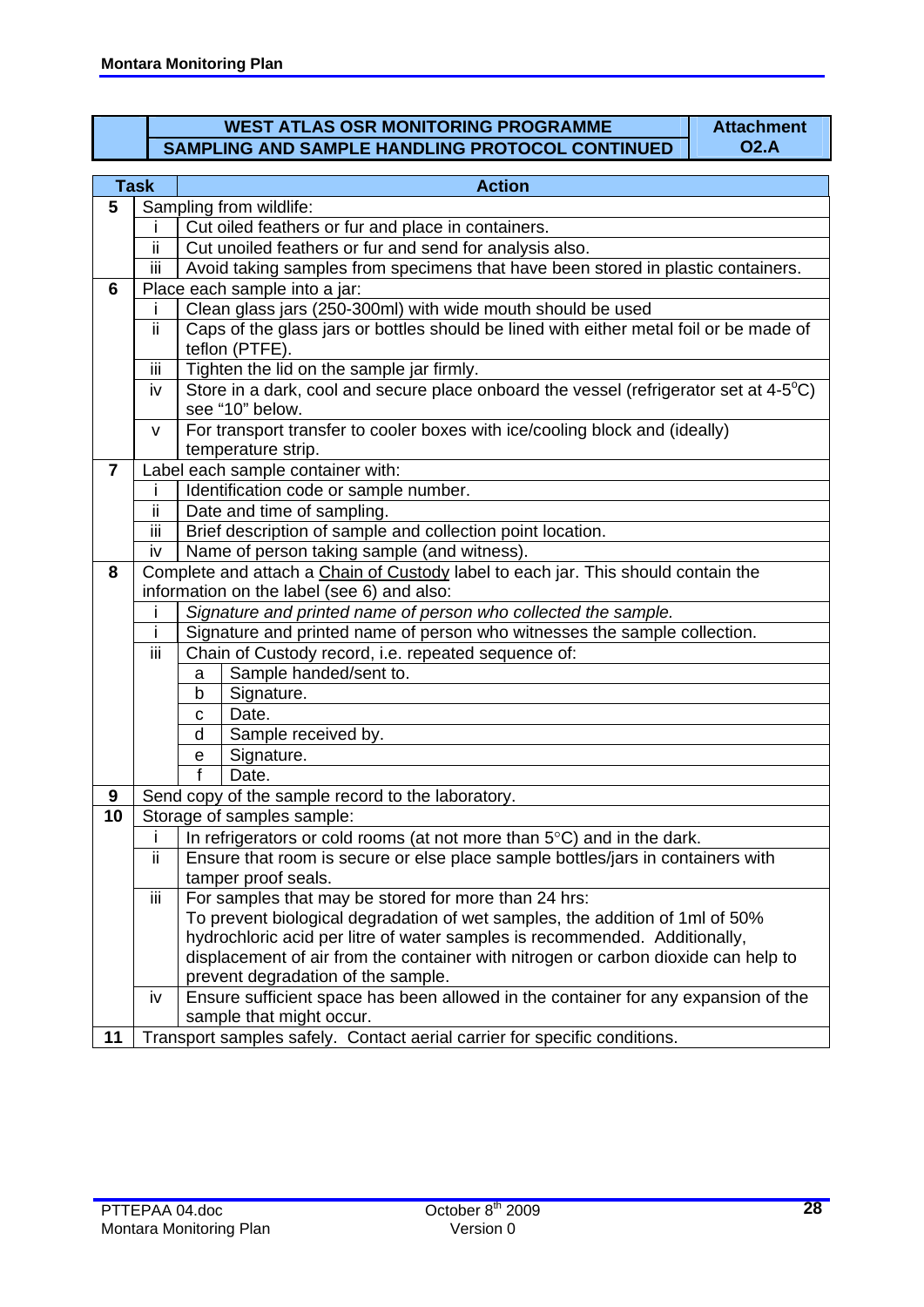# **WEST ATLAS OSR MONITORING PROGRAMME SHORELINE ASSESSMENT GROUND SURVEY**

# **RATIONALE**

If shoreline impact is anticipated it is useful to obtain information relating to the physical and biological character of the shoreline prior to impact. This information assists in determining the most suitable response and cleanup methods and also in predicting oil behaviour (persistence, burial, distribution). It also provides a baseline for determining the degree of success of response strategies.

Once impacted shoreline can be monitored for oil distribution in order to measure the success (or otherwise) of cleanup methods. This information is also of use in interpreting observed ecological damage and/or in predicting longer term fates and effects (including recovery).

# **TRIGGER**

- Australia: Oil impact on reefs and/or shorelines predicted by oil spill trajectory modelling (Study O1) and/or aerial surveillance.
- Indonesia or Timor: Oil impact on shorelines.

#### **OBJECTIVES**

Pre-impact Surveys

- **O3.1** To determine the physical, biological and dynamic properties of shorelines in order to **03.1.1** Predict the oil behaviour and distribution
	-
	- **03.1.2** Determine the most appropriate cleanup methods
	- **O.3.1.3** Establish a baseline for shoreline conditions, including sediment quality (background hydrocarbons).
	- **O.3.1.4** Establish a baseline for ecological fitness or health.
	- **O.3.1.4** To identify sensitive or vulnerable areas or resources.

Post-impact Surveys

- To determine the physical and biological character of the shoreline and the distribution of the oil in order to: **O3.2** 
	- **O3.2.1** Determine the most appropriate cleanup methods
	- **O3.2.2** Predict the potential for oil persistence and/or natural removal
	- **Q3.2.3** Identify areas of potential ecological damage and vulnerable and sensitive resources
- **O3.3** To determine the degree of success of shoreline cleanup strategies.
- **O3.4** To determine the degree of success of shoreline cleanup strategies in protecting shoreline resources.
- **O3.5** To identify impacted and /or damaged resources (species, habitats etc) as a baseline for subsequent damage and recovery assessments.

#### **DATA**

• Data to be recorded during pre and post impact surveys is indicated in the Table O3.1.

**PROGRAMME** 

**O3**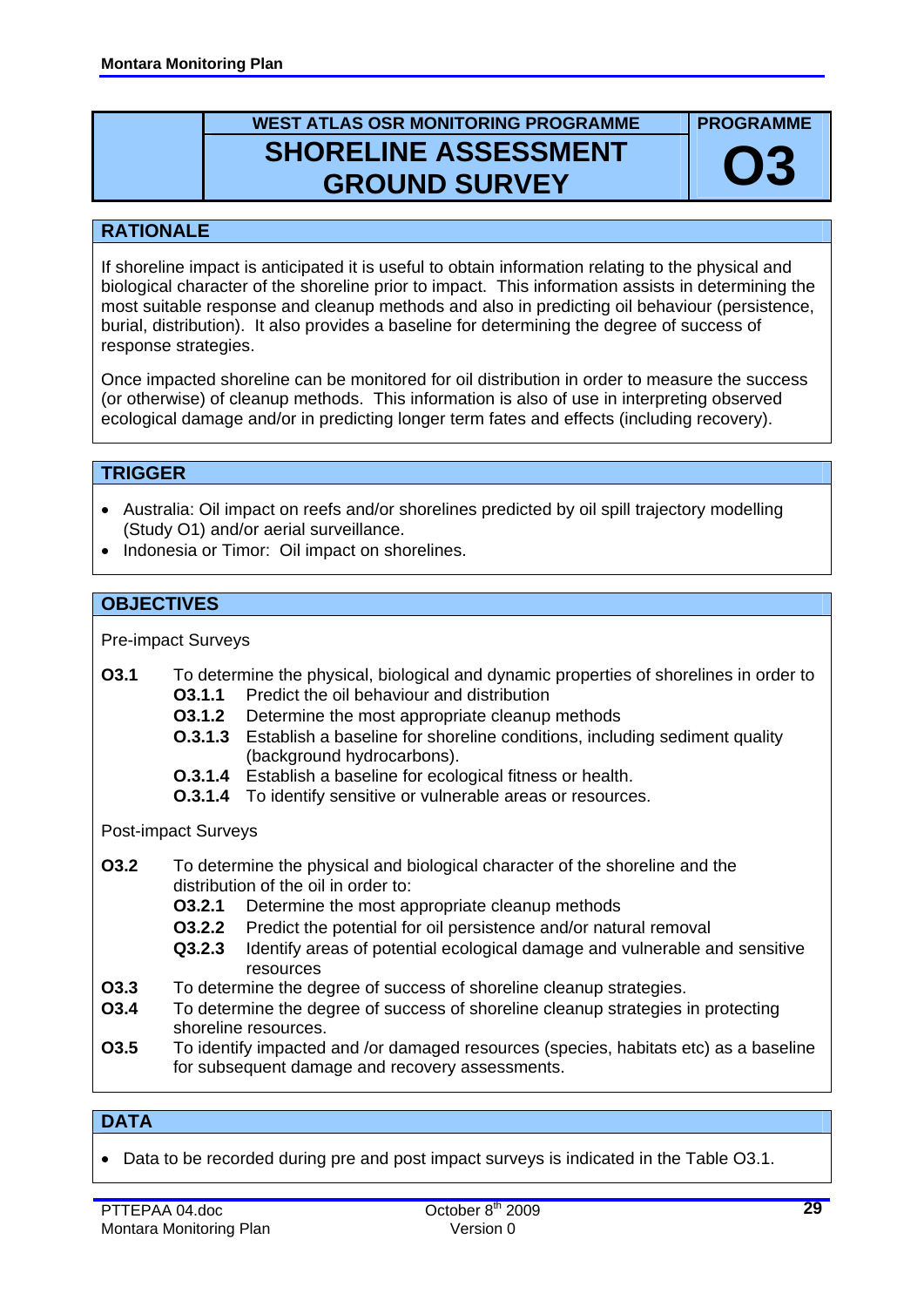#### **METHODOLOGY**

Shoreline assessment methods are detailed in Wardrop, 1999.

A photographic record will also be established for each impacted, or potentially impacted site.

Assessment teams will be formed of personnel with relevant experience for each location but will generally comprise a team of 3-4 people as per:

- A person with knowledge of shoreline assessment, oil behaviour and response.
- A person (or persons) with relevant wildlife or ecological expertise.
- Communications and logistics person.

It is intended that all shorelines will be surveyed and assessed prior to any impact.

Shorelines will be monitored throughout the response and immediately prior to the cessation of any shoreline cleanup. For oiled shorelines that are not cleaned or which still have residual oil after cessation of cleanup, a post spill monitoring schedule will be developed.

|                      | <b>Primary Character</b>    | <b>Type</b>            | <b>Other Parameters</b>    |
|----------------------|-----------------------------|------------------------|----------------------------|
| <b>Shoreline</b>     | Energy                      | Exposed/Sheltered      | High. Medium, low          |
| <b>Character</b>     | Substrate                   | <b>Bedrock</b>         | Creviced/non creviced      |
|                      |                             | <b>Boulder</b>         | Size, associated           |
|                      |                             | Cobble                 | sediments                  |
|                      |                             | Pebble                 |                            |
|                      |                             | Sand                   | Fine/coarse                |
|                      |                             | Mud/silts              | Water content              |
|                      | Form                        | Cliff                  | Height, slope type         |
|                      |                             | Reef/platform          | Length width, gradient     |
|                      |                             | Beach                  |                            |
|                      |                             | Swamp/wetland          | <b>Type</b>                |
|                      | <b>Biological Character</b> | <b>Birds</b>           | Roosting, nesting, species |
|                      |                             | <b>Turtles</b>         | Nesting, species           |
|                      |                             | Sea snakes             | Nesting, species           |
|                      |                             | Corals                 | Depth, area, % live,       |
|                      |                             | Mangroves              | Height, canopy, species    |
|                      |                             | Other wetland          | Species, form              |
|                      |                             | Crocodiles             | Presence/absence           |
| <b>Oil Character</b> | Oil Character               | Physical               | Samples to be taken.       |
| and                  |                             | Chemical               | Refer to Table O.2.1.      |
| <b>Distribution</b>  | Oil Distribution            | Position               | GPS and tidal elevation    |
|                      |                             | Band length            | m                          |
|                      |                             | <b>Band width</b>      | m                          |
|                      |                             | % Cover                | $\overline{\frac{9}{6}}$   |
|                      |                             | <b>Thickness</b>       | mm                         |
|                      |                             | Depth                  | Maximum and minimum        |
|                      |                             | Total oiled area       | m <sup>2</sup>             |
|                      | Oil mass                    | Total oil presence     | Tonnes and/or $m^3$        |
|                      | Oil Content                 | As per sample analysis | PPM, % weight of sed.      |

# **Table O3.1 Data to be Recorded**

#### **DATA MANAGEMENT**

It is proposed that all data (including photographs) be entered onto a suitable database, preferably linked to GIS for ease of illustration.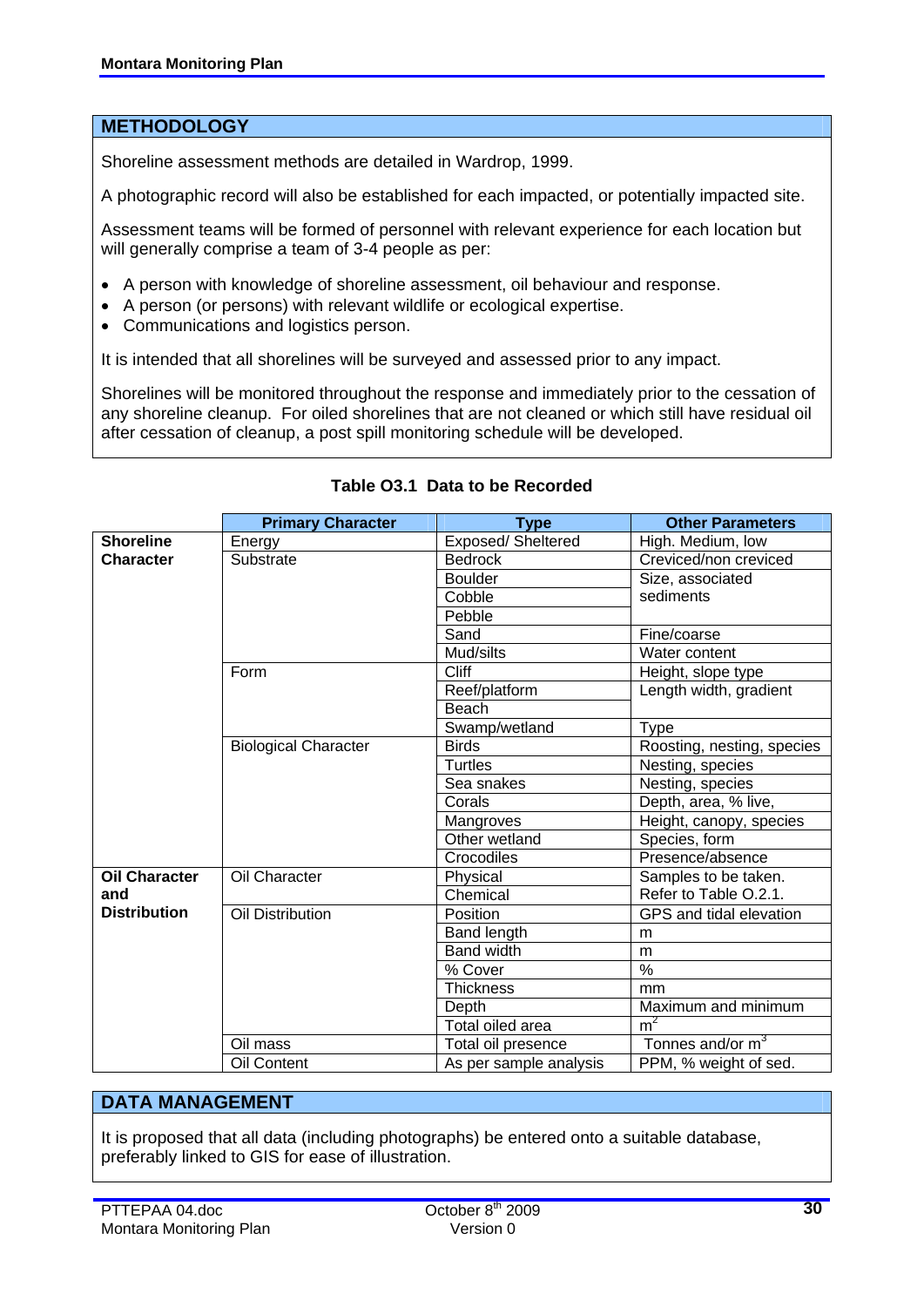# **PRE-IMPLEMENTATION ACTIONS**

- 1. Identify members of Shoreline Assessment Teams. Identify and contract personnel with specialist skills (e.g. seagrass beds, corals, mangroves, dugongs or birds etc.).
- 2. Provide training as required (note: This can be done as part of the initial surveys).
- 3. Obtain and distribute forms and other support materials..
- 4. Identify responsibilities within the IMT for coordination of Shoreline Assessment.
- 5. Assign IMT responsibility for data management.
- 6. Develop data management system.

# **RESOURCE REQUIREMENT CHECKLIST**

- Transport (Aircraft).
- Forms, guidelines and other documents (see below).
- Other logistics support as required.

# **SUPPORTING DOCUMENTS**

• Wardrop, John A. 1999. Assessment of Oiled Shoreline: A Simplified Approach. 2<sup>nd</sup> Edition. ISBN 0-646-37636-5.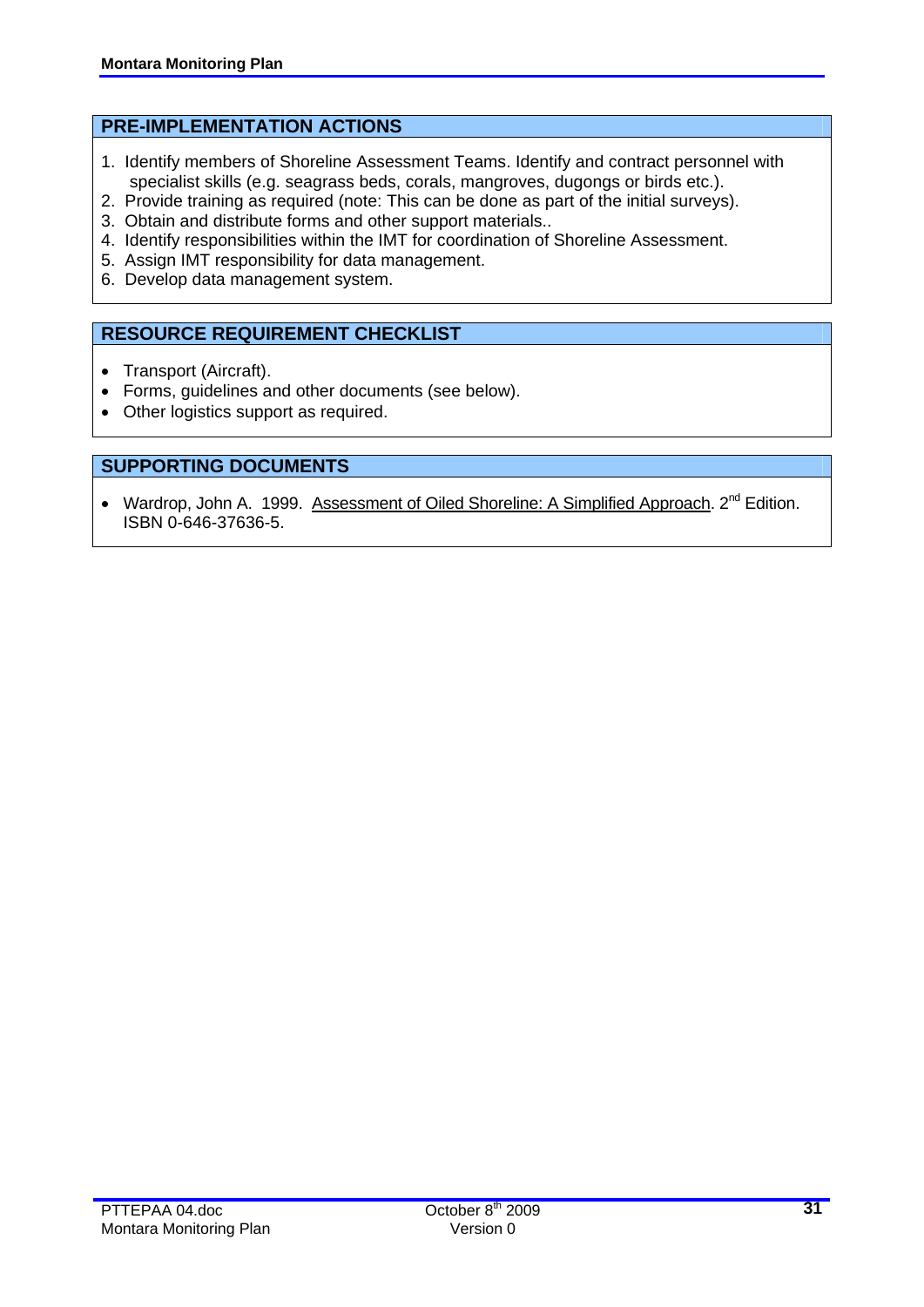# **WEST ATLAS OSR MONITORING PROGRAMME MONITORING OF DISPERSANT EFFICIENCY AND FATE OF DISPERSED OIL**

**STUDY** 

**O4**

# **RATIONALE**

Dispersant application to surface oil results in the penetration of the oil into the water column. This can result in the exposure of marine organisms to dispersant, oil and dispersed oil. Rapid dilution reduces this potential for harm and this should be demonstrated so that the net environmental benefit of the strategy can be assessed. The effectiveness of the strategy should also be monitored.

# **TRIGGER**

• Application of dispersants.

# **OBJECTIVES**

- **O4.1** To determine the effectiveness of dispersant use.
- **O4.2** To identify the initial vertical distribution and concentration of dispersed oil in the water column.

# **DATA**

• Data that should be recorded during pre and post application of dispersants as indicated in the Table O4.1.

# **METHODOLOGY**

Using a flourometer, the hydrocarbon concentrations of the following will be measured:

- Background fluorescence levels (no oil, no dispersant). These should really be taken over a 24 hour period (some of the fluorescent plankton move up and down the water column on a cycle).
- Dispersant Control: Flourometer reading of dispersant spray over clean water (if any). This is used to detect any fluorescence from the dispersant.
- Oil Control: under oil slick before dispersants are used.
- Dispersed oil. 15 mins after spraying as per AMSA protocol. Longer times and drift samples will be done by Study O2.

Water at a number of depths should be measured; Surface (as near as possible depending on sea states), 1m, 2m and 3m. If 3m reading is HC positive a 5m depth should be sampled if possible. If the 5m depth is positive then a 10m depth should be sampled if possible.

Samples of seawater (pre and post dispersant use) should be taken from some locations for later analysis.

A corresponding sample of oil (pre dispersant use) should be taken for analysis.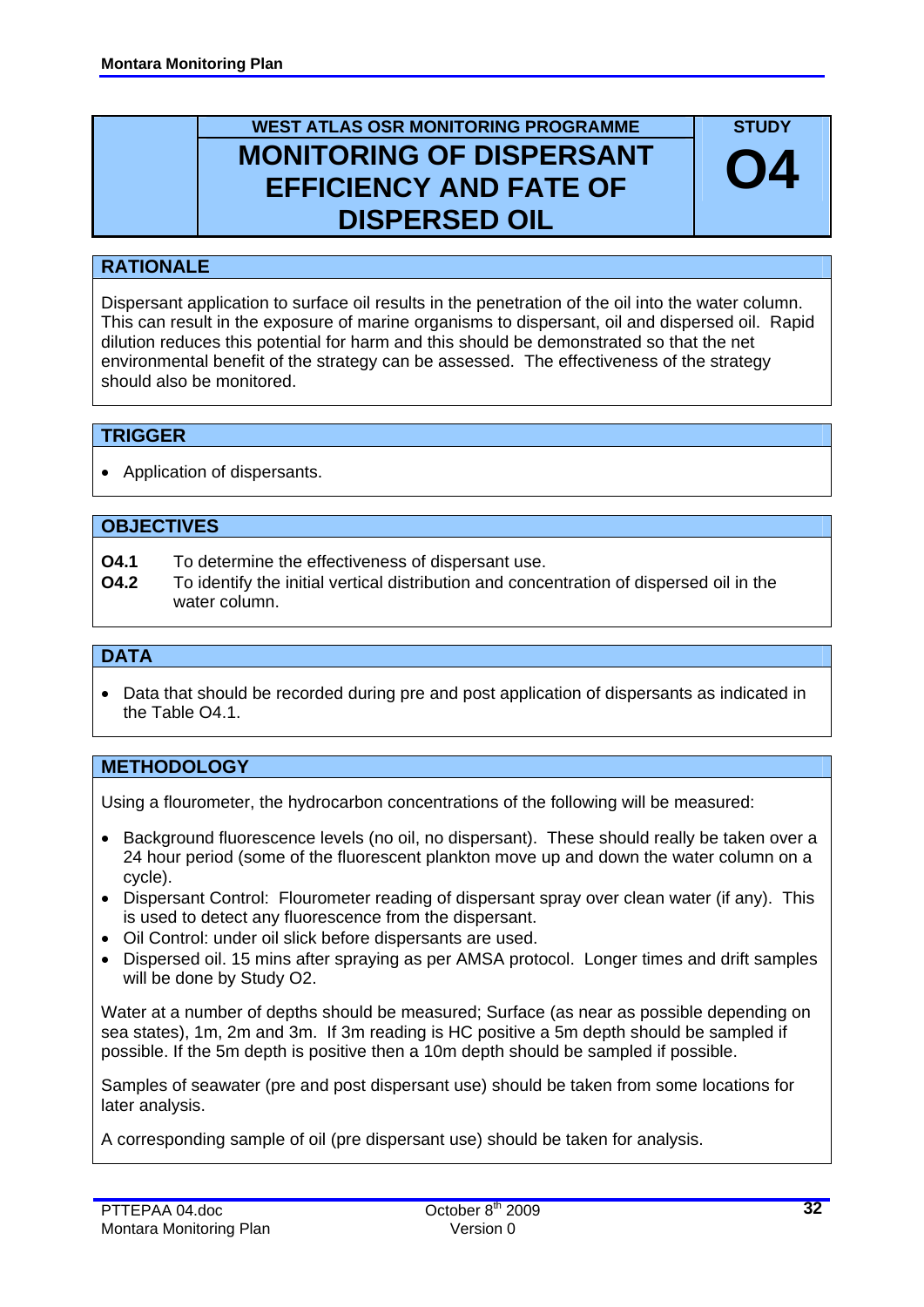| <b>Monitoring</b><br><b>Conditions</b> | <b>Location</b><br>and Frequency | <b>Depths of</b><br><b>Fluorometer</b><br><b>Readings</b> | <b>Samples to</b><br>be Taken           | <b>Measured</b><br><b>Parameters (Minimum)</b> |
|----------------------------------------|----------------------------------|-----------------------------------------------------------|-----------------------------------------|------------------------------------------------|
|                                        |                                  |                                                           |                                         | Time of measurement                            |
|                                        | For each                         |                                                           | Water samples to be                     | Location (Lat, Lon)                            |
| Water under                            | spraying                         |                                                           | taken from 2-3                          | Depth of measurement                           |
| un-dispersed                           | operation during                 |                                                           | depths (as per                          | Water temperature                              |
| oil slick                              | the monitoring                   |                                                           | fluorometer readings)                   | Water salinity as (ppt)                        |
|                                        | period                           |                                                           | on 2 occasions                          | Fluorescence                                   |
|                                        |                                  |                                                           |                                         | Oil estimate as ppm HC                         |
|                                        |                                  |                                                           |                                         | Time of measurement                            |
|                                        |                                  |                                                           | Water samples to be                     | Location (Lat, Lon)                            |
| Water under                            |                                  |                                                           | taken from 2-3                          | Depth of measurement                           |
| dispersed oil                          |                                  |                                                           | depths (as per<br>fluorometer readings) | Water temperature                              |
| slick                                  |                                  | Surface, 1m and<br>$2m.3m$ if<br>positive reading         |                                         | Water salinity as (ppt)                        |
|                                        |                                  |                                                           | on 2 occasions                          | Fluorescence                                   |
|                                        |                                  | at $3m$ .                                                 |                                         | Oil estimate as ppm HC                         |
|                                        |                                  | Study O2 will                                             |                                         | Time of measurement                            |
|                                        | 2 locations (e.g.                | test at greater                                           | Water samples to be                     | Location (Lat, Lon)                            |
| Clean                                  | 1 en route to                    | depths.                                                   | taken from 2-3                          | Depth of measurement                           |
| seawater                               | work site, 1 on<br>return)       |                                                           | depths (as per                          | Water temperature                              |
|                                        |                                  |                                                           | fluorometer readings)                   | Water salinity as (ppt)                        |
|                                        |                                  |                                                           |                                         | Fluorescence                                   |
|                                        |                                  |                                                           |                                         | Oil estimate as ppm HC                         |
|                                        |                                  |                                                           |                                         | Time of measurement                            |
| Clean                                  |                                  |                                                           | Water samples to be                     | Location (Lat, Lon)                            |
| seawater                               |                                  |                                                           | taken from 2-3                          | Depth of measurement                           |
| under                                  | 2 locations                      |                                                           | depths (as per                          | Water temperature                              |
| dispersant                             |                                  |                                                           | fluorometer readings)                   | Water salinity as (ppt)                        |
| application                            |                                  |                                                           |                                         | Fluorescence                                   |
|                                        |                                  |                                                           |                                         | Oil estimate as ppm HC                         |

|  |  | Table O4.1 Data to be Recorded |
|--|--|--------------------------------|
|  |  |                                |

# **DATA MANAGEMENT**

It is proposed that all data (including photographs) be entered onto a suitable database, preferably linked to GIS for ease of illustration. Results should be reported (verbally or via email) on a regular basis to a nominated on site personnel and to the IC. A summary report of findings may be requested after the response.

# **PRE-IMPLEMENTATION ACTIONS**

- 1. Identify members of Dispersant Assessment Teams. Identify and contract personnel with specialist skills.
- 2. Obtain and distribute forms and other support materials.
- 3. Identify responsibilities within the IMT for on site coordination.
- 3. Assign IMT responsibility for data management.

# **RESOURCE REQUIREMENT CHECKLIST**

- Transport (vessel).
- Fluorometer, forms, guidelines and other documents.
- Other logistics support as required.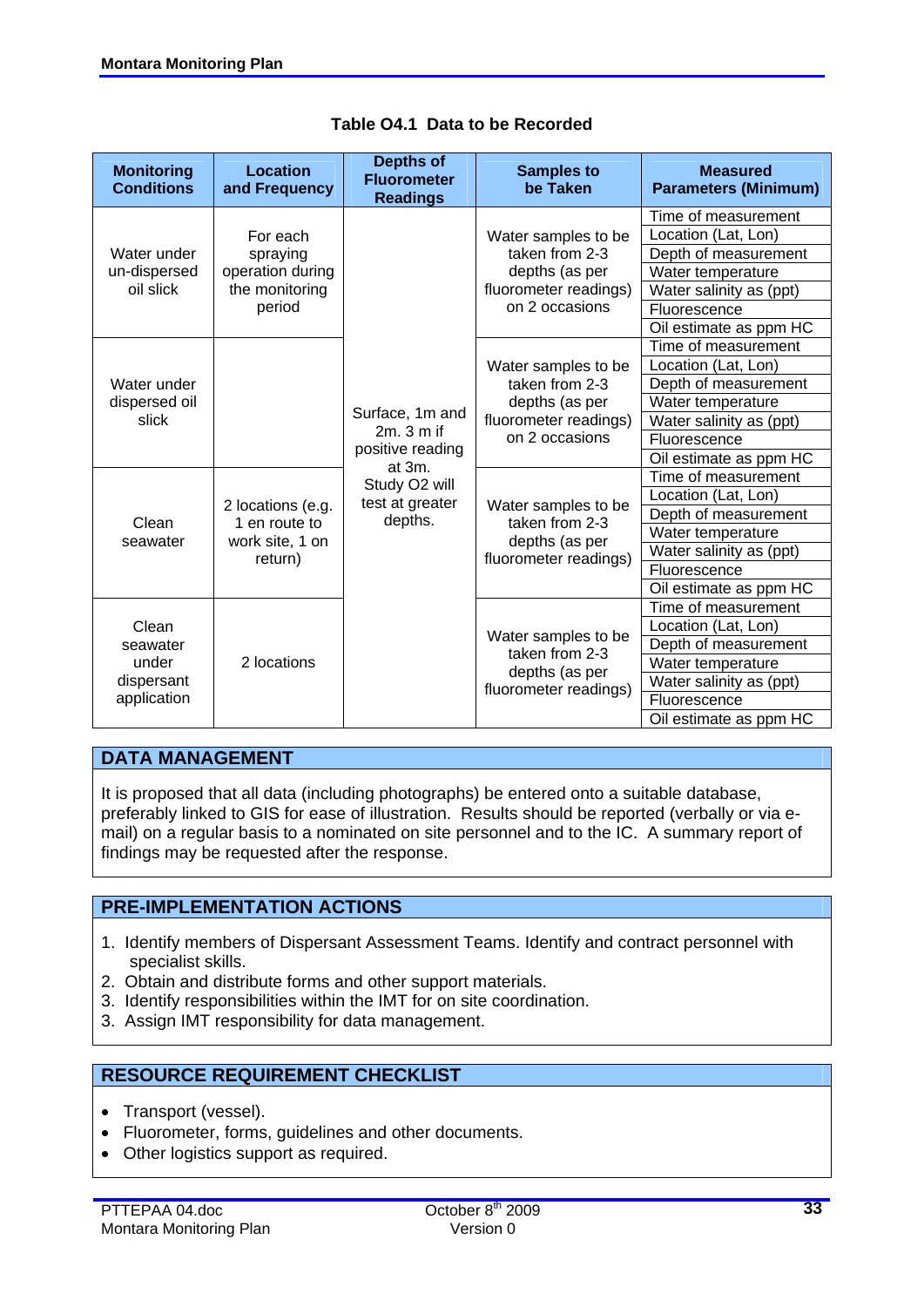# **WEST ATLAS OSR MONITORING PROGRAMME WILDLIFE IMPACT MONITORING**



The potential for impact of wildlife by of the oil, oil-dispersant or other response activities is evaluated by Study O1 and routine trajectory modelling undertaken by the IMT.

Impacted wildlife must be located, assessed and, if necessary, treated. The levels of harm to important species must be assessed.

Carcases obtained should be assessed to determine whether the oil or other factors were the cause of death.

# **TRIGGER**

- Observed impact of oil on wildlife.
- Observed or predicted impact of oil on wildlife habitat, roosting areas etc. (reefs and/or shorelines).

#### **OBJECTIVES**

Pre-impact Surveys

- **O5.1** To determine the number and type of wildlife that could be impacted by oil in order to: **05.1.1** Design and implement protection strategies.
	- **05.1.2** Determine and implement the appropriate cleanup methods (scale, methods).
	- **0.5.1.3** Determine and implement the appropriate rehabilitation methods (scale, methods).
	- **O.5.1.4** Establish a baseline for ecological fitness or health.
	- **0.5.1.4** To identify and rank sensitive or vulnerable areas or resources.

Post-impact Surveys

- To determine the number and type of wildlife impacted by oil in order to **O5.2.1** Review the effectiveness of cleanup methods. **O5.2 O5.2.2** Plan ongoing logistics and resources requirements.
- **O5.3** To determine the degree harm to wildlife.

# **DATA**

• Data that should be recorded during pre and post impact surveys is indicated in the Table O5.1.

**STUDY** 

**O5**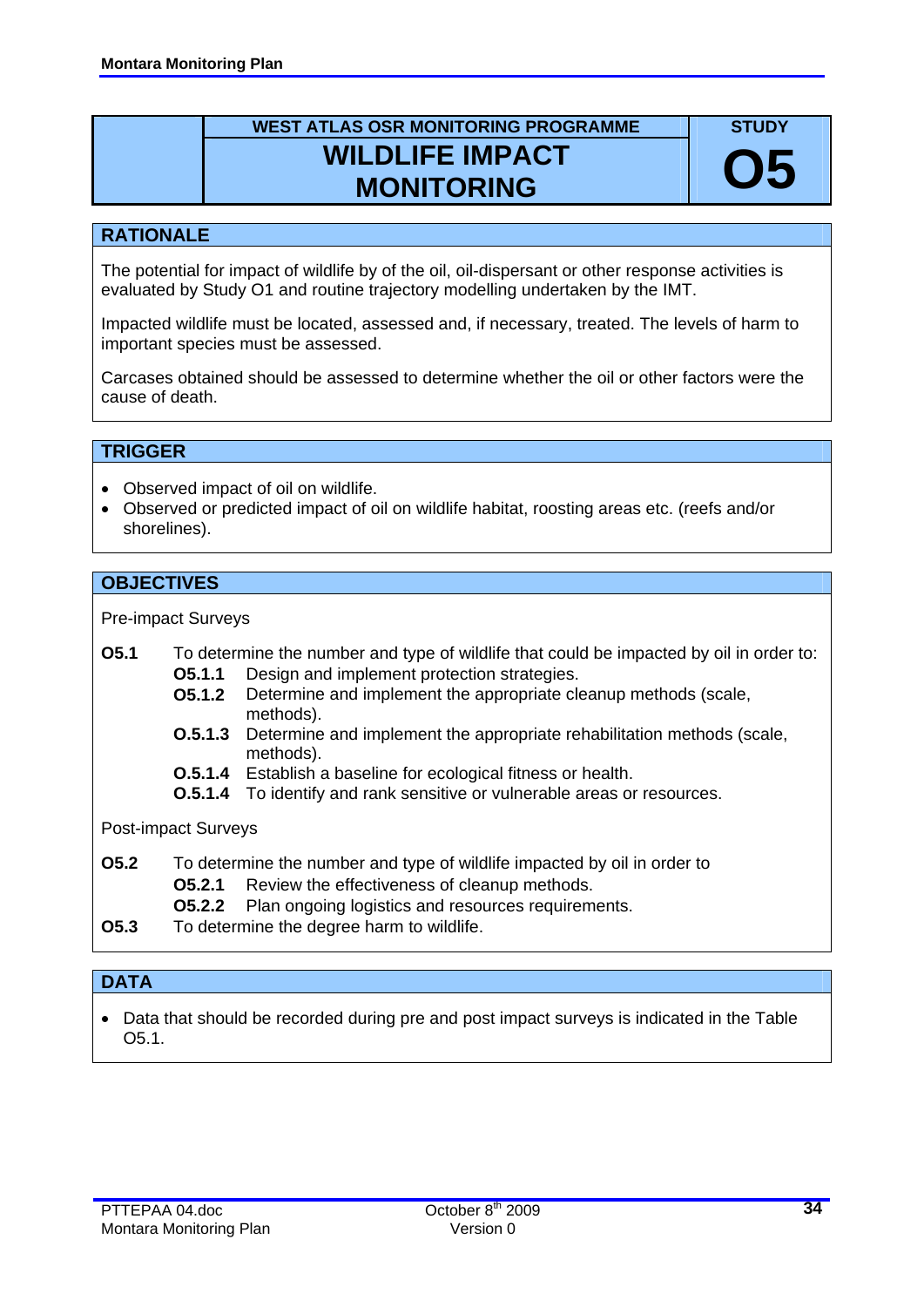# **METHODOLOGY**

A photographic record will also be established for each impacted, or potentially impacted site.

Assessment and cleanup teams will be formed of personnel with relevant experience for each habitat, location or species.

It is intended that all habitats or other identified areas will be surveyed and assessed prior to any impact.

Wildlife areas will be monitored throughout the response and may be required after the cessation of the marine or shoreline response.

**Table O5.1 Data to be Recorded** 

| <b>Resource</b> |          | <b>Indicative Parameters</b> |                |                             |       |            |                |  |  |
|-----------------|----------|------------------------------|----------------|-----------------------------|-------|------------|----------------|--|--|
| <b>Species</b>  | Location | Habitat                      | <b>Species</b> | No                          | No    | Percentage | Sublethal      |  |  |
|                 |          | $^{\mathsf{T}}$ vpe          | Affected       | Dead                        | Oiled | Oilina     | <b>Effects</b> |  |  |
| Habitat         | Location | <b>Species</b>               | <b>Species</b> | Area                        | Area  | Percentage | Sublethal      |  |  |
|                 |          | Composition                  | Affected       | Dead $^{\text{\tiny{(1)}}}$ | Oiled | Oiling     | <b>Effects</b> |  |  |

#### **DATA**

It is proposed that all data (including photographs) be entered onto a suitable database, preferably linked to GIS for ease of illustration.

Regular status reports should be sent to the IMT and DEWHA.

A summary report may be requested after the response.

# **PRE-IMPLEMENTATION ACTIONS**

- 1. Identify members of Wildlife Impact Assessment Teams. Identify and contract personnel with specialist skills (e.g. corals, mangroves, dugongs or birds etc.).
- 2. Obtain and distribute forms and other support materials.
- 3. Identify responsibilities within the IMT for coordination of Wildlife Response.
- 4. Assign responsibility for data management.
- 5. Develop data management system.

# **RESOURCE REQUIREMENT CHECKLIST**

- Transport (Aircraft, vessels for personnel and wildlife).
- Forms, guidelines and other documents.
- Establish wildlife response centre if needed.
- Other logistics support as required.

# **SUPPORTING DOCUMENTS**

- Oiled Wildlife Response Plan.
- AMSA. 2003b. Oil Spill Monitoring Handbook. Prepared by Wardrop Consulting and the Cawthron Institute for the Australian Maritime Safety Authority (AMSA) and the Marine Safety Authority of New Zealand (MSA). Published by AMSA, Canberra. ISBN 0642709920.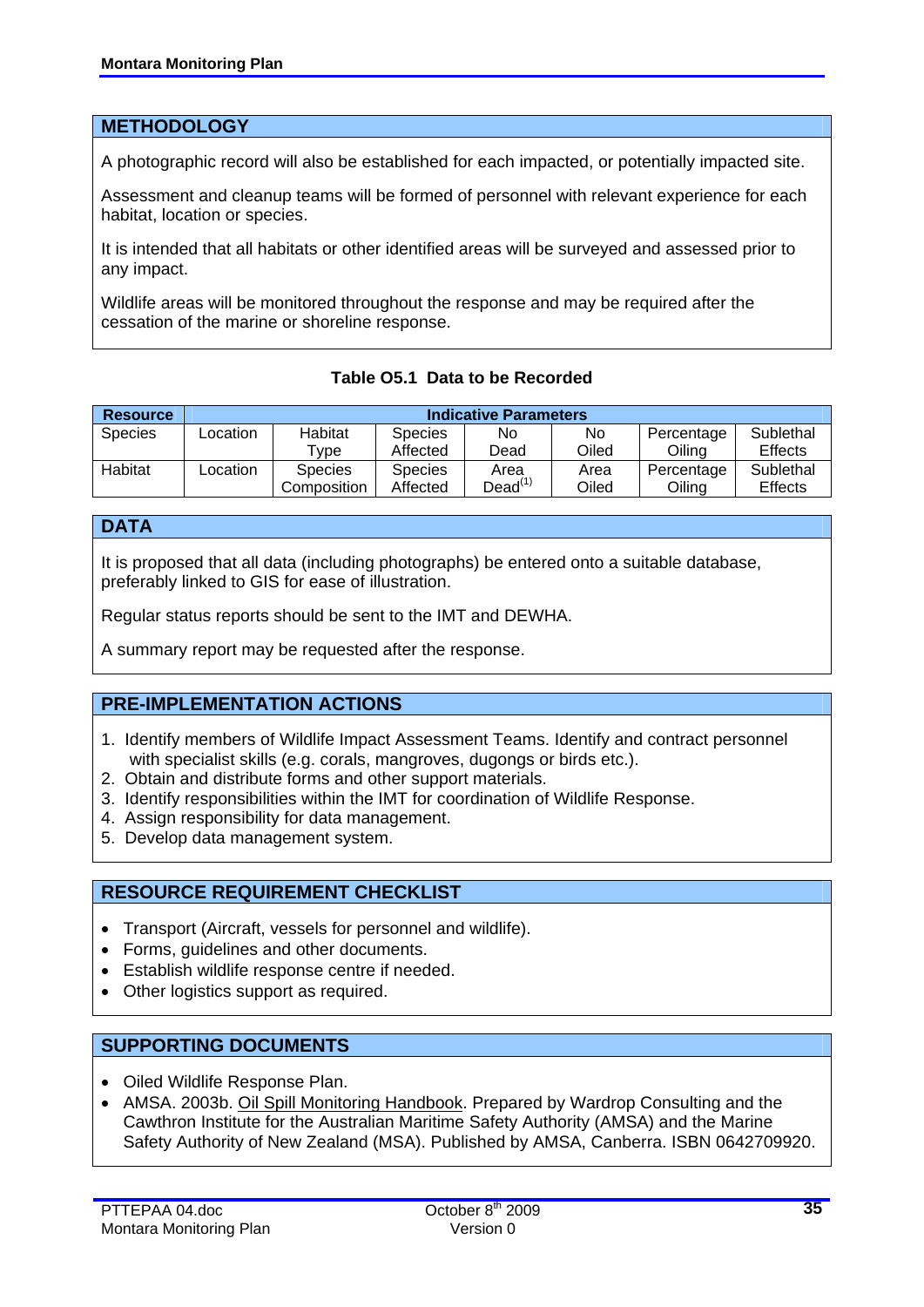# **ATTACHMENT B OPERATIONAL MONITORING PROGRAMME DATA REQUIRED FOR THE SCIENTIFIC MONITORING PROGRAMME**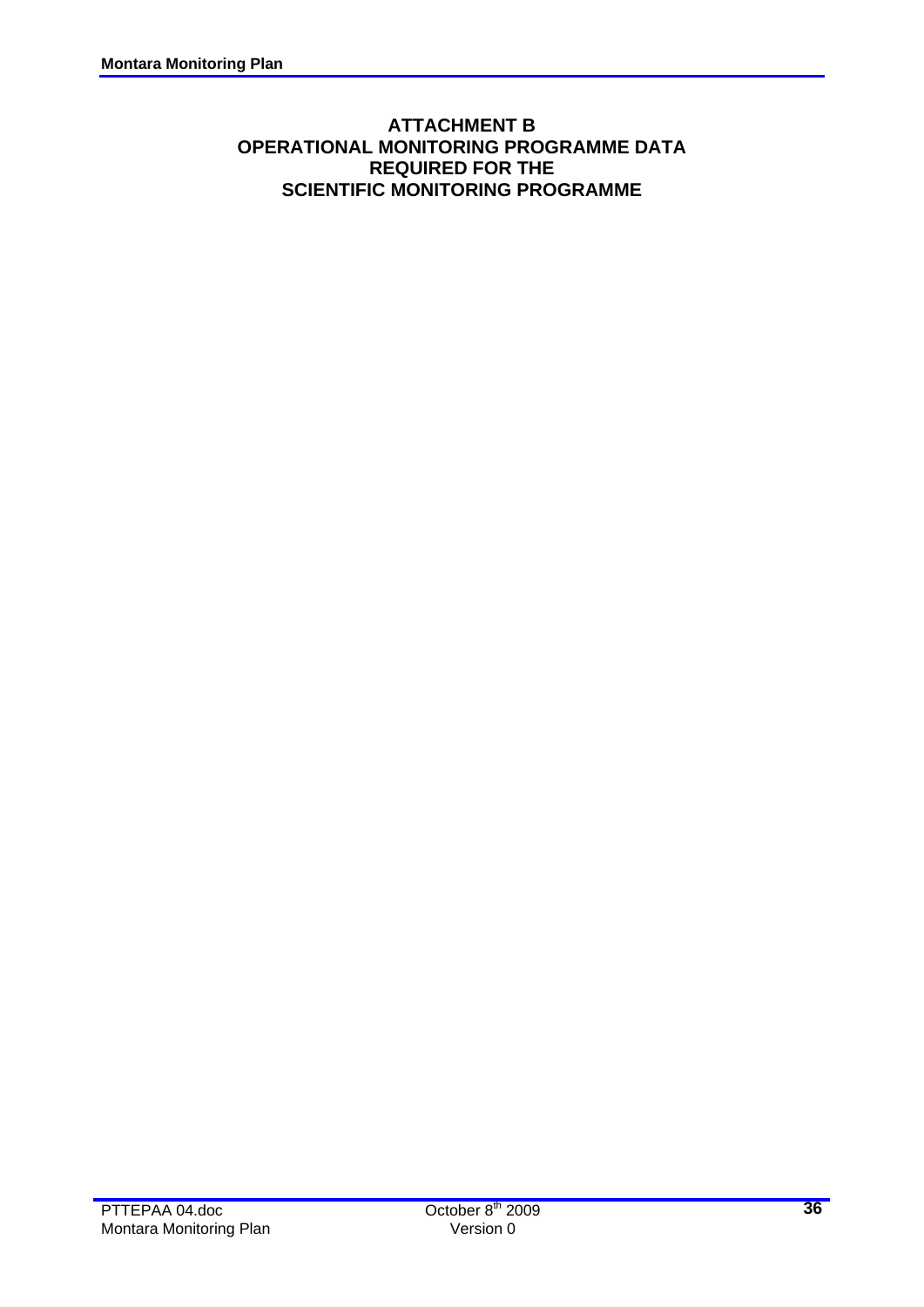# **Table C.1 Data or Other Needs for Scientific Monitoring Studies**

| <b>Ref</b> | <b>Data or Other Requirement</b>                   | <b>Rationale</b>                                         | <b>Relevant</b><br><b>Study</b> | Source/<br><b>Responsibility</b> | Status $(1-4)$ |
|------------|----------------------------------------------------|----------------------------------------------------------|---------------------------------|----------------------------------|----------------|
| 1.0        | <b>General</b>                                     |                                                          |                                 |                                  |                |
| 1.1        | Oil Samples (see 5.3, 6.7 also).                   | Oil behaviour and fate calculations and                  | S7                              |                                  |                |
| 1.2        | Photographs pr video of oil at sea.                | implications for response and environmental              |                                 |                                  |                |
|            |                                                    | damage assessment.                                       |                                 |                                  |                |
| 1.3        | Oiled biota samples.                               | Environmental effects assessment                         |                                 |                                  |                |
| 2.0        | <b>Satellite Imagery</b>                           |                                                          |                                 |                                  |                |
|            | All available, dated.                              | Oil behaviour and fate calculations and                  |                                 |                                  |                |
| 3.0        | <b>Modelling Output</b>                            | implications for response and environmental              |                                 |                                  |                |
| 3.1        | Surface oil trajectories, stochastic projections.  | damage assessment.                                       |                                 |                                  |                |
| 3.2        | 3D dispersed oil trajectory predictions.           | Determination of "impact" area (study area).             |                                 |                                  |                |
| 4.0        | <b>Aerial Surveillance Data</b>                    |                                                          |                                 |                                  |                |
| 4.1        | GS logs of surveillance aircraft.                  |                                                          |                                 |                                  |                |
| 4.2        | Ladder search patterns, times. Locations.          |                                                          |                                 |                                  |                |
| 4.3        | Photographs of oil on water with time and location |                                                          |                                 |                                  |                |
|            | (if available).                                    |                                                          |                                 |                                  |                |
| 4.4        | Dornier digital records.                           |                                                          |                                 |                                  |                |
| 4.5        | Aerial photographs.                                |                                                          |                                 |                                  |                |
| 5.0        | <b>Containment and Recovery Vessel Data</b>        |                                                          |                                 |                                  |                |
| 5.1        | Record of oil volumes (and/or oil-water volumes)   | Mass balance calculations.                               |                                 |                                  |                |
|            | recovered.                                         |                                                          |                                 |                                  |                |
| 5.2        | Photographs from response vessels.                 | Oil behaviour studies and implications for               |                                 |                                  |                |
| 5.3        | Oil samples from boom and after pumping.           | recovery.                                                |                                 |                                  |                |
| 6.0        | <b>Dispersant Spraying Operations (Vessel)</b>     |                                                          |                                 |                                  |                |
| 6.1        | Location of spraying (all).                        | Required for environmental assessment of                 |                                 |                                  |                |
| 6.2        | Type of dispersant used.                           | dispersant use and post response NEBA.                   |                                 |                                  |                |
| 6.3        | Volume applied (all operations).                   |                                                          |                                 |                                  |                |
| 6.4        | Oil samples (pre-spray) + location, time date etc. | Required for mass balance and fates of oil<br>estimates. |                                 |                                  |                |
| 6.5        | Photographs.                                       |                                                          |                                 |                                  |                |
| 6.6        | Results of on-site testing.                        |                                                          |                                 |                                  |                |
| 6.7        | Data and samples from Study O4.                    |                                                          |                                 |                                  |                |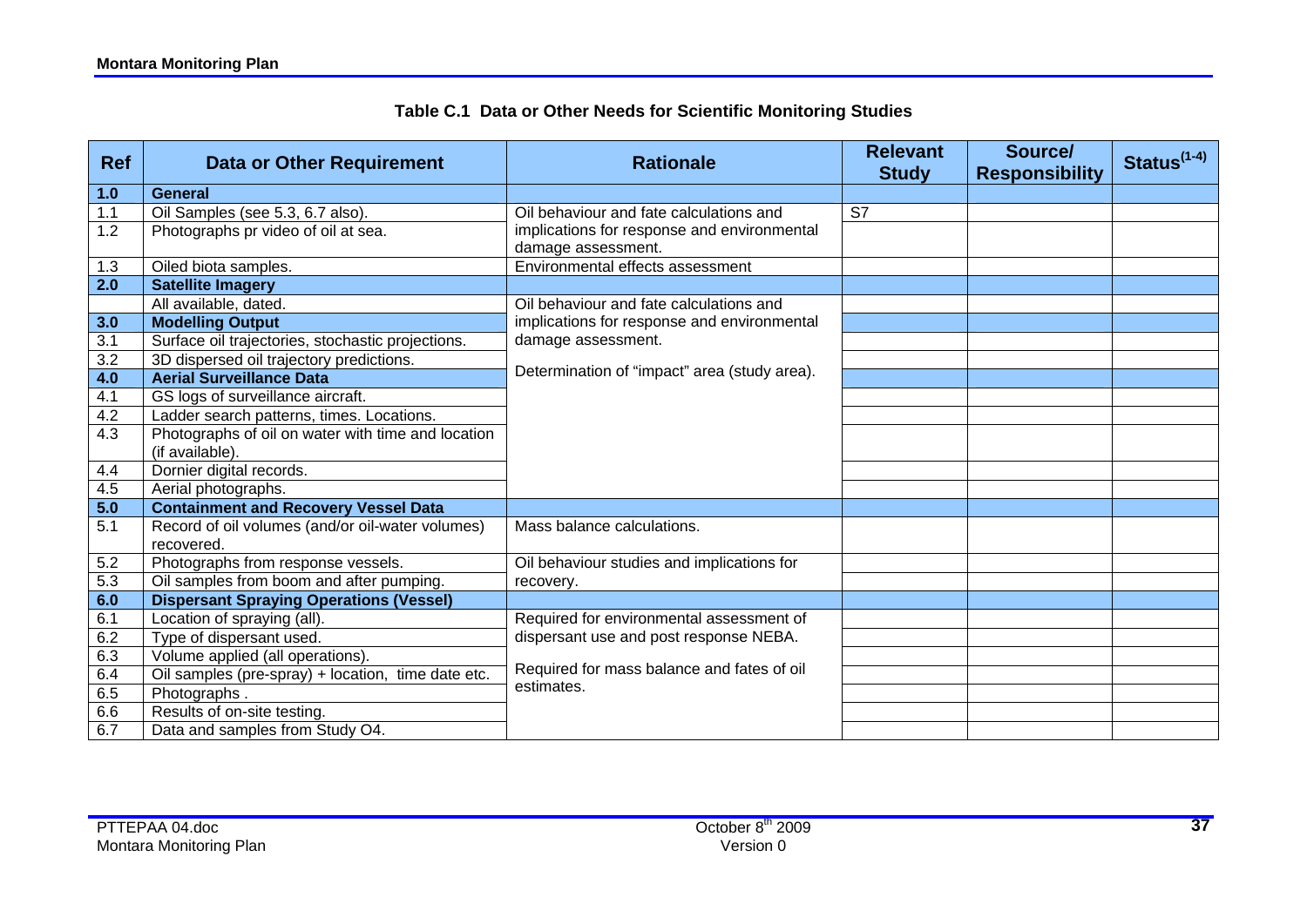# Table C.1 Continued Data or Other Needs for Scientific Monitoring Studies

| <b>Ref</b> | <b>Data or Other Requirement</b>                  | <b>Rationale</b>                                                                     | <b>Relevant</b><br><b>Study</b> | Source/<br><b>Responsibility</b> | <b>Status</b> |
|------------|---------------------------------------------------|--------------------------------------------------------------------------------------|---------------------------------|----------------------------------|---------------|
| 7.0        | <b>Dispersant Spraying Operations (Aerial).</b>   |                                                                                      |                                 |                                  |               |
|            | Location of spraying (all).                       | Required for environmental assessment of                                             |                                 |                                  |               |
|            | Type of dispersant used.                          | dispersant use and post response NEBA.<br>Required for mass balance and fates of oil |                                 |                                  |               |
|            | Volume applied (all operations) – with dates etc. |                                                                                      |                                 |                                  |               |
|            | Photographs or video.                             |                                                                                      |                                 |                                  |               |
|            |                                                   | estimates.                                                                           |                                 |                                  |               |
|            |                                                   |                                                                                      |                                 |                                  |               |

*(1) Not taken/ not recorded.* 

*(2) Obtained but not to be made available.* 

*(3) Delivery in progress.* 

*(4) Available but incomplete.*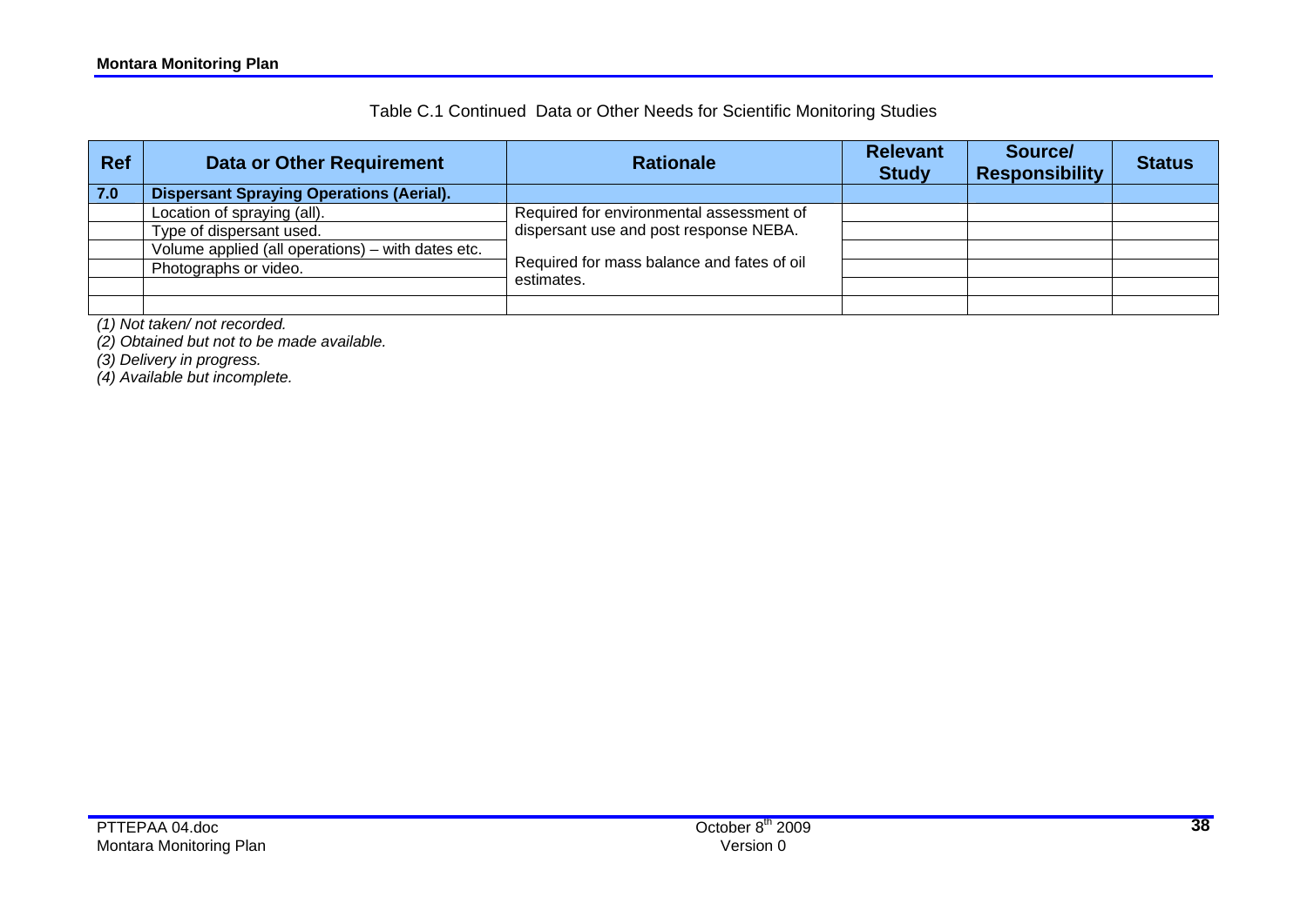# **ATTACHMENT C OUTLINE OF SCIENTIFIC MONITORING PROGRAMMES**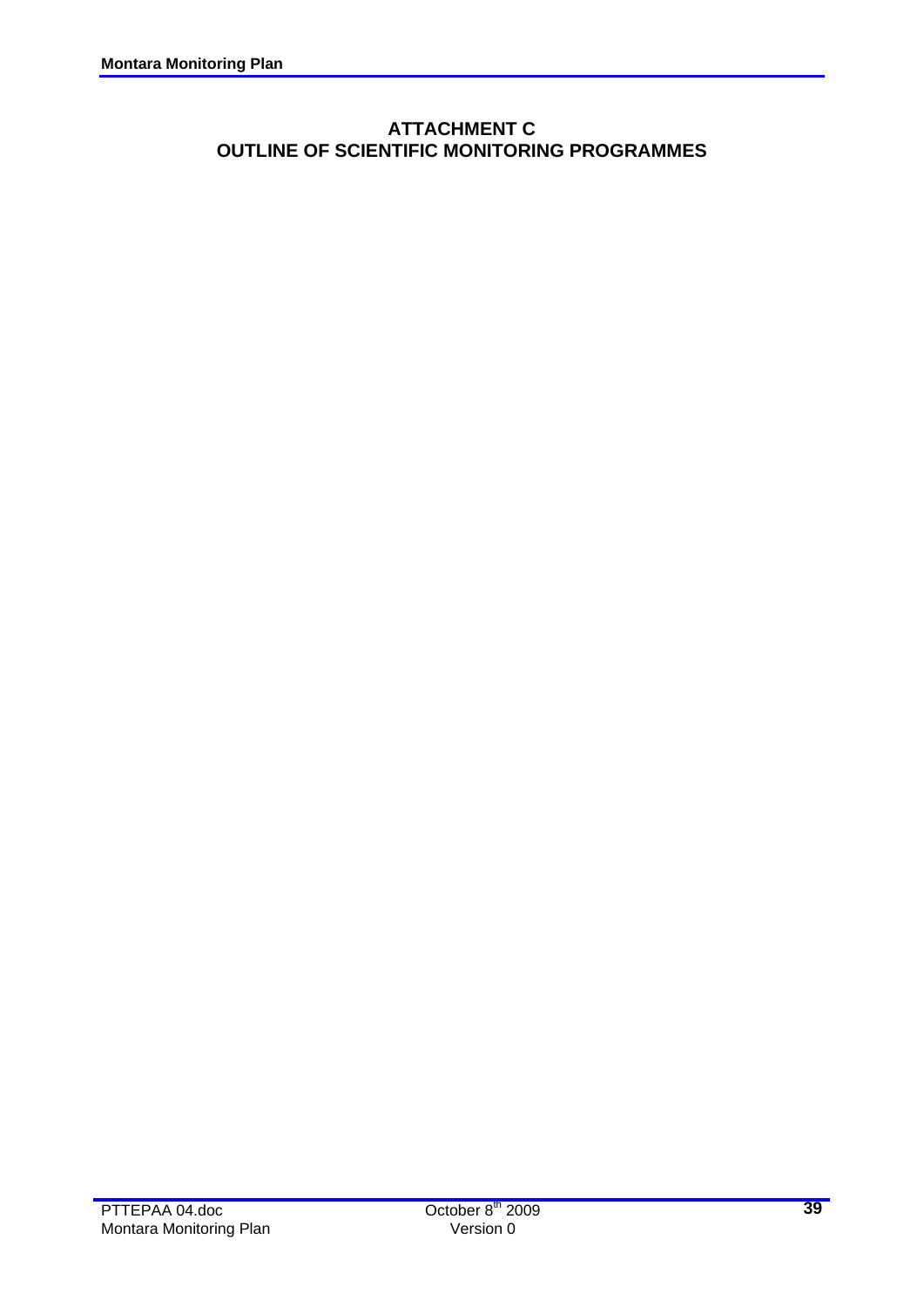# **WEST ATLAS OSR MONITORING PROGRAMME MARINE MEGAFAUNA ASSESSMENT SURVEYS**

**STUDY** 

**S1** 

# **RATIONALE**

Effects of oil spills on whales are unlikely but any disturbance due to the oil or response may require dedicated monitoring of whale behaviour, i.e. above the level of monitoring provided by Study O.1. Large accumulations of marine birds, should they exist at sea, may also need to be monitored independently of the operational monitoring study.

Concern may also be applied to turtles, sea snakes and dugongs but aerial monitoring of these at sea is difficult due to their sparse distribution and small size. Monitoring of these at sea is unlikely to be feasible.

# **TRIGGER**

- Observed proximity of marine megafauna to oil slick or response operations combined with suggestion of significant harm (i.e. not an isolated incident) or
- Observed incident of harm attributable to oil or the response.

# **OBJECTIVES**

- **S1.1** To quantify the presence of megafauna in the response area (i.e. near the oil slick, response vessels or aircraft) or wider region in order to determine the level of potential exposure to oil.
- **S1.2** To observe and if possible quantify exposure of megafauna to surface oil or to the response.
- **S1.3** To detect and quantify lethal effects.
- **S1.4** Observe and to assess the significance of sublethal effects (e.g. avoidance behaviour) of this exposure or interactions.

# **DATA**

• Data to be recorded during surveys is indicated in the Table S1.1.

# **METHODOLOGY**

It is proposed that observations are made during dedicated monitoring flights supported where necessary by ground (vessel based) surveys. Flights would normally be dedicated to the monitoring of only one fauna group but multi-objective flights may be required.

Observers must have relevant skills and expertise in the identification of the subject fauna and in interpreting their behaviour. Aircraft must have adequate downward visual capability.

A photographic or video record should be taken of each sighting and precise locations recorded on GPS.

A detailed methodology must be developed prior to commissioning this study.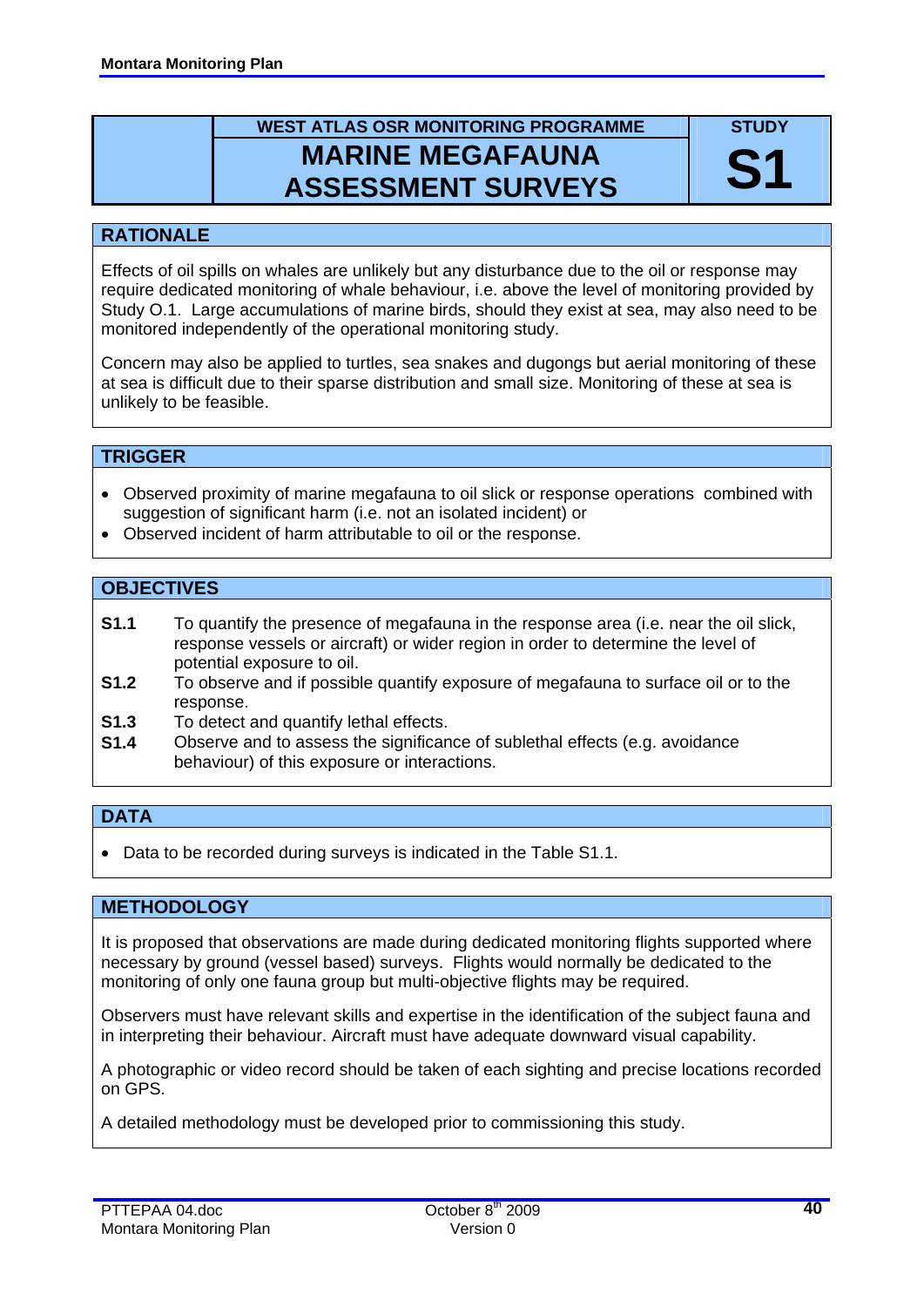| <b>Resource</b>           | Type/<br><b>Species</b> | <b>Number</b>                                      |                                                                                                                                                                                                                                | Location            |                        | <b>Behaviour /Comment</b>    |  |
|---------------------------|-------------------------|----------------------------------------------------|--------------------------------------------------------------------------------------------------------------------------------------------------------------------------------------------------------------------------------|---------------------|------------------------|------------------------------|--|
| <b>Cetaceans</b>          |                         | Adult ______                                       | Lat $\_\_$                                                                                                                                                                                                                     |                     |                        | Direction of movement.       |  |
|                           |                         | Juvenile _                                         |                                                                                                                                                                                                                                |                     | Proximity to oil.      |                              |  |
|                           |                         | Calf                                               | Lon the contract of the contract of the contract of the contract of the contract of the contract of the contract of the contract of the contract of the contract of the contract of the contract of the contract of the contra |                     |                        | Proximity to vessels.        |  |
|                           |                         |                                                    |                                                                                                                                                                                                                                |                     |                        | Identifying marks*           |  |
|                           |                         |                                                    |                                                                                                                                                                                                                                |                     |                        | Aversion or other behaviour* |  |
|                           |                         |                                                    |                                                                                                                                                                                                                                |                     | Carcases               |                              |  |
| <b>Birds</b>              |                         |                                                    | Lat                                                                                                                                                                                                                            |                     | Direction of movement. |                              |  |
|                           |                         |                                                    |                                                                                                                                                                                                                                |                     | Proximity to oil.      |                              |  |
|                           |                         |                                                    | Lon to the set of the set of the set of the set of the set of the set of the set of the set of the set of the s                                                                                                                |                     |                        | Proximity to vessels.        |  |
|                           |                         |                                                    |                                                                                                                                                                                                                                |                     |                        | In flight/ roosting/ nesting |  |
|                           |                         |                                                    |                                                                                                                                                                                                                                |                     | Carcases               |                              |  |
|                           |                         | <b>Other Details for each Observation Location</b> |                                                                                                                                                                                                                                |                     |                        |                              |  |
|                           |                         | Date                                               |                                                                                                                                                                                                                                |                     |                        | Date and Time of Each        |  |
| <b>Ambient Conditions</b> |                         | Time                                               |                                                                                                                                                                                                                                | Photographic/       |                        | Photo/video clip number      |  |
| at Each Location          |                         | Weather conditions                                 |                                                                                                                                                                                                                                | <b>Video Record</b> |                        | Brief description            |  |
|                           |                         | Visibility                                         |                                                                                                                                                                                                                                |                     |                        | <b>GPS link</b>              |  |

#### **Table S1.1 Data to be Recorded During Aerial Megafauna Surveys**

#### METHODOLOGY CONTINUED

The detailed monitoring plan will need to be developed the scope and design of which must:

- State objectives, if different from those above.
- Reflect the level and distribution of observed or anticipated exposure and effects ,e.g;
	- Geographic distribution.
		- Study duration
- Stipulate the strength of data likely to be acquired.
- Stipulate the expected flight frequency.
- Indicate comparison to be made e.g.
	- Impacted vs control (un-impacted) areas.
	- Before and after spill observations, including the duration of pre-spill data.
- State statistical methods.
- Indicate format of data storage and presentation.

#### **DATA MANAGEMENT**

This must be determined as part of detailed study design.

# **PRE-IMPLEMENTATION ACTIONS**

- 1. Identify personnel or agencies with skills to design and undertake scientific monitoring of: - Whales.
	- Birds.
- 2. Undertake detailed study;
	- Design.
	- Costing.
	- Schedule and
	- Resource requirements.
- 3. Identify and assign responsibilities for management of the study.
- 4. Procure identified resources.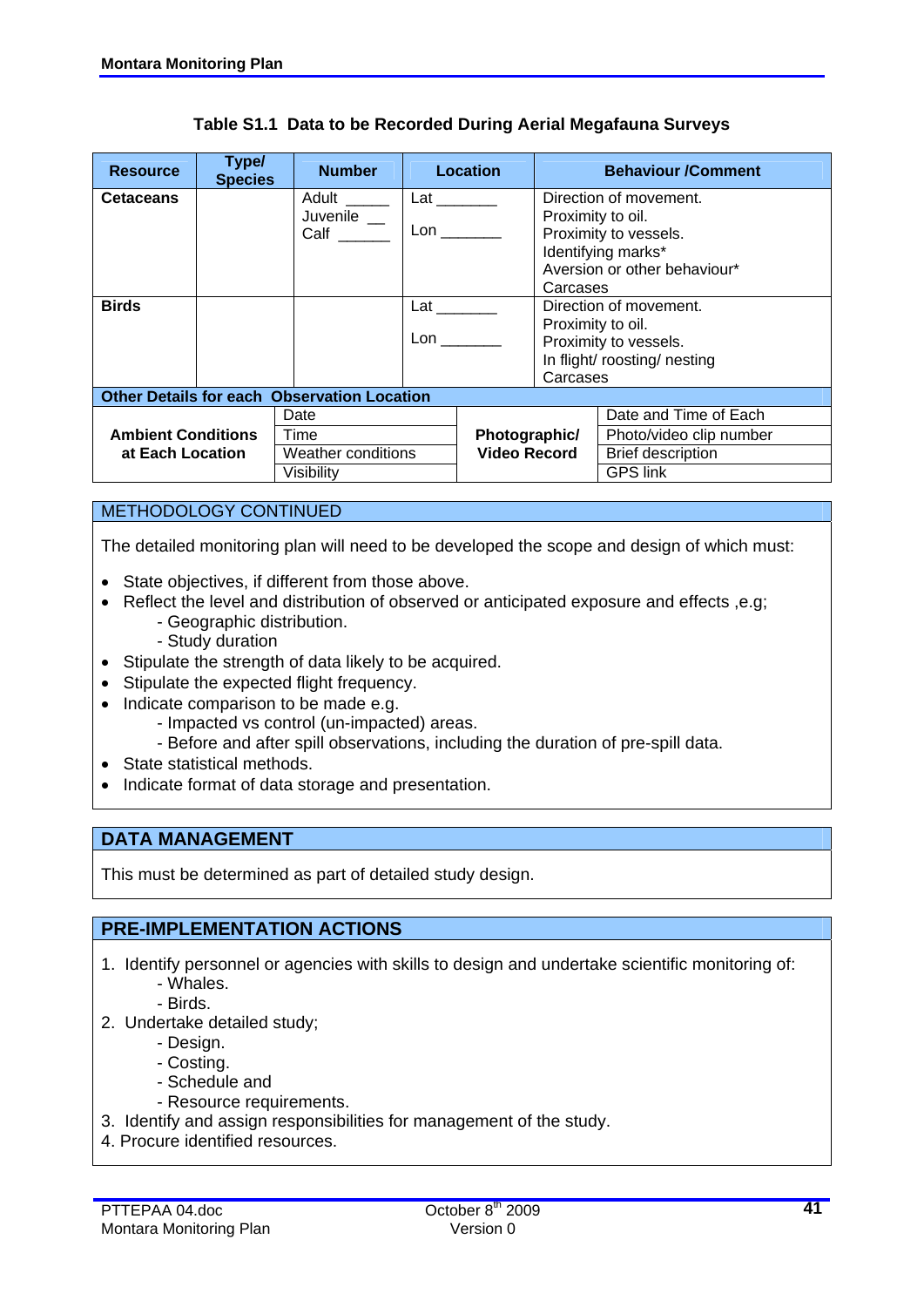# **RESOURCE REQUIREMENT CHECKLIST**

- Transport (Aircraft).
- Species identification manuals.
- Aerial camera (still and video). Video should be GPS linked.
- Skilled personnel.

# **SUPPORTING DOCUMENTS**

• AFMA Protected Species Identification Guide.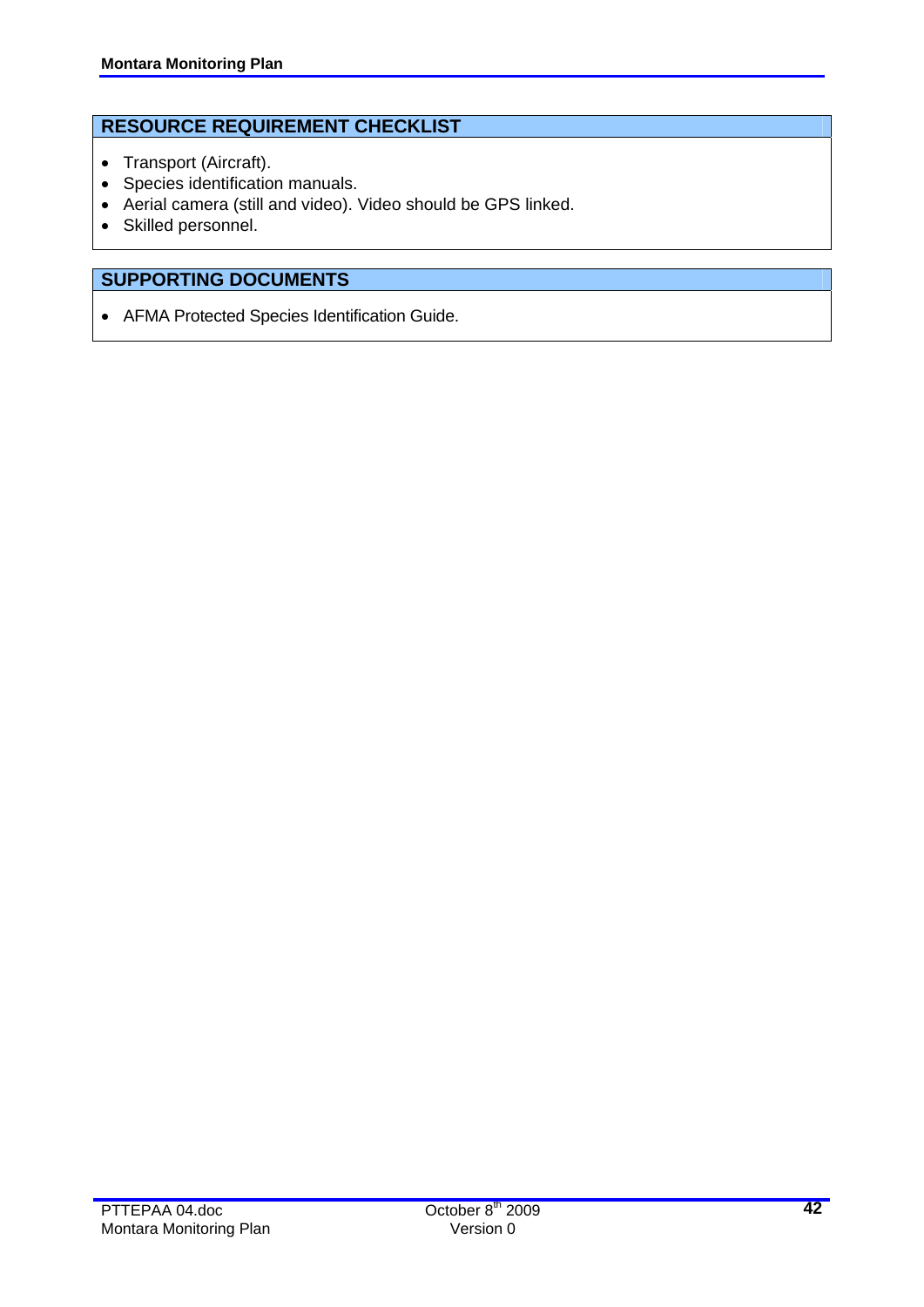# **WEST ATLAS OSR MONITORING PROGRAMME SHORELINE ECOLOGICAL ASSESSMENT AERIAL SURVEYS**

# **STUDY S2**

# **RATIONALE**

If shoreline impact, and subsequent harm, is anticipated it is useful to obtain baseline information relating to the fitness of coastal species and habitats prior to impact. This information assists in determining the whether damage observed after an impact is due to the oil, cleanup or was pre existing. This is particularly important in habitats such as mangroves or seagrasses where seasonal "dieback" is known to occur or for species where carcases on shorelines are not uncommon.

If impacted shoreline biota and habitats can continue to be monitored to assess the extent and duration of any damage. It should be noted that quantifying damage to species usually requires ground survey (see Study S6).

# **TRIGGER**

• Impact of oil on reef, islands or mainland shorelines observed or predicted by trajectory modelling (Study O1).

# **OBJECTIVES**

- **S2.1** To quantify the presence of megafauna (dugongs, birds, turtle nesting sites) in the subject area pre-impact in order to determine the level of potential exposure to oil.
- **S2.2** To observe and if possible quantify actual exposure of megafauna to surface oil (i.e. post impact) or to the response.
- **S2.3** To quantify the presence and extent of communities or habitats (corals, seagrass, mangroves and other wetlands, or shoreline types) in the subject area before impact by oil in order to determine the level of potential exposure to oil.
- **S2.4** To identify and quantify any pre-existing (i.e. pre-impact) damage in communities or habitats (e.g. dieback, bare areas) in the subject area.
- **S2.5** To quantify the actual area or extent of oil impact on habitat or communities in the subject area in order to determine the level of potential exposure.
- **S2.6** To quantify actual area or extent of the effects of oil impact on habitats or communities in the subject area in order to determine the level of potential exposure.
- **S2.7** To quantify area or extent of recovery from any harmful effect of oil impact on habitat or communities in the subject area.

# **DATA**

• Data that should be recorded during pre and post impact surveys is indicated in the Table S2.1.

# **METHODOLOGY**

It is proposed that observations are made during dedicated monitoring flights with concurrent vessel or ground-based surveillance where required. Flights may be dedicated to the monitoring of specific fauna group but generally multi-objective flights would be undertaken.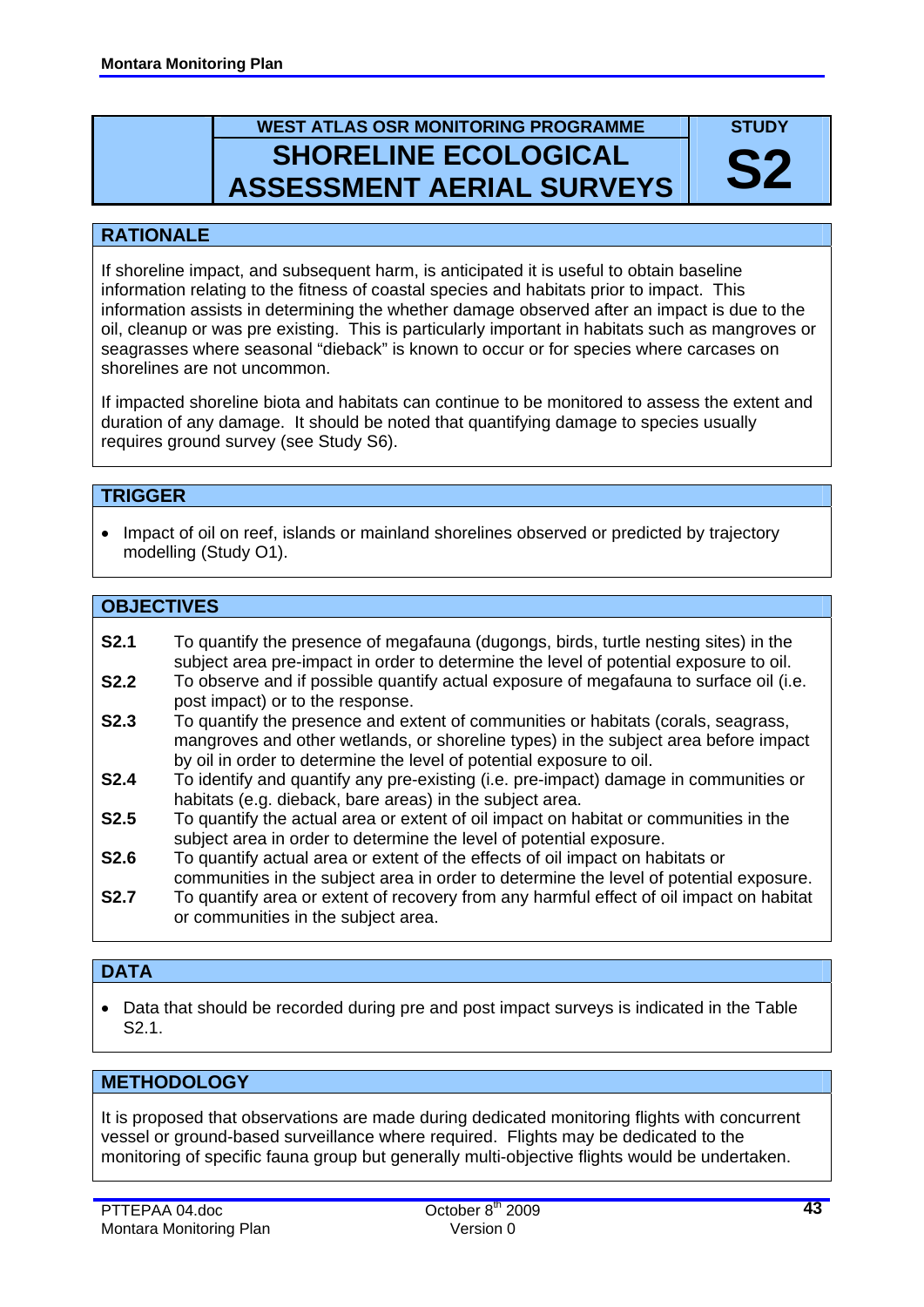| Megafauna                  |                            |            |                                                    |                                                                        |                                                    |  |  |  |
|----------------------------|----------------------------|------------|----------------------------------------------------|------------------------------------------------------------------------|----------------------------------------------------|--|--|--|
| <b>Group</b>               | <b>Description</b>         |            | <b>Number</b>                                      | <b>Location</b>                                                        | <b>Behaviour /Comment</b>                          |  |  |  |
| <b>Turtles</b>             | <b>Species</b>             |            | Adult                                              |                                                                        | Direction of movement.                             |  |  |  |
|                            | Age/size                   |            | Juvenile __                                        |                                                                        | Proximity to oil.                                  |  |  |  |
|                            |                            |            |                                                    |                                                                        | Proximity to vessels.                              |  |  |  |
|                            |                            |            |                                                    |                                                                        | Aversion or other behaviour*                       |  |  |  |
| <b>Dugongs</b>             | Age/size                   |            | Adult ______                                       |                                                                        | Direction of movement.                             |  |  |  |
|                            |                            |            | Juvenile __                                        |                                                                        | Proximity to oil.                                  |  |  |  |
|                            |                            |            | Calf $\_\_$                                        |                                                                        | Proximity to vessels.                              |  |  |  |
|                            |                            |            |                                                    |                                                                        | Aversion or other behaviour*                       |  |  |  |
| <b>Birds</b>               | Species                    |            |                                                    | $Lat$ <sub>_________</sub>                                             | Direction of movement.                             |  |  |  |
|                            | Age/size                   |            |                                                    |                                                                        | Proximity to oil.                                  |  |  |  |
|                            |                            |            |                                                    | $\mathsf{Lon} \_\_\_\_\_\_\$                                           | Proximity to vessels.                              |  |  |  |
|                            |                            |            |                                                    |                                                                        | In flight/ roosting/ nesting                       |  |  |  |
|                            |                            |            |                                                    |                                                                        | Associated shoreline type or habitat.              |  |  |  |
| <b>Habitat/ Community</b>  |                            |            |                                                    |                                                                        |                                                    |  |  |  |
| <b>Type</b>                | <b>Form</b>                |            | <b>Location</b>                                    |                                                                        | <b>Description</b>                                 |  |  |  |
| <b>Seagrass</b><br>Species |                            |            | Start and stop:                                    | Length along shore.                                                    |                                                    |  |  |  |
|                            | Intertidal                 |            |                                                    | Distance from shore to seaward edge                                    |                                                    |  |  |  |
|                            | Emergent                   |            | $\mathsf{Lon} \_\_\_\_\_\_\$                       | Percentage cover<br>Percentage dead/discoloured (location if isolated) |                                                    |  |  |  |
| Corals                     | Subtidal                   |            |                                                    |                                                                        |                                                    |  |  |  |
|                            | Form                       |            | Start and stop:                                    | Length along shore.                                                    |                                                    |  |  |  |
|                            | Emergent                   |            |                                                    | Distance from shore to seaward edge                                    |                                                    |  |  |  |
|                            | Subtidal                   |            | $\mathsf{Lon} \_\_\_\_\_\_\$                       | Percentage cover<br>Percentage dead/bleached (location if isolated)    |                                                    |  |  |  |
| <b>Mangroves</b>           | Species                    |            | Start and stop:                                    | Length along shore.                                                    |                                                    |  |  |  |
| (wetlands)                 | Form                       |            |                                                    |                                                                        | Distance from seaward edge to inner edge.          |  |  |  |
|                            |                            |            |                                                    | Zonation if evident                                                    |                                                    |  |  |  |
|                            |                            |            |                                                    | Percentage cover                                                       |                                                    |  |  |  |
|                            |                            |            |                                                    |                                                                        | Percentage dead/discoloured (location if isolated) |  |  |  |
|                            |                            |            | <b>Other Details for each Observation Location</b> |                                                                        |                                                    |  |  |  |
|                            |                            | Date       |                                                    |                                                                        | Date and Time of Each                              |  |  |  |
| <b>Ambient Conditions</b>  |                            | Time       |                                                    | Photographic                                                           | Photo/video clip number                            |  |  |  |
| at Each Time and           |                            |            | Weather conditions                                 | and Video                                                              | <b>Brief description</b>                           |  |  |  |
| Location                   |                            | Visibility |                                                    | Record                                                                 | <b>GPS link</b>                                    |  |  |  |
|                            | <b>Shoreline Character</b> |            |                                                    |                                                                        |                                                    |  |  |  |
| See Table O3.1             |                            |            |                                                    |                                                                        |                                                    |  |  |  |
| <b>Oil Distribution</b>    |                            |            |                                                    |                                                                        |                                                    |  |  |  |
| See Table O3.1             |                            |            |                                                    |                                                                        |                                                    |  |  |  |
|                            |                            |            |                                                    |                                                                        |                                                    |  |  |  |

# **Table S2.1 Data to be Recorded**

#### METHODOLOGY CONTINUED

Observers must have relevant skills and expertise in the identification of the subject fauna and in interpreting their behaviour. Composition of observers on each flight will be determined by the carrying capacity of aircraft and the distribution of the fauna, flora and habitats to be monitored.

Aircraft must have adequate downward visual capability.

A photographic or video record should be taken of fauna sightings. Video transects of habitats or shorelines should be made. Video should be GPS linked. Video may be recorded directly to laptop depending on the availability of suitable hardware.

A detailed methodology must be developed prior to commissioning this study.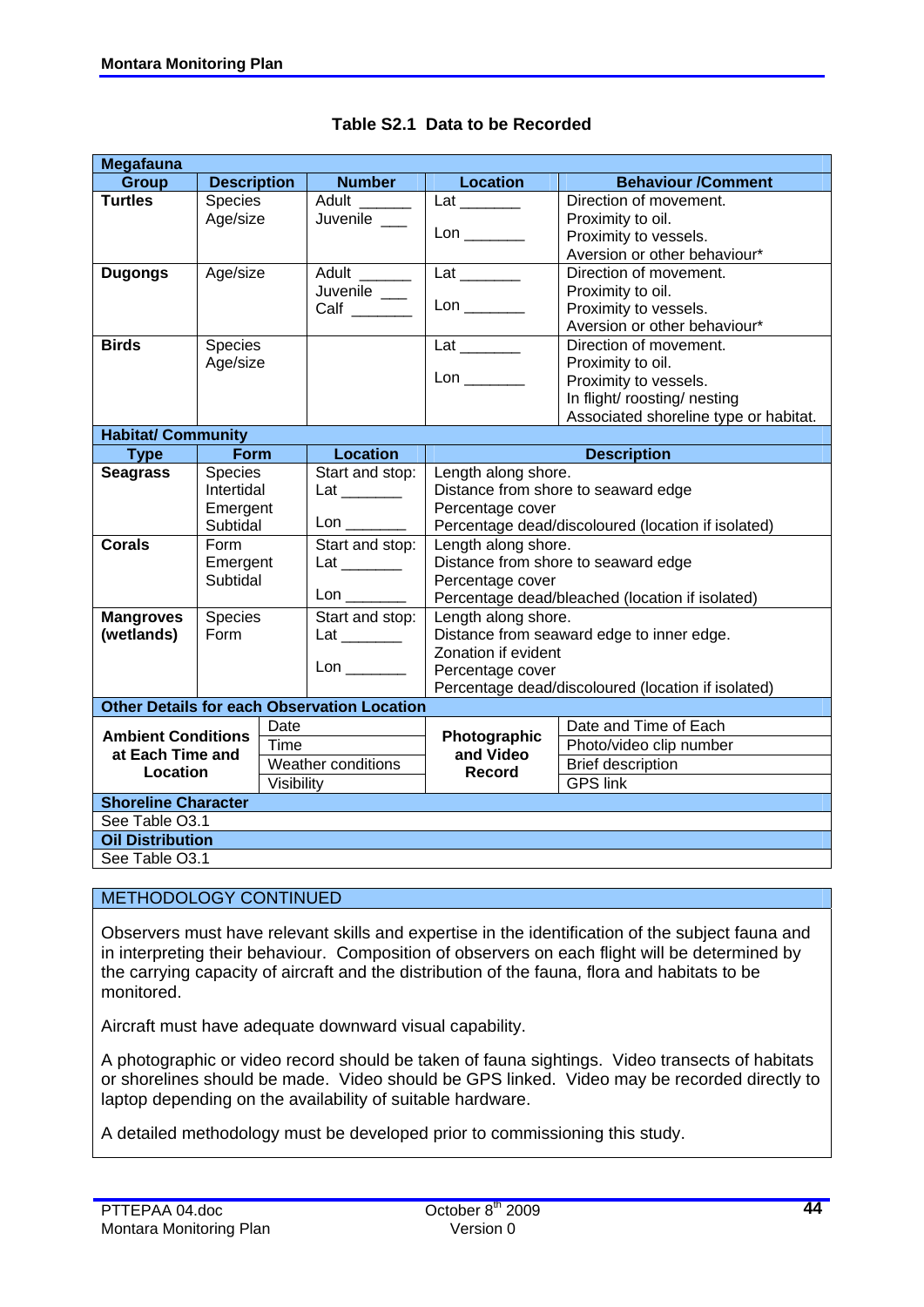#### METHODOLOGY CONTINUED

The area or length of coastline covered will be indicated by computer-based trajectory studies. Additional "control" (non-impact) areas must be identified and surveyed also.

Comparisons to be made include impacted vs un-impacted "control" areas as well as pre and post-impact observations.

The use of infra red and false colour aerial video may be used on wetlands (e.g. mangroves). Other remote sensing options will be explored.

If possible or required this study will be supported by ground surveys (see Study S5).

# **DATA MANAGEMENT**

Pre and post impact data will be compared. Seasonal variation will be assessed by comparing impacted areas with controls.

# **PRE-IMPLEMENTATION ACTIONS**

1. Identify personnel or agencies with skills to design and undertake scientific monitoring of fauna and shoreline habitats and communities

- 2. Undertake detailed study
	- Design.
	- Costing.
	- Schedule and
	- Resource requirements
- 3. Identify and assign responsibilities for management of the study.
- 4. Procure identified resources.

# **RESOURCE REQUIREMENT CHECKLIST**

- Transport (Aircraft).
- Forms, guidelines and other documents.
- Other logistics support as required.
- Suitable personnel

#### **SUPPORTING DOCUMENTS**

- Wardrop, John A. 1999. Assessment of Oiled Shoreline: A Simplified Approach. 2<sup>nd</sup> Edition. ISBN 0-646-37636-5.
- Video survey text to be sourced.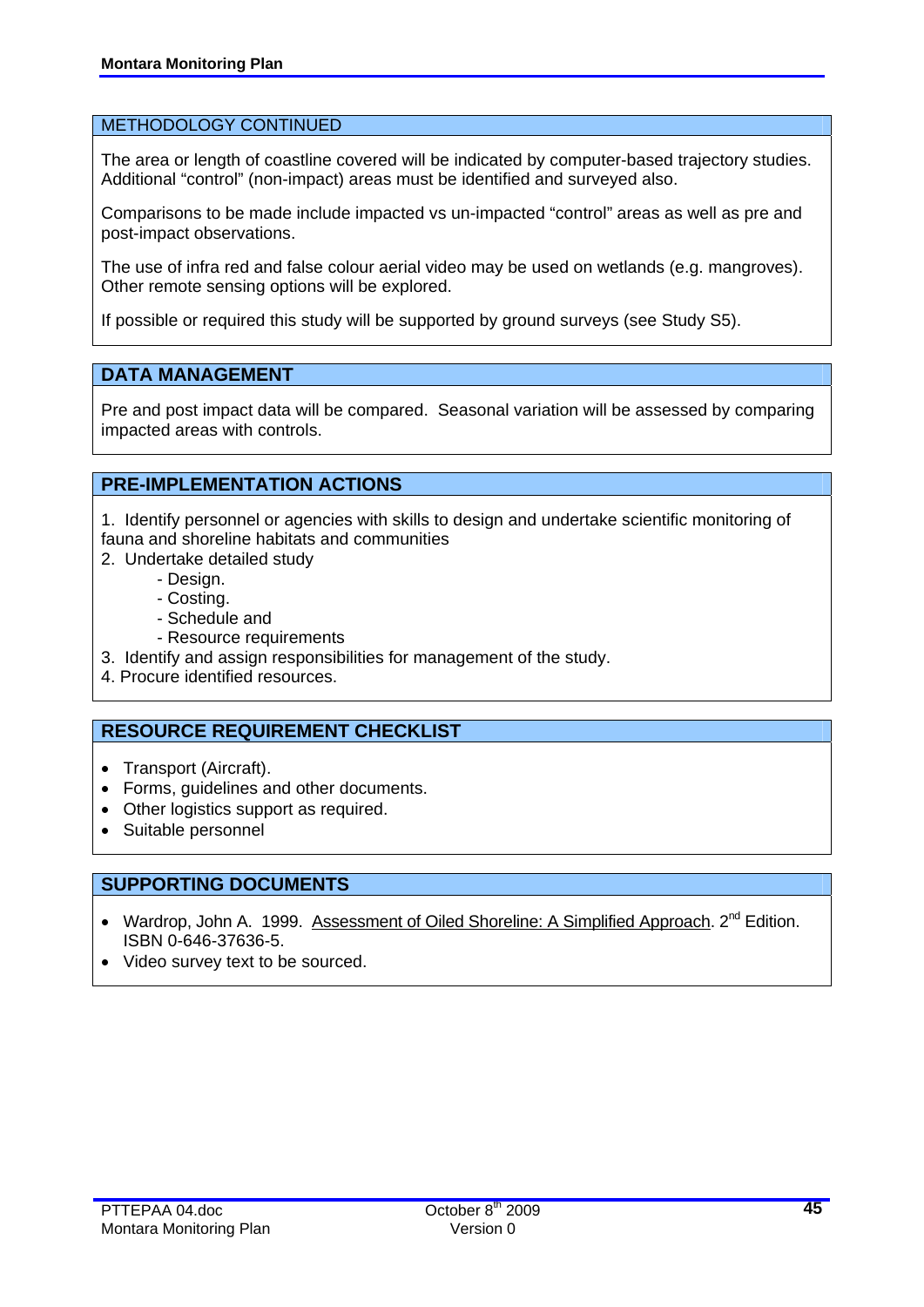# **WEST ATLAS OSR MONITORING PROGRAMME ASSESSMENT OF FISH CATCH FOR THE PRESENCE OF OIL**

**STUDY S3** 

#### **RATIONALE**

Claims may be made that commercial fish are tainted by oil spills or are unsafe to eat. This rarely occurs but the mere suggestion may cause adverse consumer reaction. This can lead to damages claims even in the absence of oiling.

Testing of fish catch can easily detect the presence or absence of hydrocarbons and allay (or confirm) such fears.

# **TRIGGER**

- Exposure of fishing vessels, or potential impact on commercial fish stocks, fishing equipment or catch by oil.
- Public reports of tainting.

#### **OBJECTIVES**

**S3.1** To determine the presence of hydrocarbons in commercial fish, crustaceans or molluscs, i.e. to determine

 **S3.1.1** Potential health risks.

**S3.1.2** Determine the most appropriate cleanup methods

#### **DATA**

- Hydrocarbon levels in fish or fish tissues.
- Presence of particular hydrocarbons in fish of fish tissues.
- Data that should be recorded during pre and post impact surveys is indicated in the Table S3.1.

#### **METHODOLOGY**

If contamination of a particular catch or fishery stock is suspected then samples of the commercial catch will be sampled. Note: The commercial catch should be sampled rather than independently caught samples of the fish. This will ensure that the sampled fish are representative of the commercial catch.

Fish samples should be taken by an authorised Govt. Fisheries Officer to ensure independence. Samples may be taken by a State, NT or Commonwealth fisheries officer at the point of landing or from the vessel at sea.

Samples of the same species from an un-impacted (or non-suspect) catch should also be sampled and analysed as a "control"

If more than one species is involved then samples of each should be taken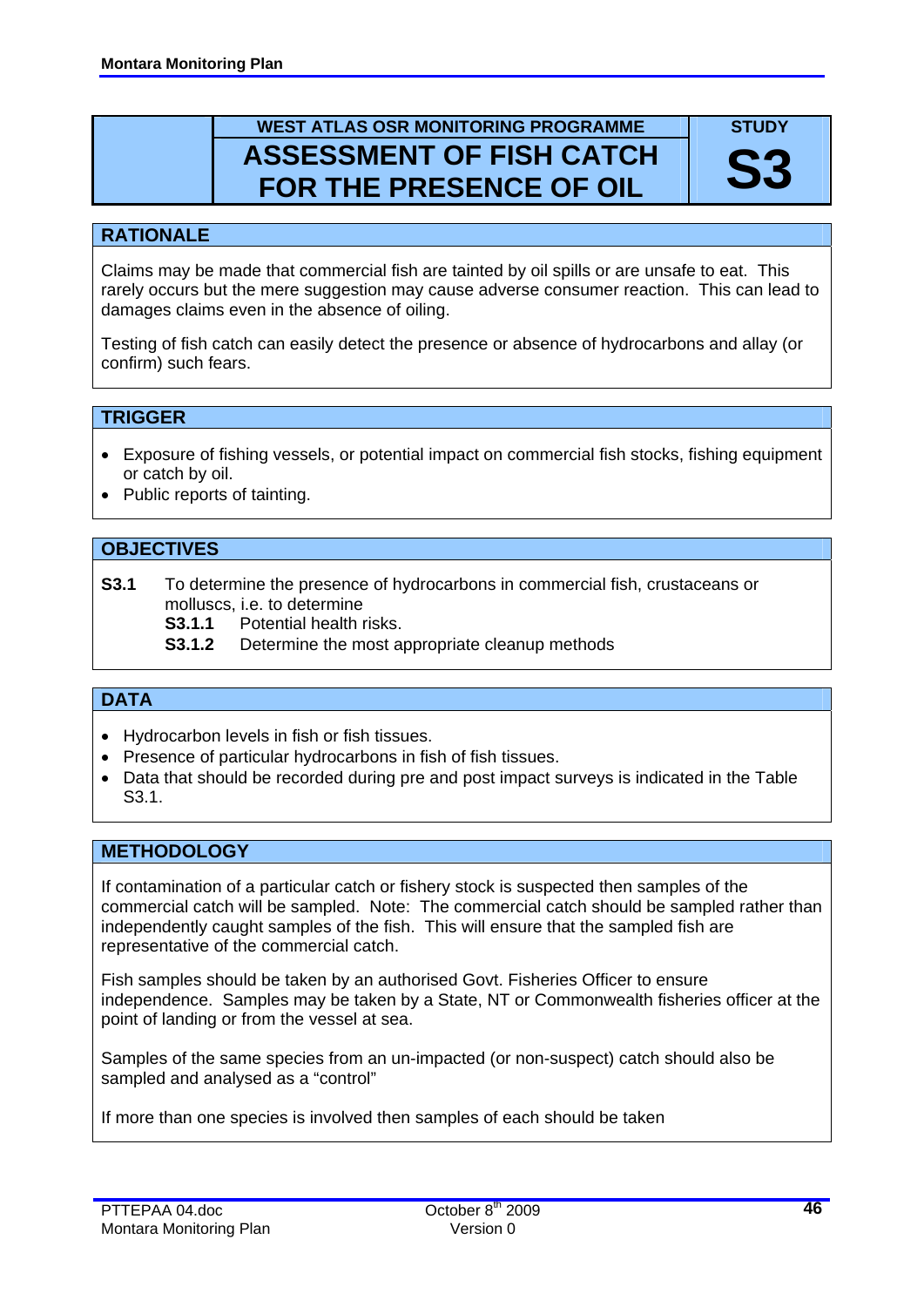#### **Table S3.1 Analysis to be Undertaken**

| <b>Sample</b>                 | <b>Primary or "Screening"</b><br><b>Analysis (All Samples)</b> | <b>Detailed Analysis (All or</b><br><b>Selected Positive Samples)</b> |
|-------------------------------|----------------------------------------------------------------|-----------------------------------------------------------------------|
| Whole fish/mollusc/crustacean | <b>Total Petroleum Hydrocarbons</b>                            | Saturates                                                             |
| Gut and contents              | (TPH)                                                          | Individual and total PAH (to ppb)                                     |
| Muscle tissue                 |                                                                | Polar hydrocarbons                                                    |
|                               |                                                                | via GC/MS                                                             |

# METHODOLOGY CONTINUED

Samples should be wrapped in metal foil sealed in a leak-proof container and chilled (4-5°C).

# **DATA MANAGEMENT**

The laboratory will prepare a written report.

# **PRE-IMPLEMENTATION ACTIONS**

- 1. Identify Agency to undertake sampling and sample handling.
- 2. Identify and commission laboratory. Note the laboratory will usually assist in supply of containers for storage and transport.

# **RESOURCE REQUIREMENT CHECKLIST**

- Containers for storage and transport.
- Agency managing the study to issue a report.

# **SUPPORTING DOCUMENTS**

- Yender, R., J. Michel, and C. Lord. 2002. Managing Seafood Safety after an Oil Spill. Seattle: Hazardous Materials Response Division, Office of Response and Restoration, National Oceanic and Atmospheric Administration. 72 pp.
- Reilly, T.I and R. K. York. 2001. Guidance on Sensory Testing and Monitoring of Seafood for Presence of Petroleum Taint Following an Oil Spill. NOAA Technical Memorandum NOS OR&R 9.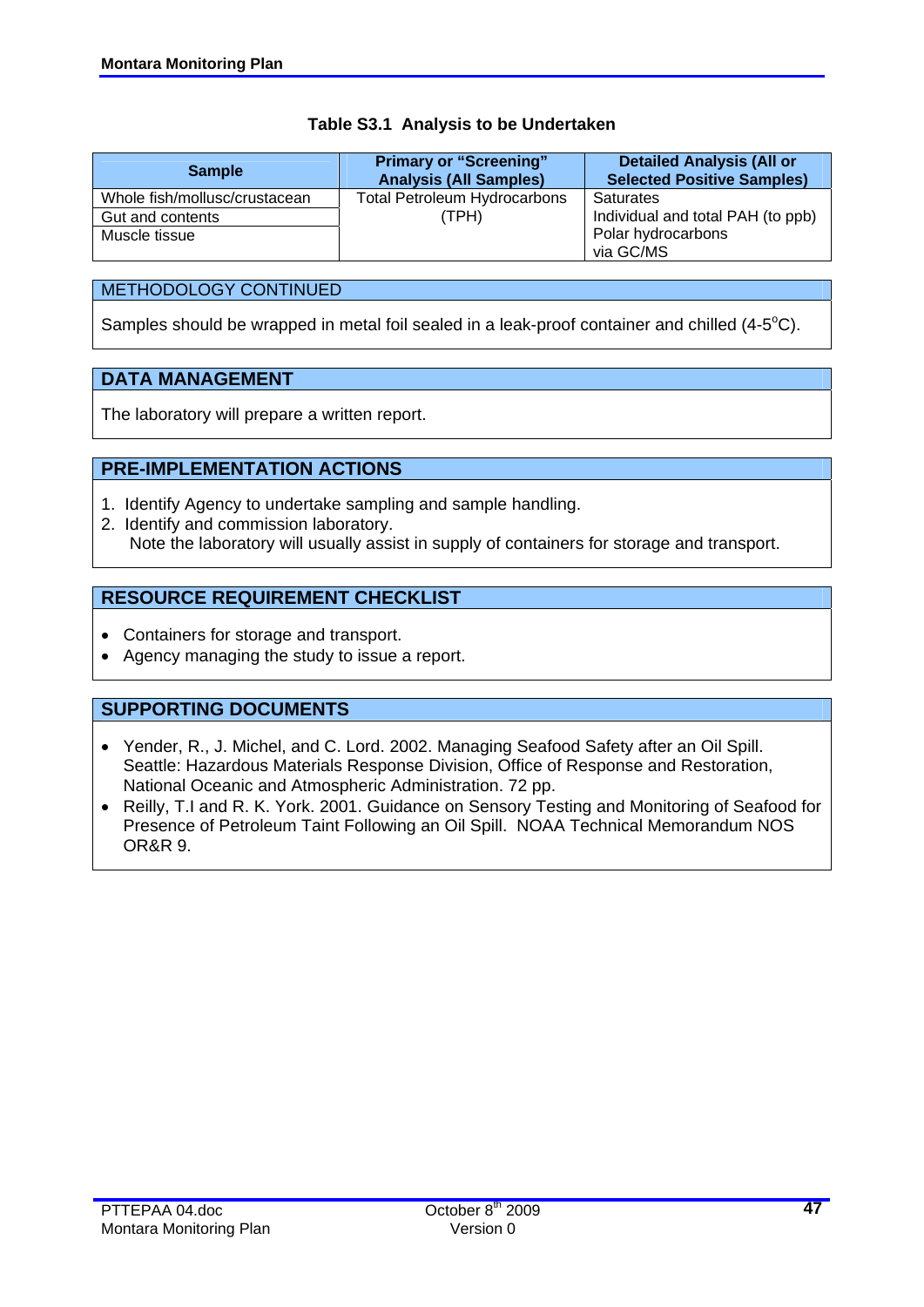# **WEST ATLAS OSR MONITORING PROGRAMME ASSESSMENT OF CURRENT EFFECTS ON TIMOR SEA FISH AND FISHERIES**



Claims may be made that commercial fish stocks have been damaged by the oil spill. This rarely occurs at sea and is considered unlikely in the case of the Montara release. However, it may be prudent to establish that no harm is evident or to quantify harm if it is shown to have occurred.

A number of "biomarkers" can be used to detect any exposure of adult fish to oil. In association with Study S3 this can identify the potential for any immediate effects on adult fish or associated fisheries.

# **TRIGGERS**

- Spill impacting significant proportion of a fishing area
- Claims of damage or possible damage to fish stocks.
- Declarations of intent by commercial fisheries or govt agencies to seek compensation alleged or possible damage.

# **OBJECTIVES**

- **S4.1** To identify and evaluate the geographical extent of exposure of fish to petroleum hydrocarbons.
- **S4.2** To evaluate if fish health, including reproductive health, is affected by exposure to petroleum hydrocarbons.

# **DATA**

- Levels of biomarkers in fish or fish tissues.
- Distribution of fish with elevated biomarkers (if any).

# **METHODOLOGY**

This study will obtain specimens of commercial fish from oil-impacted seas and un-impacted "control" areas and compare the levels of biomarkers. Biomarkers to be measured are:

- Liver detoxification enzymes: the petroleum hydrocarbons absorbed by the fish are metabolised by the liver using detoxification enzymes. These are quantified in the liver.
- PAH Biliary Metabolites: petroleum compounds are directed to the bile for elimination out of the body. Biliary metabolites of petroleum compounds represent the most sensitive biomarker of exposure to crude oil, and can inform on the temporal and geographical extent of the exposure to very low levels.
- DNA Damage: several contaminants, including petroleum compounds, can alter the integrity of the DNA molecule. This biomarker evaluates the damage done to the DNA molecules.

**STUDY** 

**S4A**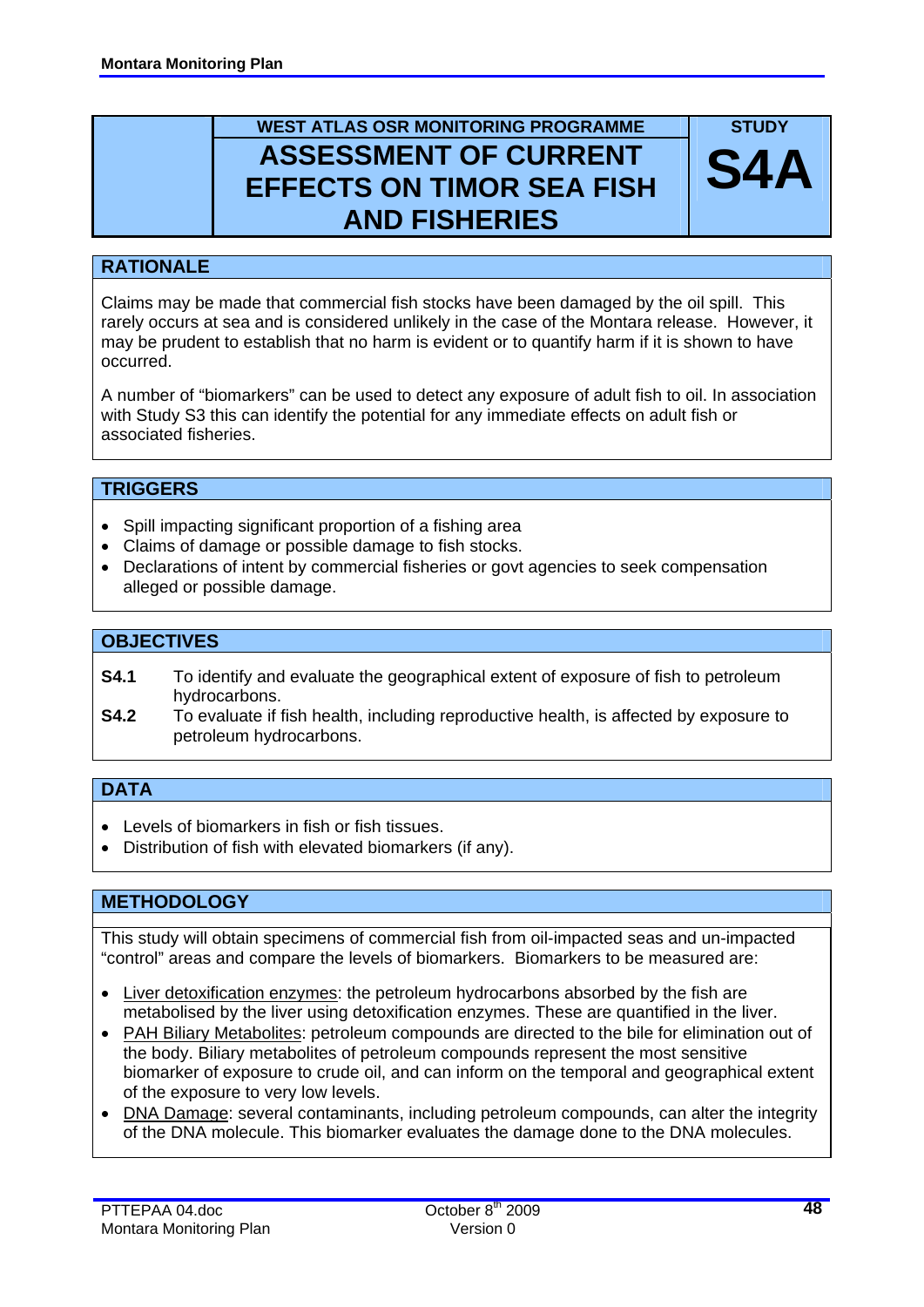#### METHODOLOGY CONTINUED

- Serum SDH: serum sorbitol dehydrogenase informs on liver integrity and liver functions, which might be affected if exposure is high.
- Other physiological biomarkers such as condition factor, liver somatic index and gonadosomatic index will be determined along total weight, length, condition, parasites, egg development, testing development, etc. All abnormalities, if any, will be photographed.

Fish specimens will be obtained via a dedicated fishing run and possibly also from sampling the commercial catch (see also Study S3).

Fish species targeted will be commercial species (to be identified in the detailed study design) but any species taken in the catch may be assessed for impact.

#### **DATA MANAGEMENT**

The Study Manager will prepare a written report after each survey. This will be accompanied by all related data.

# **PRE-IMPLEMENTATION ACTIONS**

- 1. Identify and contract Study Manager (Agency or Contractor) to undertake study management and execution.
- 2. Study Manager to identify and commission laboratory for analysis.
- 3. Contract vessel and crew.

# **RESOURCE REQUIREMENT CHECKLIST**

- Vessel
- Materials for sampling, handling, storage and transport of samples.
- Supporting laboratory services.
- Detailed protocols re the above and sample integrity etc.

#### **SUPPORTING DOCUMENTS**

- Yender, R., J. Michel, and C. Lord. 2002. Managing Seafood Safety after an Oil Spill. Seattle: Hazardous Materials Response Division, Office of Response and Restoration, National Oceanic and Atmospheric Administration. 72 pp.
- Varanasi U, Stein JE, Nishimoto M (1989) Biotransformation and disposition of polycyclic aromatic hydrocarbons (PAH) in fish. In: Varanasi U (Ed) Metabolism of polycyclic aromatic hydrocarbons in the environment. CRC Press, Boca Raton, Florida, pages 93-150.
- Gagnon MM, Grice K, Kagi RI (1999) Biochemical and Chemical Parameters for Aquatic Ecosystem Health Assessments Adapted to the Australian Oil and Gas Industry. APPEA Journal, 39:584-599.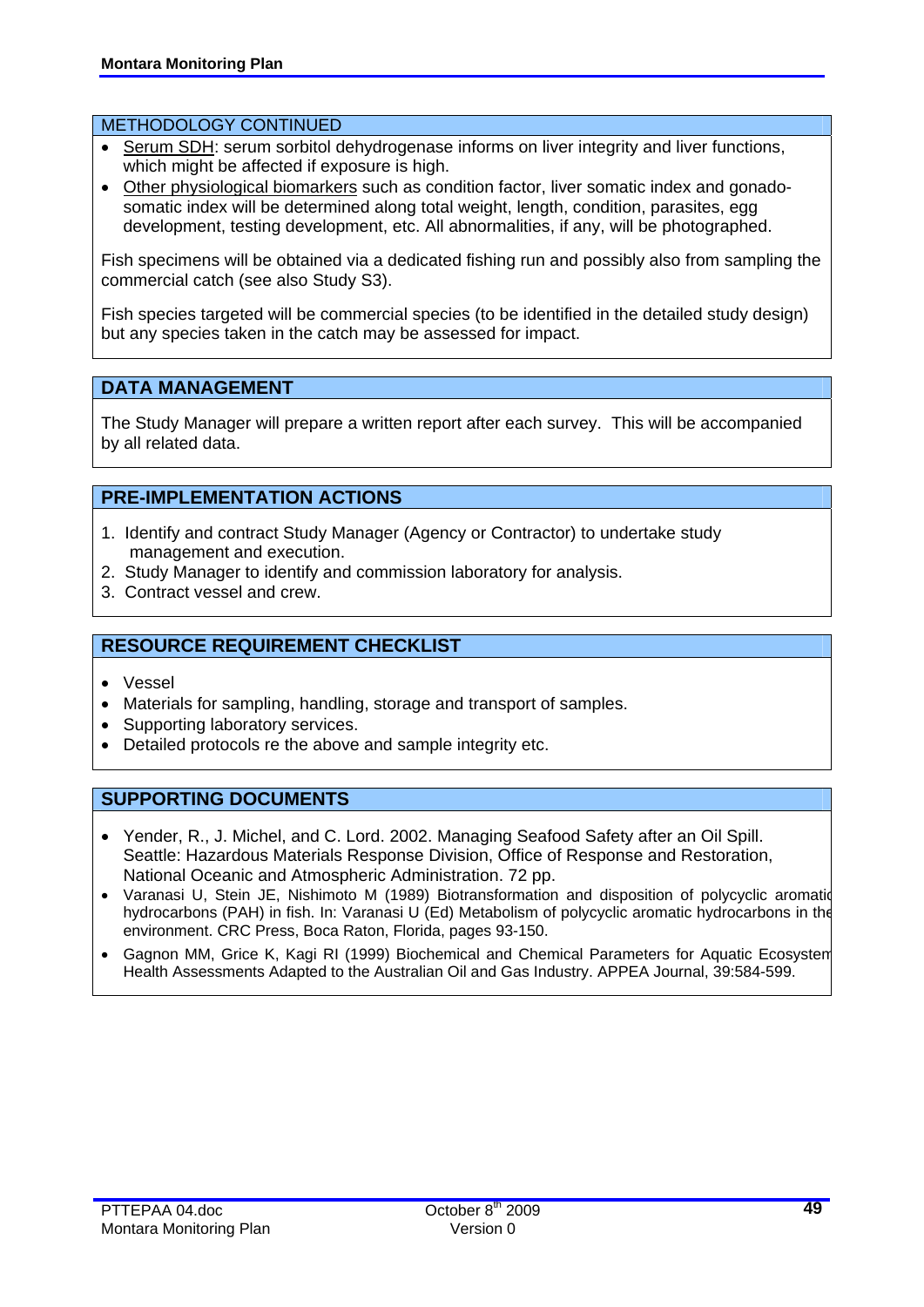# **WEST ATLAS OSR MONITORING PROGRAMME ASSESSMENT OF LONG-TERM EFFECTS ON TIMOR SEA FISH AND FISHERIES**

# **RATIONALE**

The Montara oil spill has impacted an area of the Northern Demersal Scale Fishery (NDSF), Mackerel Interim Managed Fishery (MIMF) and other fisheries.

The use of dispersants has resulted in concerns that elevated hydrocarbons in the water column have affected fish, eggs, larvae or other life-cycle stages of commercial fish, have affected prey populations (e.g. plankton) or have impacted sediments associated with commercial fish species.

A number of studies may be required and undertaken subject to acceptance of detailed Study Plans.

# **TRIGGERS**

A number of sub-studies and levels of study are possible as part of this S4B (see below). Each may have its own set of triggers but the following are generally applicable:

#### **For Preliminary (1 year) Studies:**

- Study S4A indicating environmental harm has occurred.
- Study O2 indicating widespread hydrocarbon contamination of waters or sediments.

#### **For Longer Term Studies:**

- Study S7 indicating potential longer term contamination of sediments or waters.
- Preliminary study indicating harm and potential longer term effects.

# **POSSIBLE STUDIES AND OBJECTIVES**

| <b>Effects</b><br>on Fish<br>and<br>Catch | • To determine if catch rates (catch/effort) have been affected by the oil spill.<br>• To determine if there had been a change in species composition of the catch<br>from individual fisheries.<br>• To determine if the oil spill has affected fish communities achieved by<br>comparing impacted and non-impacted sites and comparing with archive data<br>collected from non-impacted sites<br>• To determine if target species are affected by persistent hydrocarbon<br>contamination (see Study S4). |
|-------------------------------------------|-------------------------------------------------------------------------------------------------------------------------------------------------------------------------------------------------------------------------------------------------------------------------------------------------------------------------------------------------------------------------------------------------------------------------------------------------------------------------------------------------------------|
| Indirect                                  | • To determine if the oil spill has affected plankton communities (achieved by                                                                                                                                                                                                                                                                                                                                                                                                                              |
| <b>Effects</b>                            | comparing impacted and non-impacted sites.                                                                                                                                                                                                                                                                                                                                                                                                                                                                  |
| (e.g.                                     | • To determine if benthic invertebrate communities have been affected by                                                                                                                                                                                                                                                                                                                                                                                                                                    |
| Habitat)                                  | hydrocarbon contamination.                                                                                                                                                                                                                                                                                                                                                                                                                                                                                  |

**STUDY** 

**S4**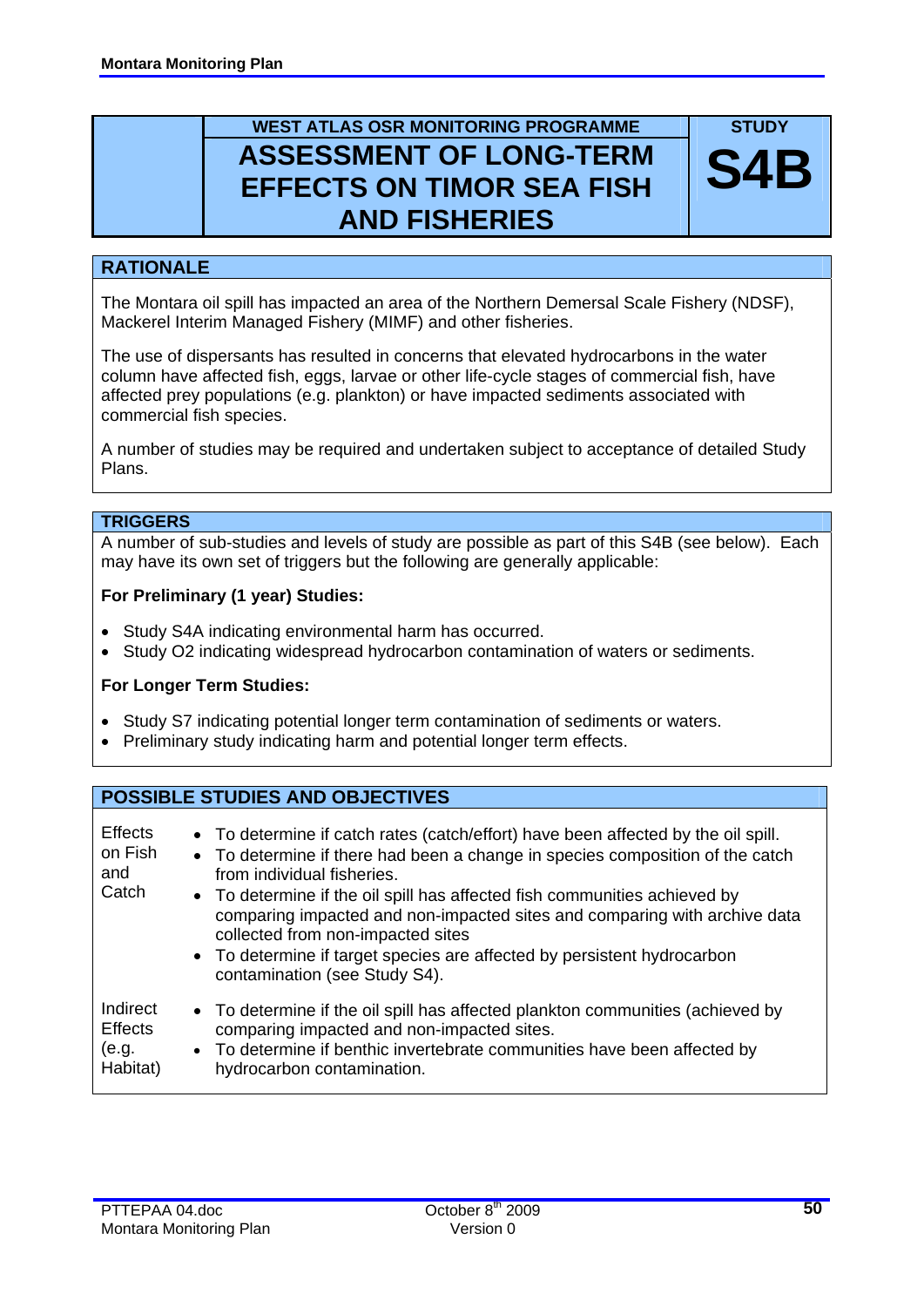#### **DATA**

- Logbook data.
- Onboard monitoring of commercial fishing catches to evaluate the physical condition of fish for traces of oil.
- Onboard monitoring of commercial fishing catches to record site species catch rates and species composition.
- Plankton or habitat composition data.
- Other data specific to sub-studies.
- Historical data.

# **METHODOLOGY**

These will depend on individual studies but in general:

- Both affected and Control (non-affected areas) will be sampled.
- Surveys will include spatial and temporal considerations. Temporal sampling can be conducted yearly or biannually.
- Fish samples will be obtained through normal fishing activities or using methods and materials identical to commercial fishing activities.
- Comparability of "Impacted" and "Control" sites and specimens must be established.
- Sites selected may be random or targeted (e.g. congregation areas, specific habitat etc.).
- Each sub-study and components must be undertaken by personnel with relevant experience.
- Relevant Govt, fisheries data will be used as much as possible. Historical logbook data from the affected and control areas will be analysed in conjunction with catch rate.
- Water and sediment samples will be sent to an appropriate lab/expert for analysis (see Study O2).

# **DATA MANAGEMENT**

All data will be entered into a suitable database compatible with GIS analysis.

#### **PRE-IMPLEMENTATION ACTIONS**

- 1. Identify and contract personnel with specialist skills.
- 2. Develop and data management systems
- 3. Identify and contract suitable vessel and crew

# **RESOURCE REQUIREMENT CHECKLIST**

- Video equipment.
- Vessel
- Sampling equipment for water, sediment sampling and for benthic community assessment
- Forms, guidelines and other documents
- Other logistical support as required.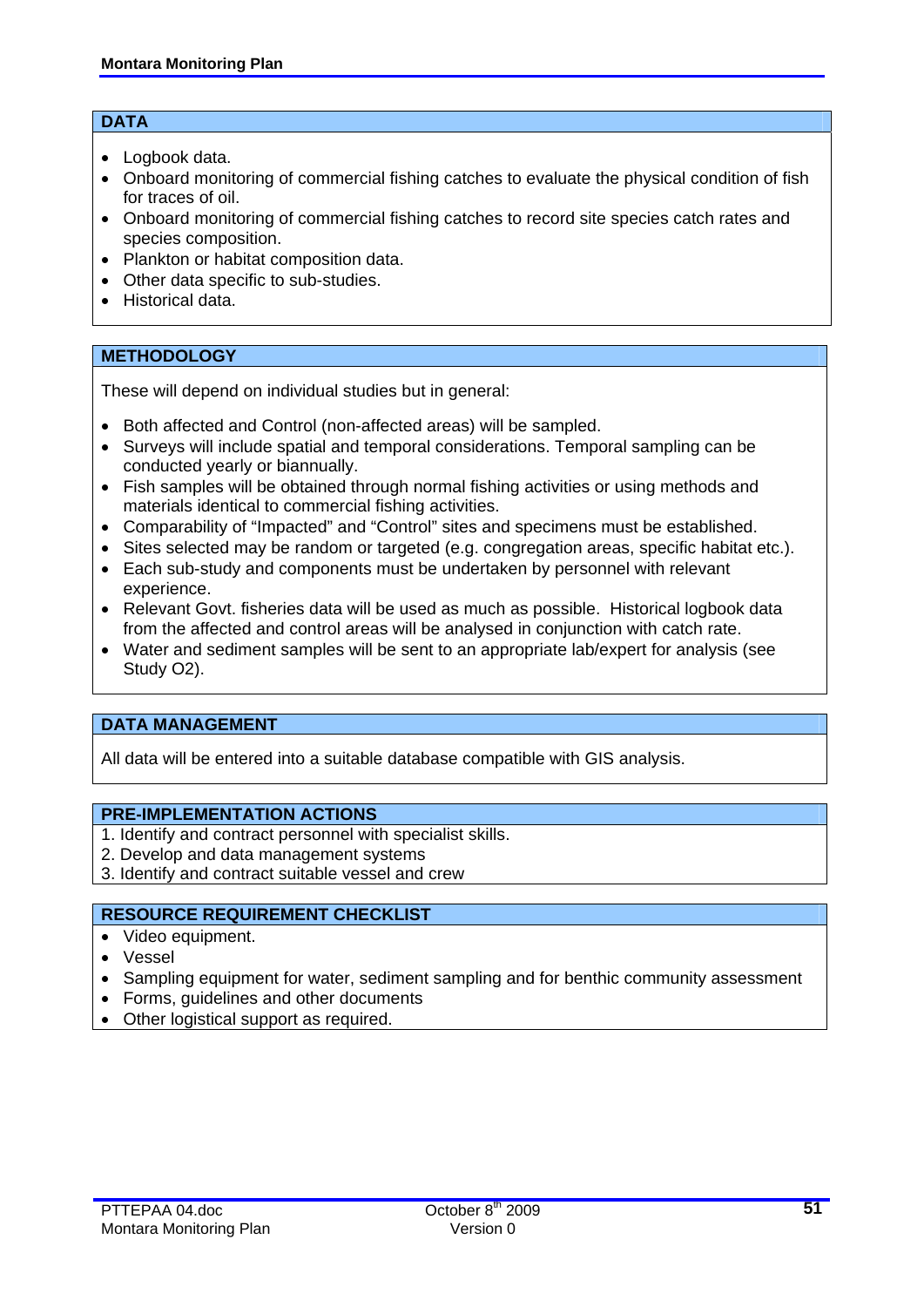# **WEST ATLAS OSR MONITORING PROGRAMME OFFSHORE BANKS ASSESSMENT SURVEY**

**STUDY** 

**S5** 

#### **RATIONALE**

Submerged marine banks exist close to the spill source and the surface oil slick may pass over these. Little data relating to the depth of these and associated biota is available. Exposure is unlikely, even to dispersed oil but concerns may be expressed. It is considered prudent to undertake an ROV survey to determine the composition of bank communities and (possibly) to detect any obvious effects from the spill. Sediment samples may be taken if deemed necessary.

# **TRIGGER**

- Oil slick passing over the banks and detection of oil at depths of >5m (data from Study O2) including under dispersant treated oil..
- Oil spill trajectory modelling predictions (Study O1) indicating the above.

# **OBJECTIVES**

- **S5.1** To identify the biota and community structure of the marine banks.
- **S5.2** To identify and quantify physical character of the banks (depth, substrate).
- **S5.3** To estimate the potential exposure of banks to surface oil and dispersed oil.
- **S5.4** To identify any obvious damage to the banks and associated communities.

# **DATA**

• Data that should be recorded during pre and post impact surveys is indicated in the Table S5.1.

# **METHODOLOGY**

Surveys will be undertaken using camera/video mounted ROV

A number of transects will be made across the bank top and upper slopes. These will be analysed later.

Community structure and physical structures will be correlated with depth or other parameters and also to proximity to the spill source and known spill trajectories.

Banks to be surveyed include:

- Barracouta Shoal, 60 km to the north-west of Montara.
- Vulcan Shoal, 30 km to the south-west.
- Goeree Shoal, 30 km to the south-west.
- Eugene McDermott Shoal, 40 km to the south.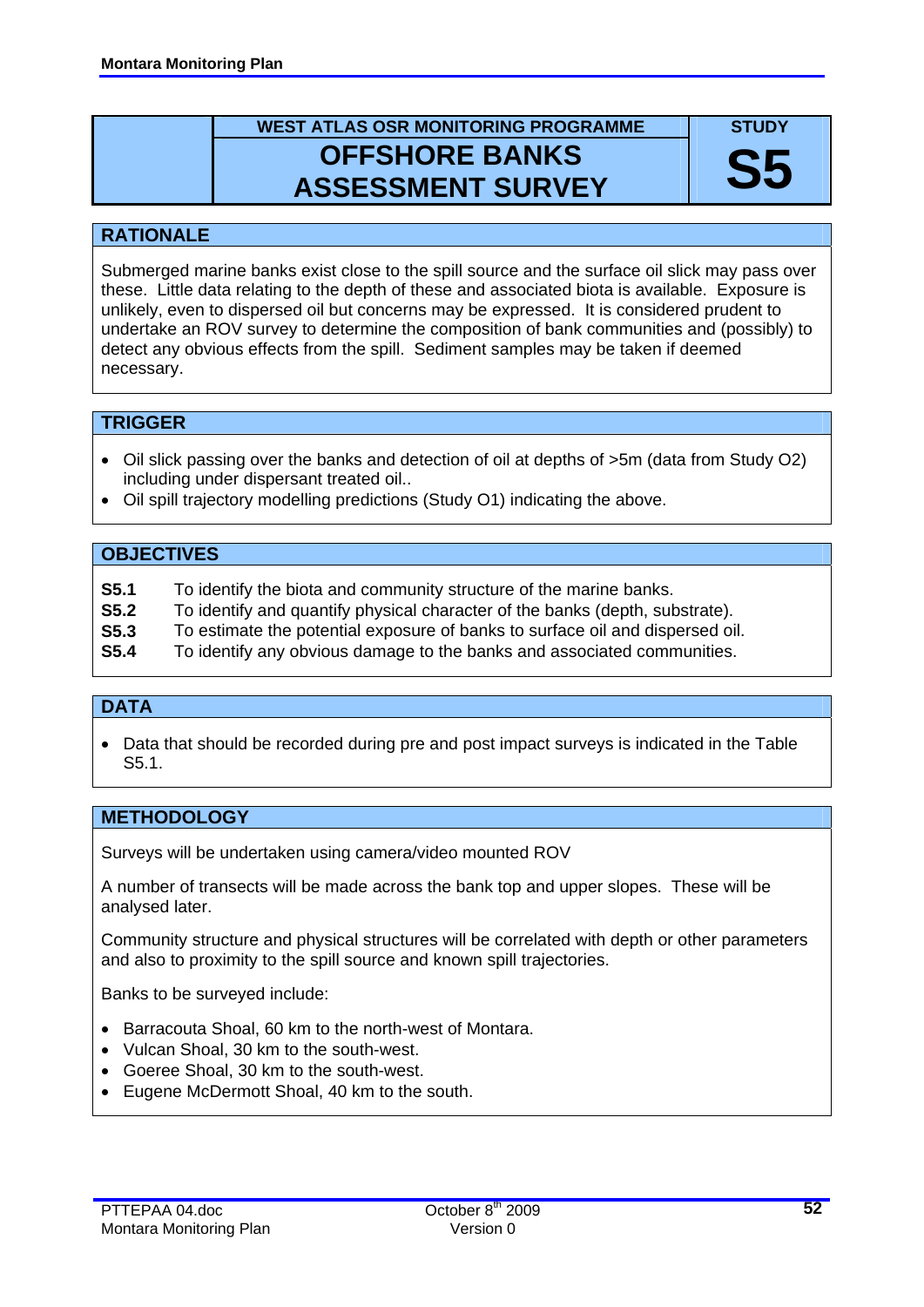| <b>Component</b>          |                   | <b>Description</b> |                    |  |  |  |  |  |
|---------------------------|-------------------|--------------------|--------------------|--|--|--|--|--|
| Fauna (including          | Phylum - species  | Number/ surface    | Depth distribution |  |  |  |  |  |
| coral)                    |                   | coverage           |                    |  |  |  |  |  |
| Flora                     | Phylum - species  | Number/ surface    | Depth distribution |  |  |  |  |  |
|                           |                   | coverage           |                    |  |  |  |  |  |
| <b>Physical Character</b> | Substrate Type    | Signs of           |                    |  |  |  |  |  |
|                           | (see Table O.3.1) | disturbance        |                    |  |  |  |  |  |
|                           | Depth (cap)       | Depth (base)       |                    |  |  |  |  |  |

# **Table S5.1 Data to be Recorded**

# **DATA MANAGEMENT**

Video data will be stored. Description of bank communities and analysis of community structure to be presented in a written report.

# **PRE-IMPLEMENTATION ACTIONS**

1. Examine oil spill trajectories (past and predicted) to determine whether the study is required (see "triggers").

# **RESOURCE REQUIREMENT CHECKLIST**

- ROV and operator.
- Vessel.
- Other logistics support as required.

# **SUPPORTING DOCUMENTS**

• Andrew Heyward, Edward Pinceratto and Luke Smith.1995.Big Bank Shoals of the Timor Sea: An Environmental Resource Atlas. Australian Institute of Marine Science and BHP Petroleum.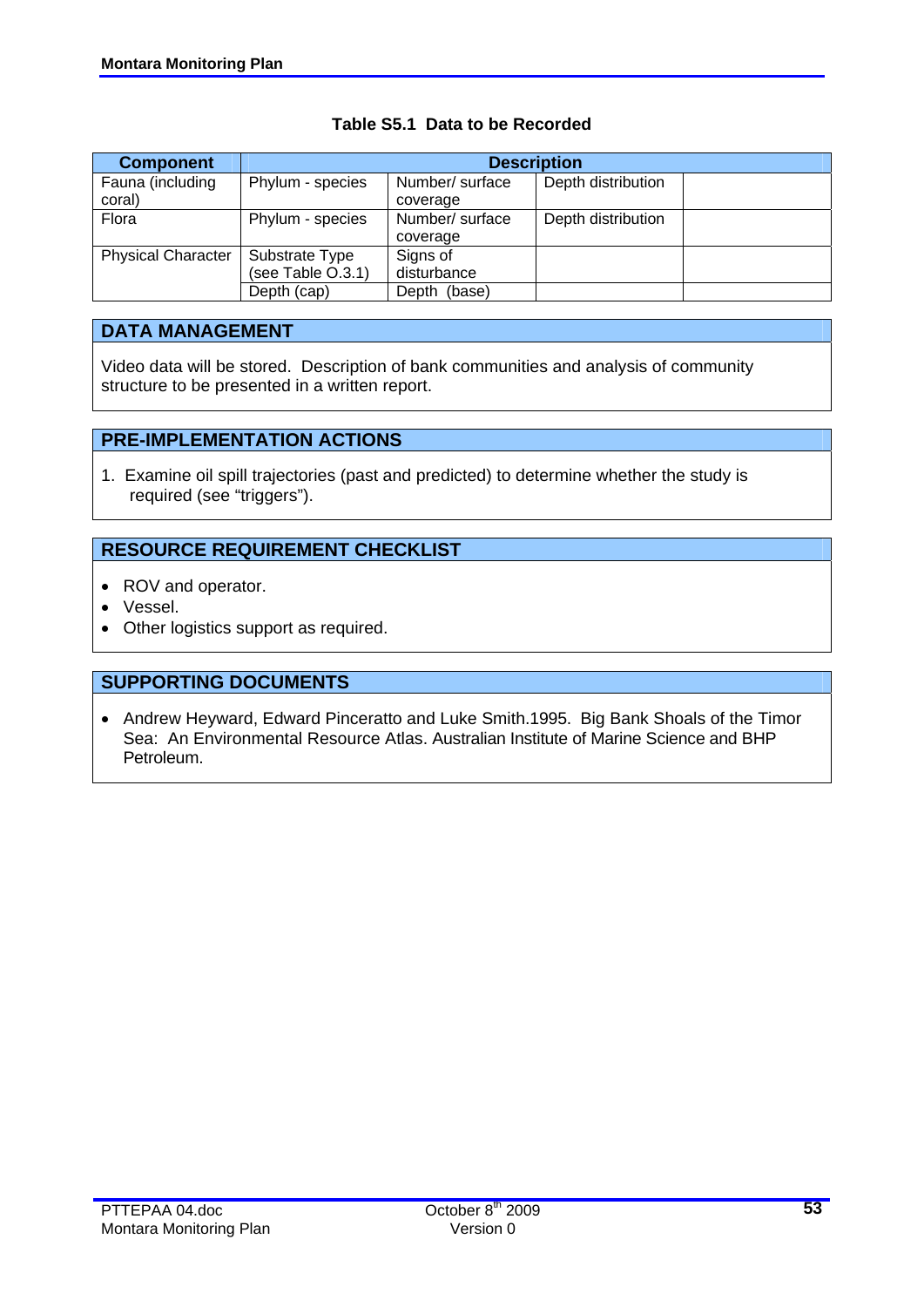# **WEST ATLAS OSR MONITORING PROGRAMME SHORELINE ECOLOGICAL GROUND SURVEYS**

**STUDY** 

**S6** 

# **RATIONALE**

If shoreline impact, and subsequent harm, is anticipated it is useful to obtain baseline information relating to the fitness of coastal species and habitats prior to impact. This information assists in determining the whether damage observed after an impact is due to the oil, cleanup or was pre existing.

If impacted, shoreline biota and habitats can continue to be monitored to assess the extent and duration of any damage. Quantifying damage to species may require ground survey; aerial surveys (Study S2) will not allow detailed assessments of fauna, flora or habitats.

# **TRIGGER**

- Impact of oil on sensitive reef, island or mainland shorelines or inshore habitats (seagrasses, corals) observed or predicted by oil spill trajectory modelling (Studies O1, O3 or O5).
- Impact of oil on shoreline associated fauna (e.g. seabirds, sea snakes, turtles, dugongs or other species as advised by DEWHA) observed or predicted by oil spill trajectory modelling (Studies O1, O3, O5).

# **OBJECTIVES**

- **S6.1** To quantify the presence of fauna and flora in the subject area pre-impact in order to determine the level of potential exposure to oil.
- **S6.2** To observe and if possible quantify actual exposure of fauna and flora to oil (i.e. post impact) or to the response.
- **S6.3** To identify and quantify the pre-impact status of fauna (e.g. nesting activity) and health of flora (leaf fitness etc) in he subject area.
- **S6.4** To identify and quantify the post-impact status of fauna (e.g. nesting activity) and health of flora (leaf fitness etc) in he subject area.
- **S6.5** To quantify recovery from any harmful effect of oil impact on flora, fauna, habitat or communities in the subject area.

# **DATA**

• Data that should be recorded during pre and post impact surveys is indicated in the Table S6.1.

# **METHODOLOGY**

It is proposed that observations are made during ground surveys. Individual study teams may be assigned to the monitoring of specific fauna or flora groups or else multidisciplinary teams may be formed.

Team members must have relevant skills and expertise in the identification of the subject fauna and in interpreting their fitness and behaviour.

A photographic or video record should be taken.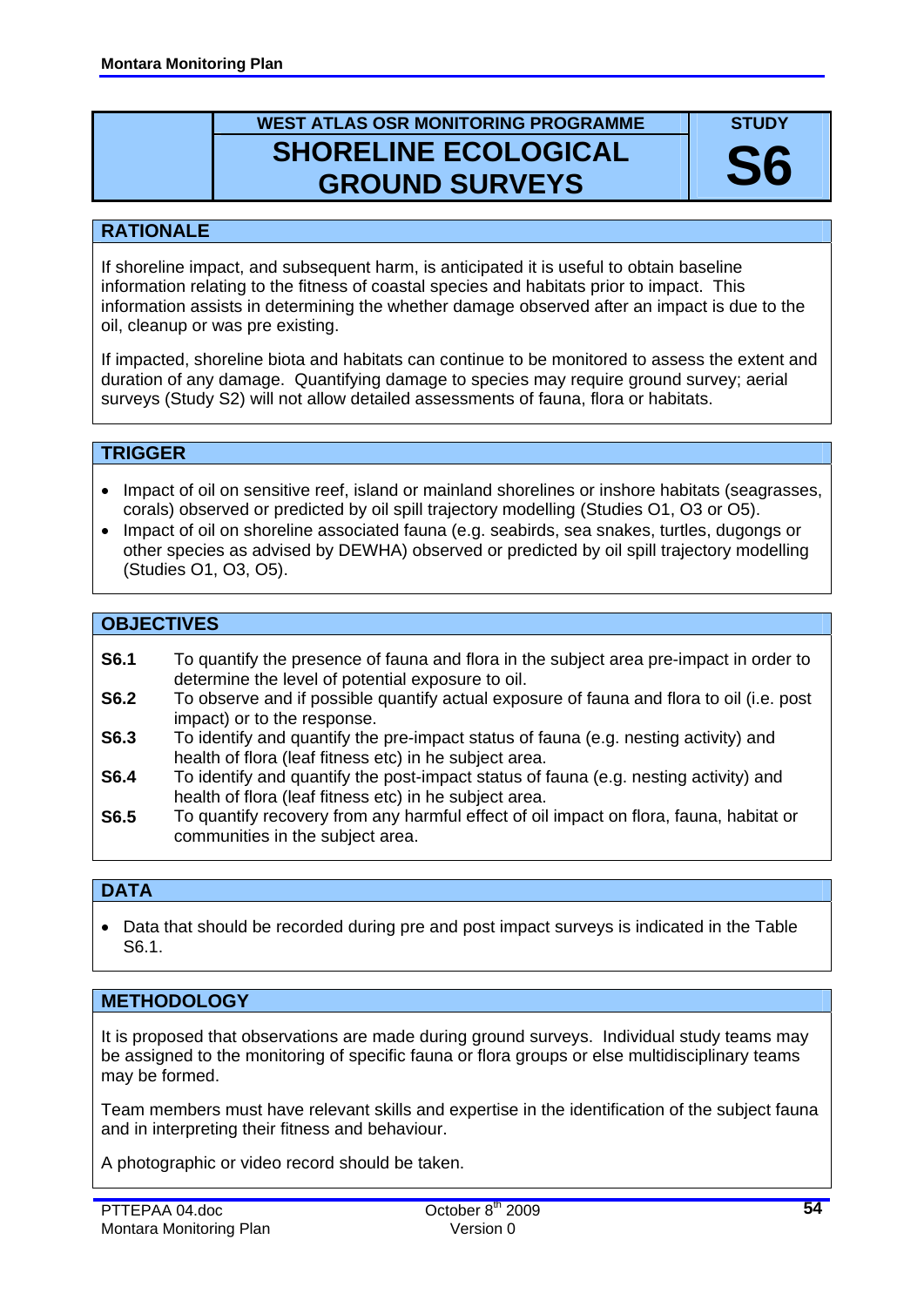| <b>Megafauna</b>               |                            |                                                    |                                  |                                                                    |
|--------------------------------|----------------------------|----------------------------------------------------|----------------------------------|--------------------------------------------------------------------|
| <b>Group</b>                   | <b>Description</b>         | <b>Number</b>                                      | <b>Location</b>                  | <b>Behaviour /Comment</b>                                          |
| <b>Turtles</b>                 | <b>Species</b>             | Adult                                              |                                  | Nesting activity.                                                  |
|                                | Age/size                   | Juvenile __                                        |                                  | Proximity of oil to nests                                          |
|                                |                            |                                                    |                                  | (surface and subsurface).                                          |
|                                |                            |                                                    |                                  | Observed oiling of turtles.                                        |
|                                |                            |                                                    |                                  | Observed behaviour/fitness of turtles if                           |
|                                |                            |                                                    |                                  | present.                                                           |
|                                |                            |                                                    |                                  | Carcases.                                                          |
| <b>Dugongs</b>                 | Age/size                   | Adult ______                                       | $Lat$ <sub>_________</sub>       | Proximity of oil; oiling of associated                             |
|                                |                            | Juvenile __                                        |                                  | areas (seagrass)                                                   |
|                                |                            | $Call$ <sub>________</sub>                         |                                  | Observed oiling of dugongs.                                        |
|                                |                            |                                                    |                                  | Observed behaviour/fitness.                                        |
|                                |                            |                                                    |                                  | Carcases.                                                          |
| <b>Sea Snakes</b>              |                            |                                                    |                                  | Breeding or other activity.                                        |
|                                |                            |                                                    |                                  | Observed oiling of snakes.<br>Observed behaviour/fitness of snakes |
|                                |                            |                                                    |                                  | Carcases.                                                          |
| <b>Birds</b>                   |                            | Nesting                                            |                                  | Proximity to oil to nests and roosting                             |
|                                | <b>Species</b><br>Age/size | Roosting                                           | $Lat$ <sub>_________</sub>       | areas.                                                             |
|                                |                            |                                                    |                                  | Location of roosting/ nesting activity                             |
|                                |                            |                                                    |                                  | Observed oiling.                                                   |
|                                |                            |                                                    |                                  | Observed behaviour/fitness of birds.                               |
|                                |                            |                                                    |                                  | Presence of oil on eggs (if present).                              |
|                                |                            |                                                    |                                  | Carcases.                                                          |
| <b>Habitat/ Community</b>      |                            |                                                    |                                  |                                                                    |
| <b>Type</b>                    | Form                       | <b>Location</b>                                    |                                  | <b>Description</b>                                                 |
| <b>Seagrass</b>                | Species                    | Start and stop:                                    | Length along shore.              |                                                                    |
|                                | Intertidal                 |                                                    |                                  | Distance from shore to seaward edge                                |
|                                | Emergent                   |                                                    | Percentage plant cover           |                                                                    |
|                                | Subtidal                   | $\mathsf{Lon} \_\_\_\_\_\_\$                       |                                  | Percentage dead/discoloured (location if isolated).                |
|                                |                            |                                                    | Percentage oiled.                |                                                                    |
|                                |                            |                                                    |                                  | Sediment distribution of oil (depth).                              |
|                                |                            |                                                    | Observed discoloration etc       |                                                                    |
| Lagoons                        | Form                       | Start and stop:                                    |                                  | ROV transect surveys of abundance and distribution.                |
| and                            | Emergent                   |                                                    |                                  | Percentage cover/occurrence of species                             |
| associated                     | Subtidal                   |                                                    |                                  | Percentage dead/bleached (location if isolated).                   |
| biota                          |                            | $\mathsf{Lon} \_\_\_\_\_\_\_\$                     | General, fitness.                |                                                                    |
| <b>Mangroves</b><br>(wetlands) | Species                    | Start and stop:                                    | Length along shore.              |                                                                    |
|                                | Form                       | Latings                                            | Zonation if evident.             | Distance from seaward edge to inner edge.                          |
|                                |                            | $\mathsf{Lon} \_\_\_\_\_\_\$                       | Percentage canopy cover.         |                                                                    |
|                                |                            |                                                    | Height, elevation of canopy etc. |                                                                    |
|                                |                            |                                                    |                                  | Percentage dead/discoloured (location if isolated).                |
|                                |                            |                                                    | Fitness; Leaf damage.            |                                                                    |
|                                |                            | <b>Other Details for each Observation Location</b> |                                  |                                                                    |
| Date                           |                            |                                                    |                                  | Date and Time of Each                                              |
| <b>Ambient Conditions</b>      | Time                       |                                                    | Photographic                     | Photo/video clip number                                            |
| at Each Time and               |                            | Weather conditions                                 | and Video                        | <b>Brief description</b>                                           |
| Location                       | Visibility                 |                                                    | Record                           | <b>GPS link</b>                                                    |
| <b>Shoreline Character</b>     |                            |                                                    |                                  |                                                                    |
| See Table O3.1.                |                            |                                                    |                                  |                                                                    |
| <b>Oil Distribution</b>        |                            |                                                    |                                  |                                                                    |
| See Table O3.1.                |                            |                                                    |                                  |                                                                    |

#### **Table S6.1 Data to be Recorded**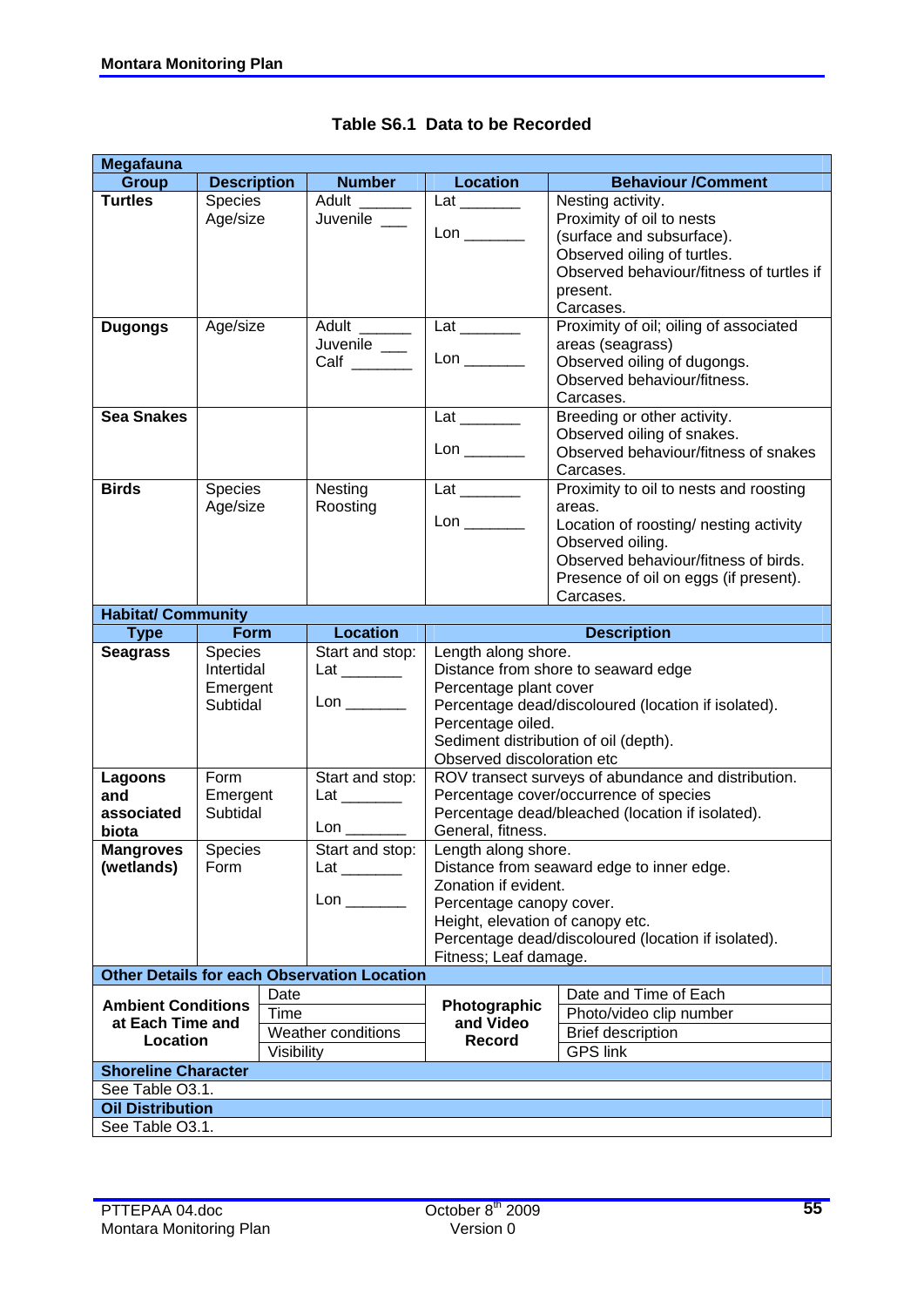#### METHODOLOGY CONTINUED

Lagoons and bays may require ROV surveys, but generally only if shallow (e.g reef lagoons). Video transects of habitats (lagoons) or shorelines should be made. Video should be GPS linked.

Detailed methodologies must be developed prior to commissioning this study.

The area or length of coastline covered will be indicated by computer-based trajectory studies. Additional "control" (non-impact) areas must be identified and surveyed also.

Comparisons to be made include impacted vs un-impacted control areas as well as before and after impact observations.

If possible or required this study will be supported by aerial surveys (see Study S2).

#### **DATA MANAGEMENT**

Data management must be part of detailed study design.

Data should be entered on a suitable database and preferably linked to GIS.

#### **PRE-IMPLEMENTATION ACTIONS**

- 1. Identify personnel or agencies with skills to design and undertake scientific monitoring of fauna, flora, shoreline habitats and communities
- 2. Undertake detailed study
	- Design.
	- Costing.
	- Schedule and
	- Resource requirements.
- 3. Identify and assign responsibilities for management of the study.
- 4. Procure identified resources.

# **RESOURCE REQUIREMENT CHECKLIST**

- Transport (aircraft, vessels).
- Forms, guidelines and other documents.
- Other logistics support as required.
- Suitable personnel.

#### **SUPPORTING DOCUMENTS**

- AMSA, 2003a. Post Spill Monitoring: Background Paper. Prepared by Wardrop Consulting and the Cawthron Institute for the Australian Maritime Safety Authority (AMSA) and the Marine Safety Authority of New Zealand (MSA). Published by AMSA, Canberra. ISBN: 0 642 70991 2.
- AMSA. 2003b. Oil Spill Monitoring Handbook. Prepared by Wardrop Consulting and the Cawthron Institute for the Australian Maritime Safety Authority (AMSA) and the Marine Safety Authority of New Zealand (MSA). Published by AMSA, Canberra. ISBN 0642709920.
- Wardrop, John A. 1999. Assessment of Oiled Shoreline: A Simplified Approach. 2<sup>nd</sup> Edition. ISBN 0-646-37636-5.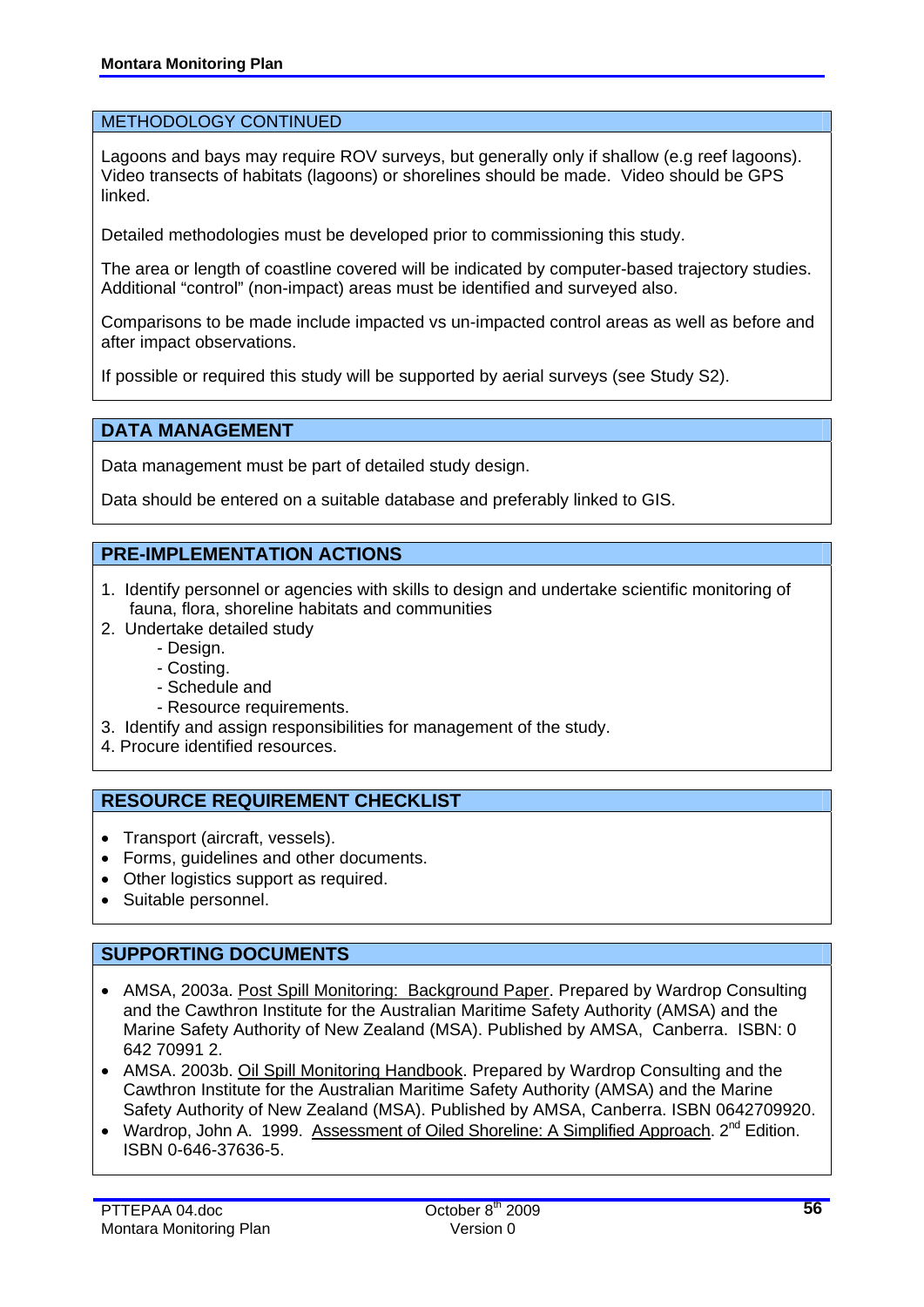# **WEST ATLAS OSR MONITORING PROGRAMME OIL FATE AND EFFECTS ASSESSMENT**

**STUDY** 

**S7** 

# **RATIONALE**

The nature and speed of physical and chemical weathering of Montara crude oil will contribute to the effects of the spill on the regional ecology. Sampling and analysis of the oil, waters and sediments will provide data on the behaviour of the oil, in particular its persistence and weathering. This can be used to assess the potential for environmental harm.

The presence of hydrocarbons in the water column; either through dissolution, physical dispersion of chemical dispersion is unlikely to be extensive or persistent but concerns have nevertheless been expressed regarding potential harm from these.

| <b>TRIGGER</b>                                    |                                                                                                                                                               |
|---------------------------------------------------|---------------------------------------------------------------------------------------------------------------------------------------------------------------|
| Marine Surface Waters:                            | • Persistent oil or oil components on waters at the end of the<br>response (Study O2).                                                                        |
| Marine Water Column:                              | • Persistent oil or oil components in waters at the end of the<br>response (Study O2).                                                                        |
| <b>Marine Sediments</b>                           | • Persistent oil or oil components in or on sediments at the end of<br>the response (Studies O2, O3 or O5). This includes banks and<br>shoals (see Study S5). |
| <b>Coastal Waters</b><br><b>Coastal Sediments</b> | • Actual or potential (baseline) oil impact on coastal waters.<br>• Actual or potential (baseline) oil impact on shorelines.                                  |

# **OBJECTIVES**

- **S7.1** To determine the physical properties of the oil as it weathers on the sea, on shorelines and in marine sediments in order to predict and monitor persistence. **S7.2** To determine the chemical properties of the oil as it weathers at sea, on shorelines
- and in marine sediments in order to predict the potential fates and effects of the oil.
- **S7.3** To determine the past, current and potential future distribution of oil at sea, in marine sediments and on or in shorelines sediments in order to determine past and future environmental harm.

# **DATA**

- Physical parameters of fresh and weathered oils at sea, in waters, marine sediments and in/on sediments.
- Chemical parameters of fresh and weathered oils at sea, in waters, marine sediments and in/on sediments.
- Data that should be recorded as per Table S7.1.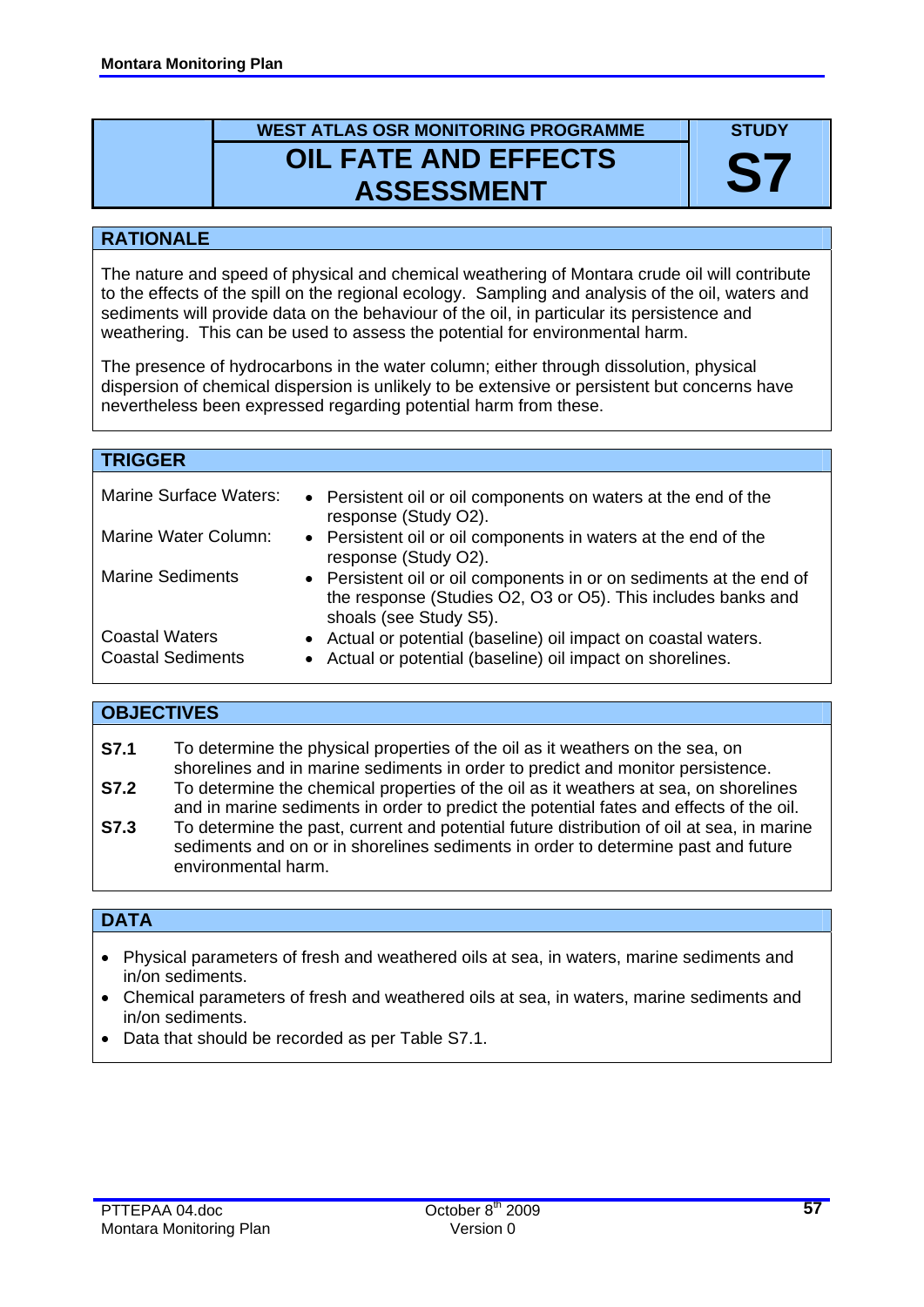# **METHODOLOGY**

Water and sediment samples will be taken during a dedicated marine survey.

Data from Operational Monitoring studies will also be used. Samples from these may also be accessed for further analysis if suitable and required.

#### **Water Samples:**

Water samples may be taken at the following depths:

- Om.
- 1m.
- $2m.$
- $\bullet$  3m.
- 5m.
- 10m.
- 20m.
- 40m.
- Regular 20m or 40m increments to the seafloor.

Analysis will be as per Table S7.1 although further analysis may be required.

Data from Operational Monitoring studies will also be used. Samples from these may also be accessed for further analysis if suitable and required,

#### **Table O7.1 Analytical Methods for Water Samples**

| <b>Analysis</b> |                        | <b>Method</b>     |
|-----------------|------------------------|-------------------|
|                 | TPH in seawater        | MA-30             |
| <u>_</u>        | MAH /BTEX in seawater" | <b>USEPA 8260</b> |
| ⌒               | PAHs"                  |                   |

*\* If positive TPH reading* 

#### METHODOLOGY CONTINUED

#### **Marine and Coastal Sediment Samples:**

Depending on the observed distribution of the oil and results of Operational Monitoring studies depths:

- Sediments of marine banks (see Study S5).
- Marine sediments around the well site (including radial transects based on seafloor and surface currents).
- Coastal sub-tidal sediments, if adjoining coastal sediments are impacted.
- Intertidal sediments of impacted shorelines.

Analysis will be as per Table S7.2 although further analysis may be required. Data from Operational Monitoring studies will also be used. Samples from these may also be accessed for further analysis if suitable and required.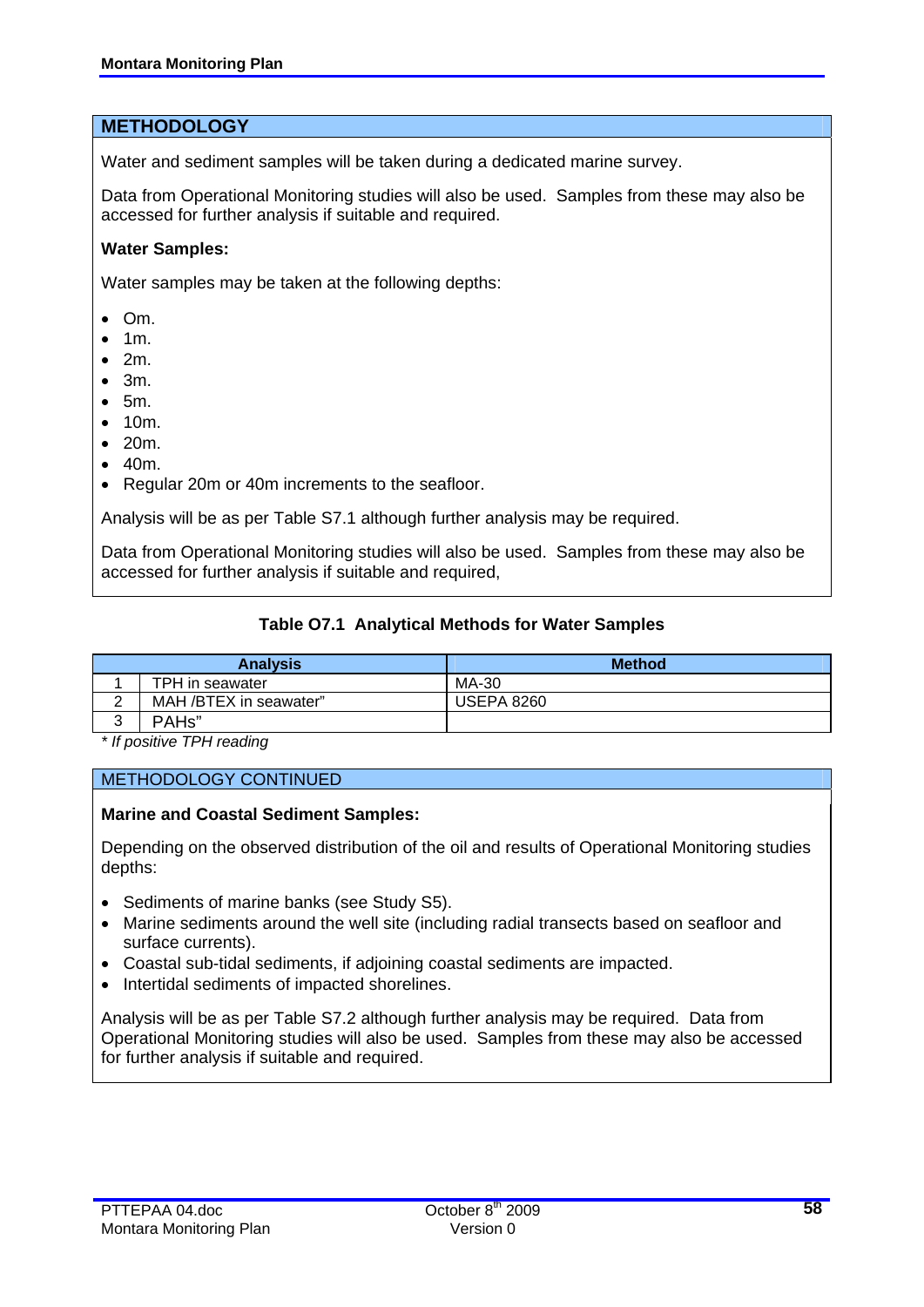#### **Table 7.2 Analysis of Oiled Sediment Samples**

|   | <b>Chemical Parameters</b>                  |  |  |
|---|---------------------------------------------|--|--|
|   | Wax content (% weight)*                     |  |  |
| 2 | Presence of dispersant *                    |  |  |
| 3 | Distillation profile*                       |  |  |
| 4 | Asphaltene content (% weight)*              |  |  |
| 5 | PAH (total and detailed) GC/MS**            |  |  |
| 6 | C17/Pristane ratios and C18/Phytane ratios* |  |  |
|   | Aliphatic hydrocarbons*                     |  |  |
| 8 | Volatiles (including % loss)*               |  |  |

9 Water Content (%)\*

# **DATA MANAGEMENT**

The Study manager will prepare a written report.

# **PRE-IMPLEMENTATION ACTIONS**

- 1. Identify Agency to undertake sampling and sample handling.
- 2. Identify and contract team members.
- 3. Contract vessel.
- 4. Identify and commission laboratory. Note the laboratory will usually assist in supply of containers for storage and transport.

# **RESOURCE REQUIREMENT CHECKLIST**

- Containers for storage and transport.
- Personnel
- Fluorometer.
- Vessel
- Sampling equipment (see below)
- Sampling jars (250-300ml).
- Sampling pole
- Storage and transport containers (ice boxes are ideal).
- Cooling blocks.
- Chain of custody labels.
- GPS (or access to vessel's GPS).
- Sampling kits and instructions.
- Equipment decontamination kit.
- PPE (gloves, goggles, overalls).
- Laboratory.
- Record/Log book.
- Fishing line.
- Temperature strips.

# **SUPPORTING DOCUMENTS**

- Wardrop, John A. 1999. Assessment of Oiled Shoreline: A Simplified Approach. 2<sup>nd</sup> Edition. ISBN 0-646-37636-5.
- AMSA. 2003b. Oil Spill Monitoring Handbook. Prepared by Wardrop Consulting and the Cawthron Institute for the Australian Maritime Safety Authority (AMSA) and the Marine Safety Authority of New Zealand (MSA). Published by AMSA, Canberra. ISBN 0642709920.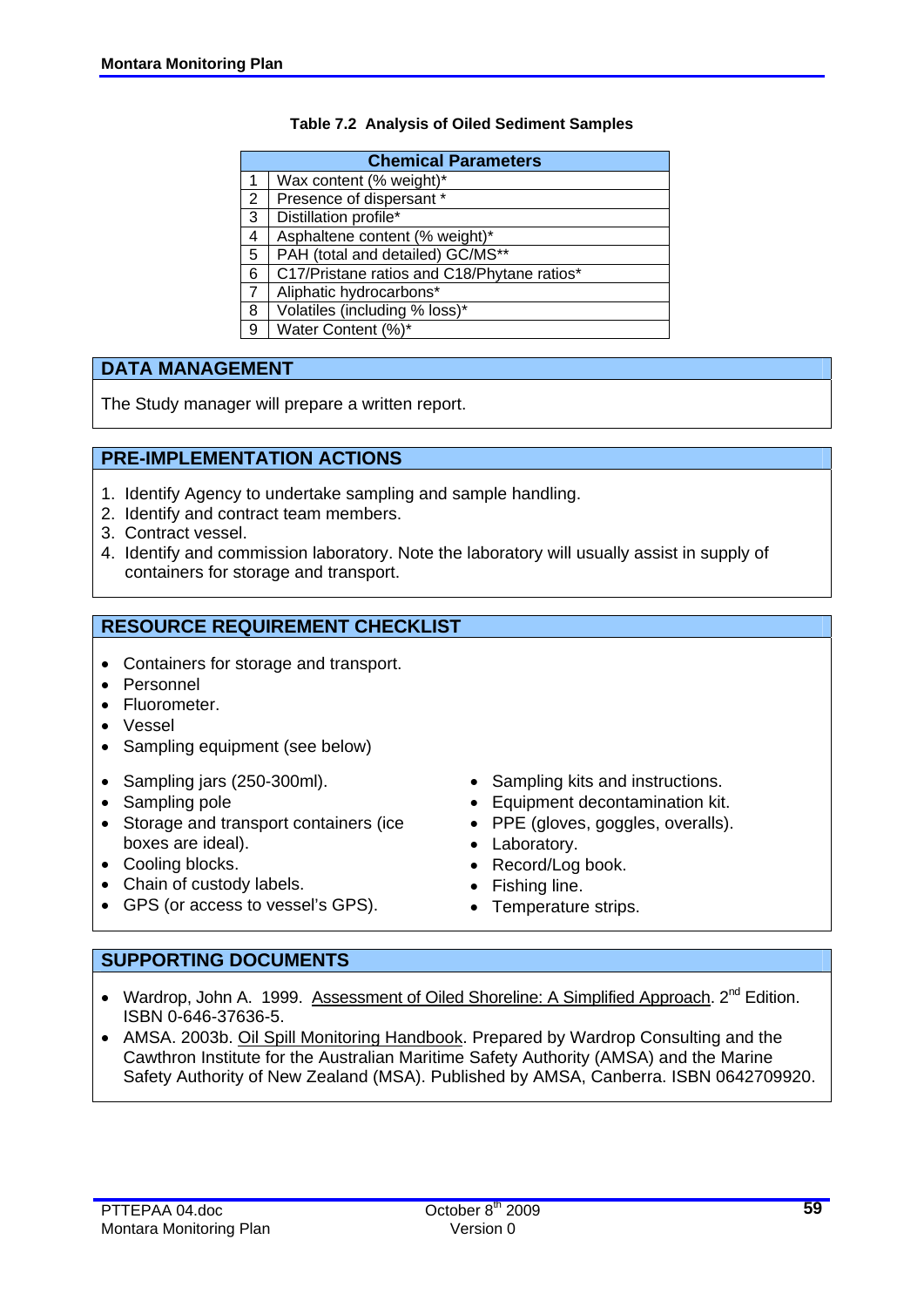# **ATTACHMENT D RAMSAR SITES IN THE REGION**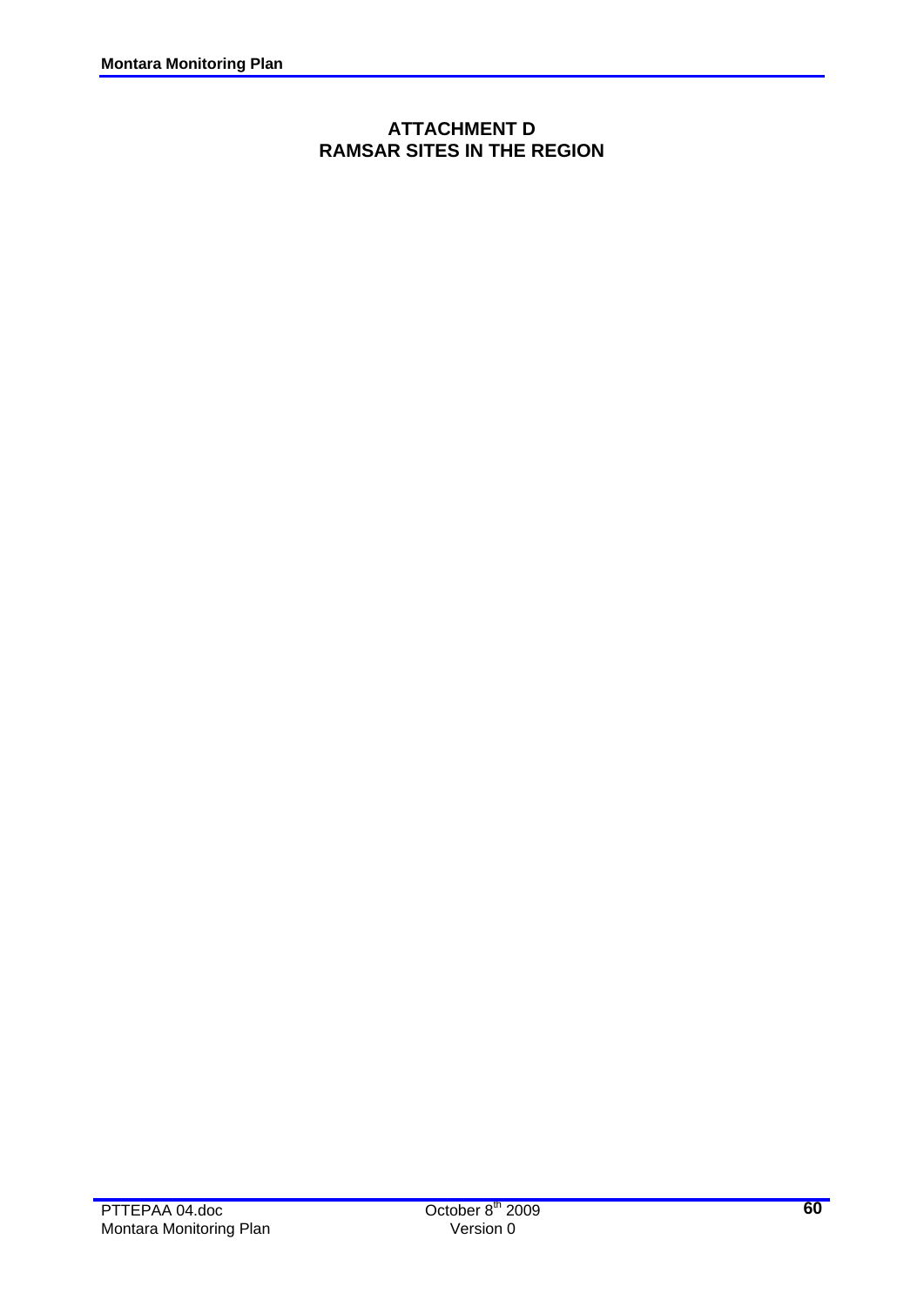#### **Ramsar Sites in the Region:**

| <b>Name</b>                                                                                               | <b>Ashmore Reef National Nature Reserve</b>                                                           |  |  |
|-----------------------------------------------------------------------------------------------------------|-------------------------------------------------------------------------------------------------------|--|--|
| <b>Ramsar Site No.</b>                                                                                    | 1220                                                                                                  |  |  |
| <b>Date of Declaration</b>                                                                                | 21/10/02                                                                                              |  |  |
| Location                                                                                                  | External Territory of Ashmore & Cartier Islands                                                       |  |  |
|                                                                                                           | 12°20'S 123°0'E                                                                                       |  |  |
| <b>Description</b>                                                                                        |                                                                                                       |  |  |
|                                                                                                           | 58,300 ha Nature Reserve. The reef itself is one of only three emergent oceanic reefs in the          |  |  |
| northeastern Indian Ocean and the only one in the region with vegetated islands. The site comprises       |                                                                                                       |  |  |
| numerous marine habitats, including seagrass meadows, intertidal sand flats, coral reef flats, and        |                                                                                                       |  |  |
|                                                                                                           | lagoons, and it supports an important and diverse range of species, including a significant sea snake |  |  |
|                                                                                                           | community, a possibly genetically distinct population of Dugong, highly diverse marine invertebrate   |  |  |
|                                                                                                           | fauna, and numerous endemic species, particularly of sea snakes and molluscs. Nesting and feeding     |  |  |
|                                                                                                           | sites are supported for Hawksbill, Loggerhead, and especially Green Turtles, as well as an estimated  |  |  |
| 50,000 breeding pairs of various species of seabirds. A high abundance and diversity of sea cucumbers,    |                                                                                                       |  |  |
| over-exploited near other reefs in the region, can be found, with some 45 species recorded. The site is   |                                                                                                       |  |  |
| located some 500 nautical miles west of Darwin. Traditional fishers from Indonesia are permitted partial  |                                                                                                       |  |  |
| access for shelter and fresh water, but there are otherwise few visitors because of the site's isolation. |                                                                                                       |  |  |
| Feral introductions pose a threat, though the alien rat population is now thought to have been            |                                                                                                       |  |  |
| eradicated; poachers constitute another possible concern. A management plan is in place. Most recent      |                                                                                                       |  |  |
| RIS information: 2002                                                                                     |                                                                                                       |  |  |

| <b>Name</b>                | <b>Eighty Mile Beach</b> |
|----------------------------|--------------------------|
| <b>Ramsar Site No.</b>     | 480                      |
| <b>Date of Declaration</b> | 07/06/90                 |
| Location                   | Western Australia        |
|                            | 19°31'S 120°40'E         |

#### **Description**

125,000 ha. A long section of coastline, extensive white sand beaches, tidal mudflats, with dunes and the most inland occurrence of mangroves in Western Australia. The site includes saltmarsh and a raised peat bog more than 7,000 years old. The area contains the most important wetland for waders in northwestern Australia, supporting up to 336,000 birds, and is especially important as a land fall for waders migrating south for the austral summer. The freshwater springs support unusual plant assemblages. Human activities include tourism and cattle grazing. Most recent RIS information: 1998.

| <b>Name</b>                | <b>Roebuck Bay</b>          |
|----------------------------|-----------------------------|
| <b>Ramsar Site No&gt;</b>  | 479.                        |
| <b>Date of Declaration</b> | 07/06/90                    |
| Location                   | 55,000 ha; 18°07'S 122°16'E |
|                            | Western Australia           |
| <b>Donarintian</b>         |                             |

#### **Description**

A tropical, marine embayment of extensive intertidal flats, sand beaches, extensive mudflats supporting various species of mangroves, and grasslands above high tide mark. Northwestern Australia is the continent's most important region for waders, regularly supporting up to half a million birds. The bay regularly supports over 100,000 other waterbirds, with numbers being highest in the austral spring when migrant species breeding in the Palearctic stop to feed during migration. There is light recreational usage and a bird observatory. Most recent RIS information: 1998.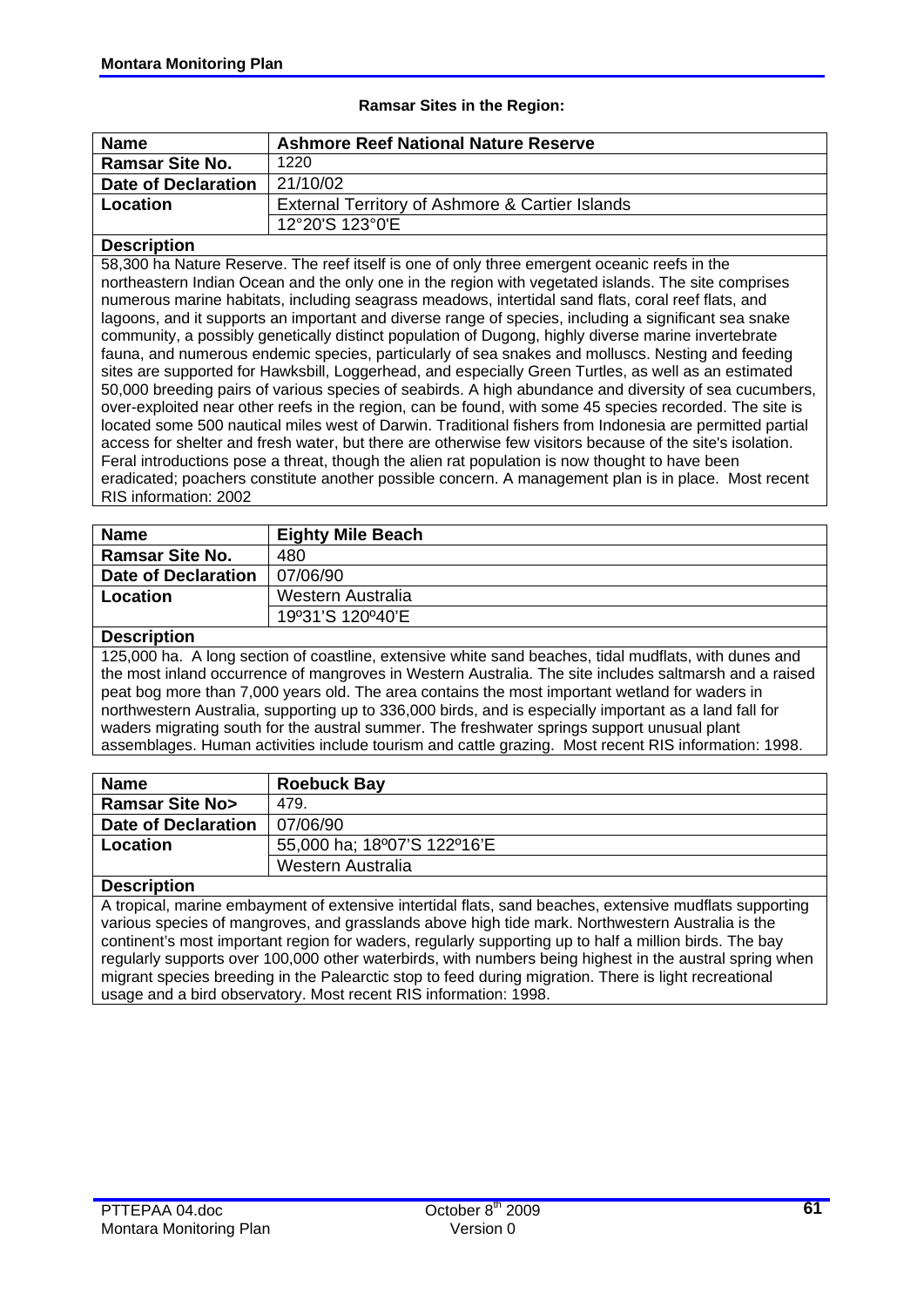# **ATTACHMENT E GUIDELINES FOR SUBMISSION OF STUDY PROPOSALS**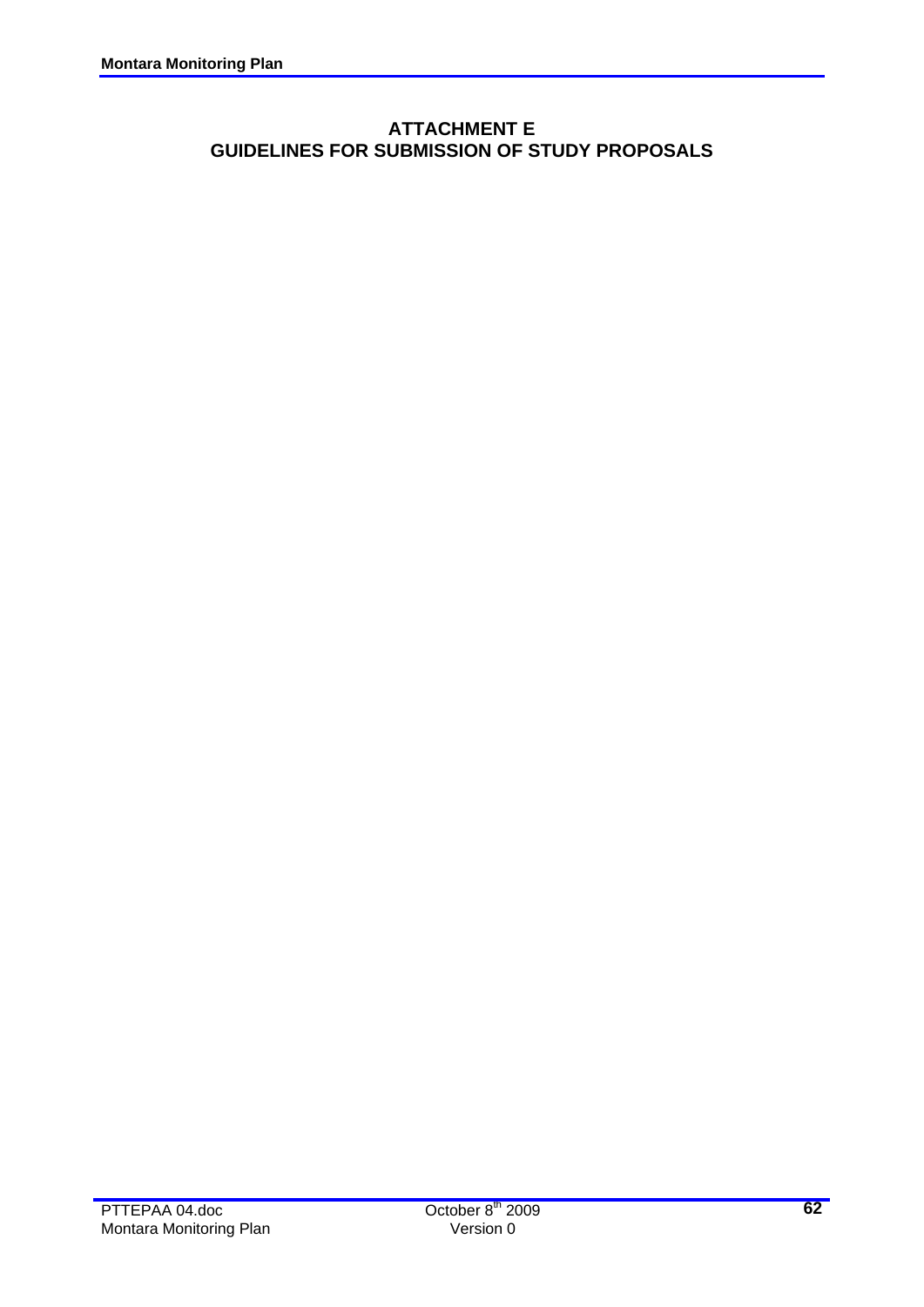# **E1.0 REQUIRED QUALIFICATIONS AND EXPERIENCE**

 Proposals are being requested from identified individuals, consultancies or academic institutions with relevant qualifications and experience.

 Proposals are sought for studies which are either currently required of which may be required in the future. As noted in Attachments A and C of the Montara Monitoring Plan some studies will be "triggered" only if certain events occur or are deemed likely to occur.

#### **E2.0 SUBMISSION OF PROPOSALS**

Proposals should be sent to:

 Eleanor Stoney. PTTEP Australasia. Level 1, 162 Colins Street. West Perth WA 6005 Eleanor.Stoney@au.pttep.com

 Submissions must be via e-mail in MS Word format. Pdf versions will also be accepted but this may slow the revision and review process if not accompanied by a Word format document. Hard copies may be sent in addition to electronic formats if desired.

# **E3.0 RECOMMENDED FORMAT AND CONTENTS**

 Proposals should include a detailed justification, study design, costings and statement of qualifications. The recommended format is shown overpage (see Attachment C also).

# **E4.0 REVIEW AND REVISION PROCESS**

 Upon submission to PTTEPAA, PTTEPAA may request revision of the Proposal. This will generally be done in order to:

- Minimise overlaps between proposals.
- Ensure full coverage of study objectives as outlined in Attachment C of the Montara Monitoring Plan.
- Clarify deliverables (e.g. data, reporting schedule and other study output).
- Ensure integrity of data and validity of approach/
- Ensure efficiency and cost effectiveness.
- Ensure clarity of the Proposal.

 Once revised and accepted by PTTEPAA the Proposal will be submitted to DEWHA for approval as per Section G5 below.

#### **E5.0 APPROVAL AND IMPLEMENTATION**

 As noted in Sections 2.4.2 and 2.4.3 of the Montara Monitoring Plan all Scientific Monitoring Studies will be approved by DEWHA. Individual studies will be managed by the nominated Study manager (proponent) and coordinated by PTTEPAA.